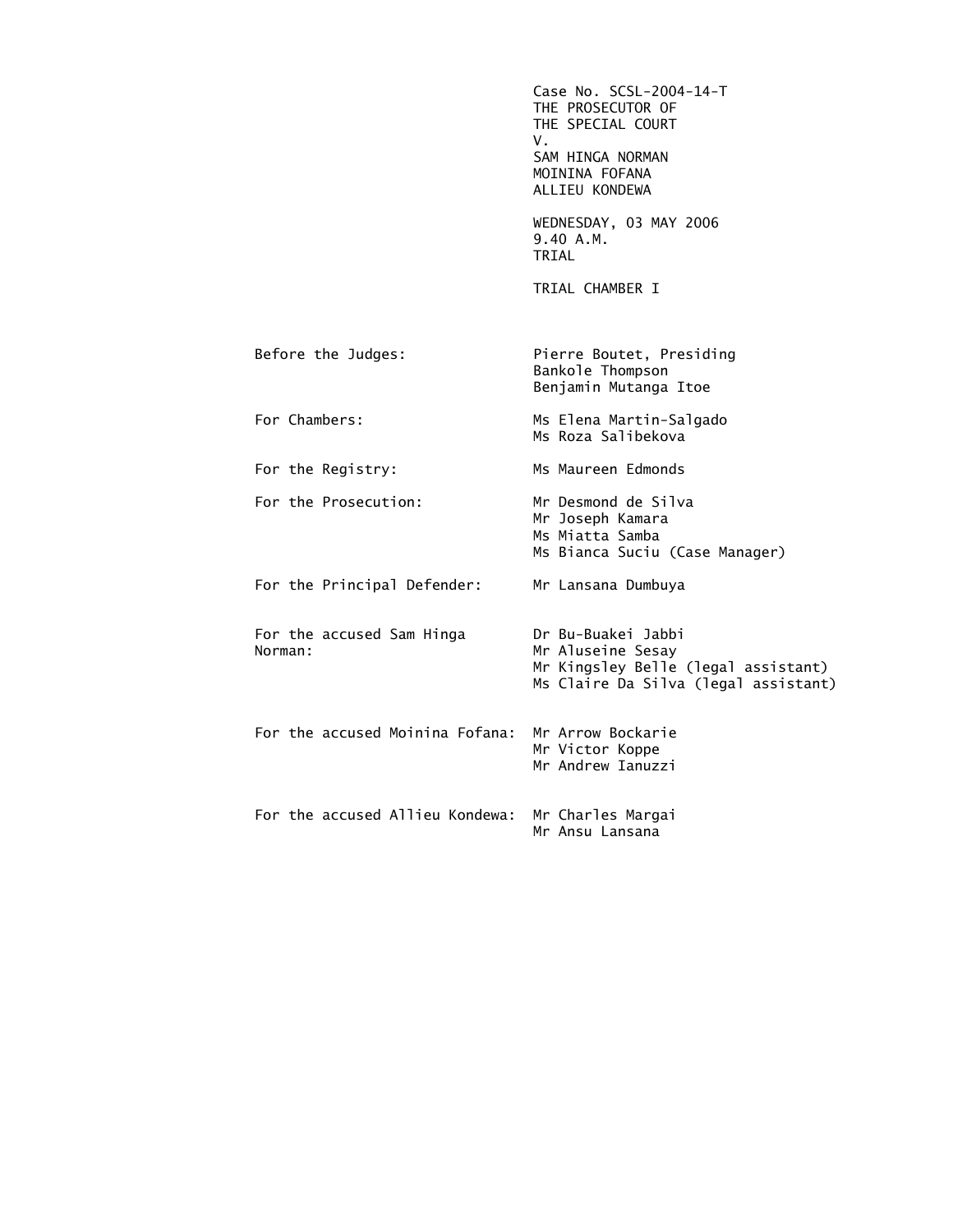| <b>OPEN SESSION</b> |
|---------------------|

 1 [CDF03MAY06A - EKD] 2 Wednesday, 03 May 2006 3 [Open session] 4 **A EXECUTE:** [The accused present] 09:35:25 5 [Upon commencing at 9.40 a.m.] 6 **IFFILE** The witness entered court] 7 PRESIDING JUDGE: Good morning, counsel. Good morning, 8 Dr Jabbi. 9 MR JABBI: Good morning, My Lord. 09:40:58 10 PRESIDING JUDGE: Are you ready to proceed with the 11 examination-in-chief of your witness? And I take it, based on 12 your witness list, that this witness is your second witness on 13 your list, Mr Arthur Koroma. 14 MR JABBI: Yes, My Lord. 09:41:16 15 PRESIDING JUDGE: And the witness will give evidence in 16 which language? 17 MR JABBI: In English, My Lord. 18 PRESIDING JUDGE: In English, fine. 19 JUDGE ITOE: This will be your eighth or your ninth? 09:41:38 20 MR JABBI: Ninth. 21 WITNESS: ARTHUR KOROMA [Sworn] 22 MR JABBI: My Lords, before I start with the witness, I 23 just want to inform the Court that the first accused is at 24 present undergoing some medication which may necessitate his 09:42:26 25 having to go out a few times to attend to the urinary. Just to 26 inform the Court so that is that -- 27 PRESIDING JUDGE: That's fine. Just let us know at that 28 time and that should be no problem. 29 MR JABBI: Thank you very much, My Lord.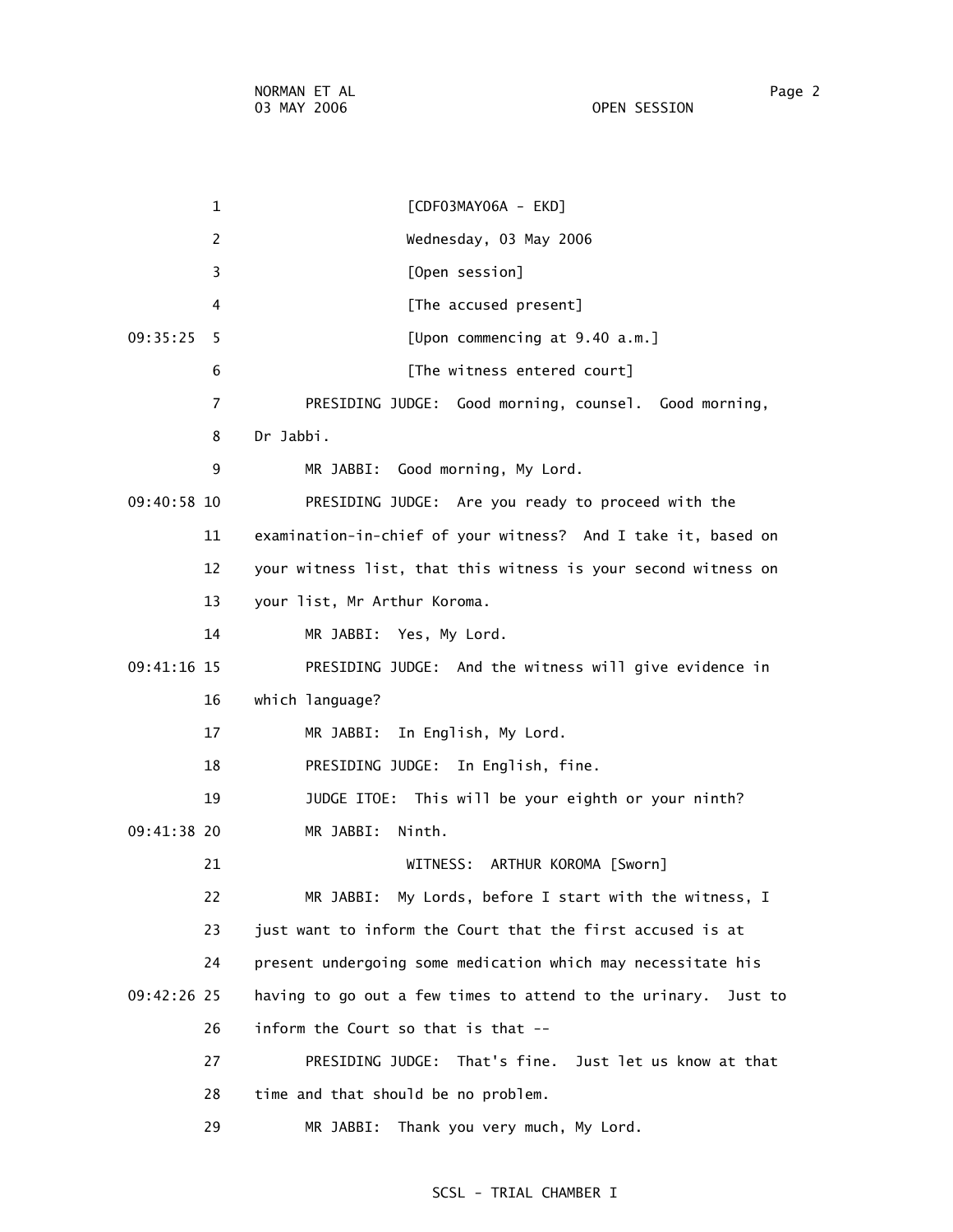OPEN SESSION

|               | $\mathbf{1}$   |    | PRESIDING JUDGE: Thank you. Yes, please proceed.           |
|---------------|----------------|----|------------------------------------------------------------|
|               | 2              |    | EXAMINED BY MR JABBI:                                      |
|               | 3              | Q. | Good morning, Mr Witness.                                  |
|               | 4              | Α. | Good morning, Dr Jabbi.                                    |
| 09:43:06      | 5              | Q. | Can you tell the Court your full names?                    |
|               | 6              | Α. | My name is Arthur Koroma.                                  |
|               | $\overline{7}$ | Q. | Your age?                                                  |
|               | 8              | Α. | I'm 41 years plus.                                         |
|               | 9              | Q. | Your marital status?                                       |
| $09:43:31$ 10 |                | Α. | I'm married.                                               |
|               | 11             | Q. | And number of children?                                    |
|               | 12             | Α. | Four children.                                             |
|               | 13             | Q. | Where do you live?                                         |
|               | 14             | Α. | I live in Kenema.                                          |
| 09:43:48 15   |                | Q. | What is your status in respect of the Kamajor society?     |
|               | 16             | Α. | I was the administrator of Civil Defence Forces in         |
|               | 17             |    | Kenema District.                                           |
|               | 18             |    | JUDGE ITOE: What does he do for a living? Mr Koroma, what  |
|               | 19             |    | do you do for a living?                                    |
| 09:44:27 20   |                |    | THE WITNESS: I'm a principal at a vocational training      |
|               | 21             |    | centre in Kenema.                                          |
|               | 22             |    | MR JABBI:                                                  |
|               | 23             | Q. | How long have you been in that position?                   |
|               | 24             | Α. | Since 1999.                                                |
| 09:44:47 25   |                | Q. | And what is your status in respect of the Kamajor society? |
|               | 26             | Α. | I'm an initiate of the Kamajor society.                    |
|               | 27             | Q. | When were you initiated?                                   |
|               | 28             | Α. | Sometime in October 1996.                                  |
|               | 29             | Q. | By what mode of initiation?                                |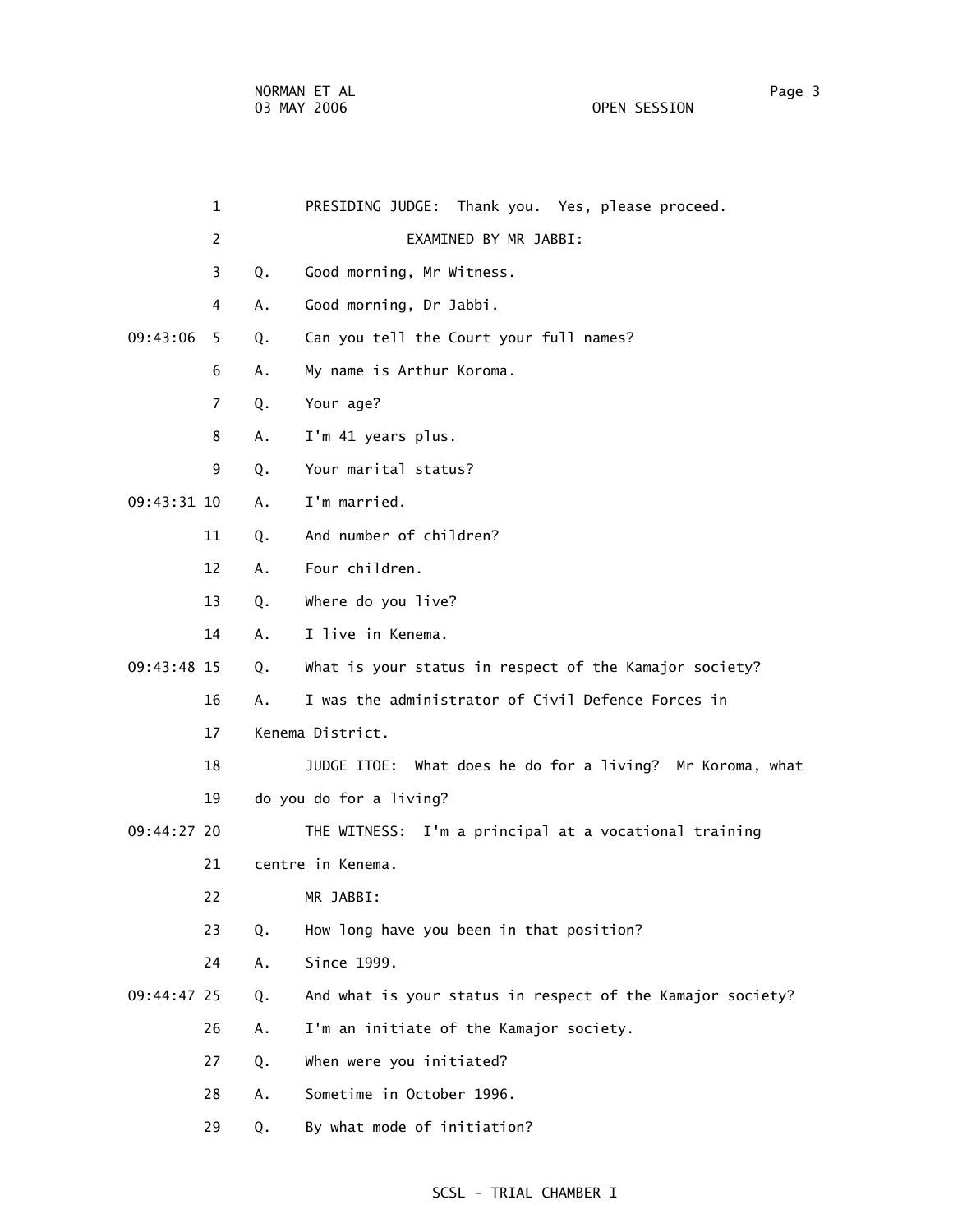1 A. I was initiated in 1996 by Kamoh Brima Bangura and just for 2 the sake of protection. 3 Q. By that you mean you were not initiated in order to be a 4 combatant? 09:46:19 5 A. Yes. 6 MR KAMARA: Objection, My Lord. 7 JUDGE THOMPSON: Sustained. 8 MR JABBI: 9 Q. What do you mean by being just initiated for protection? 09:46:31 10 A. With respect to the Kamajor society, it was possible for 11 somebody to be initiated -- 12 Q. Excuse me, please. I think I should inform you that it is 13 necessary that you talk as slowly as possible because you are 14 both being interpreted and also of course being recorded. So 09:47:04 15 please watch the pace of the pens on the high Bench as you go 16 along. Thank you. Begin now, please. 17 A. With respect to the Kamajor society it was possible for 18 someone to be initiated just for the sake of protection and then 19 to be initiated as a combatant. Both people - by that I mean 09:47:54 20 someone who wanted to be initiated for protection and someone who 21 wanted to be initiated as a combatant - will actually going 22 through the same rights of initiation. 23 Q. Yes, please. 24 A. The differences in the types of initiation actually 09:48:40 25 occurred after the initiation. For those -- 26 Q. Watch your pace, please. 27 PRESIDING JUDGE: That's okay, Dr Jabbi. If we run into 28 difficulties we'll let you know. 29 MR JABBI: Thank you.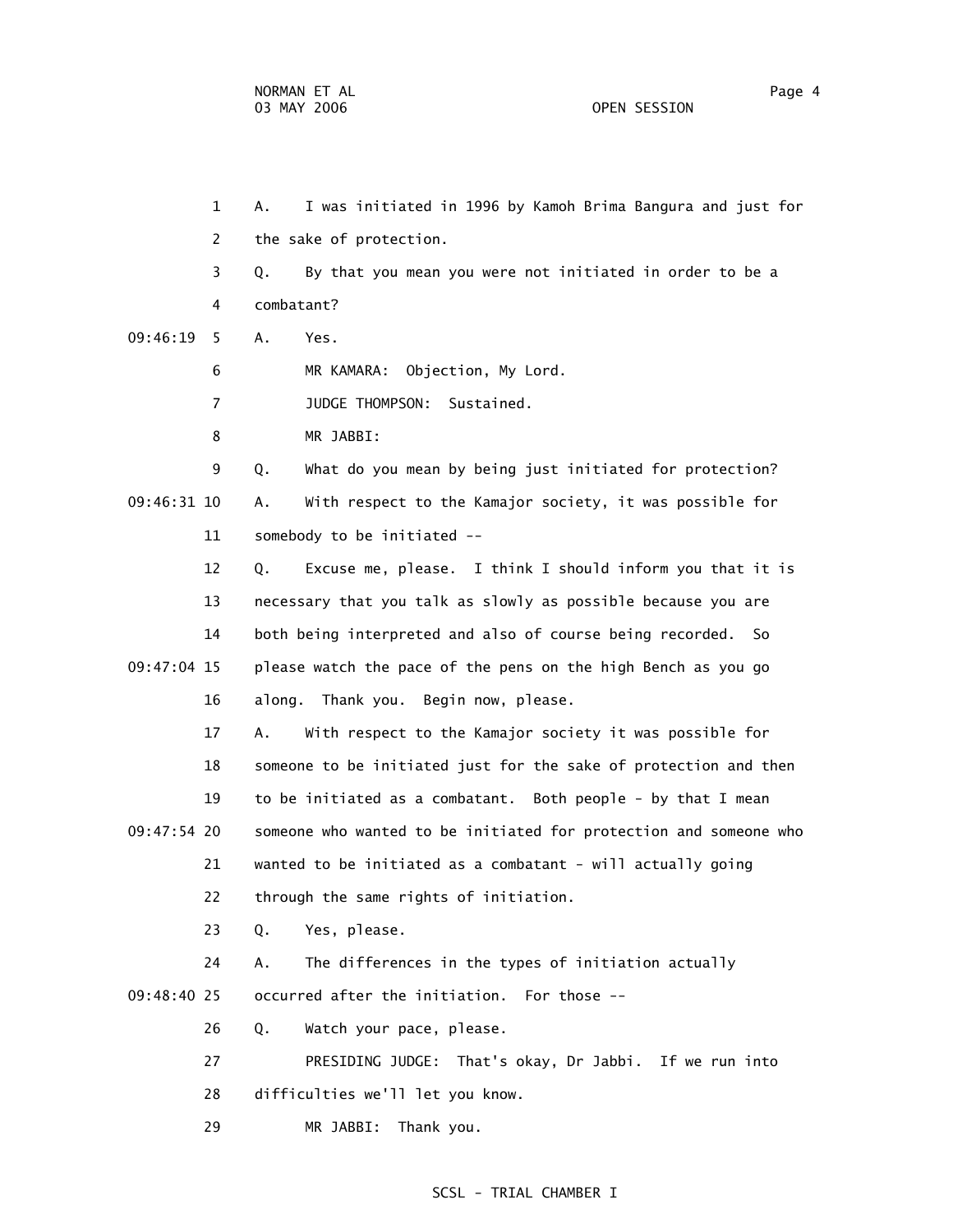1 THE WITNESS: For those who were initiated for the purpose 2 of protection only, they were not given a uniform after 3 initiation. And the number of days of abstinence which they were 4 given were shorter than those of someone who got initiated to be 09:50:03 5 a combatant. 6 Q. Abstinence from what? 7 A. And moreover those who initiated to be combatants were also 8 given uniforms directly. By abstinence I mean after initiation 9 you were told to abstain from sex, from alcohol, smoking. And 09:51:01 10 apart from ablution, also bathing. Those are the differences. 11 Q. Thank you. Now, apart from being initiated into the 12 Kamajor society, can you tell the Court what your political 13 status was? 14 PRESIDING JUDGE: At what time are we talking about, 10:08:34 15 Dr Jabbi? 16 MR JABBI: He said he was initiated in October 1996 -- 17 PRESIDING JUDGE: Your question is directed to 1996? 18 MR JABBI: Yes, My Lord, roughly that time. 19 THE WITNESS: At the time of my initiation I was also a 10:08:34 20 party activist for the Sierra Leone People' Party. Specifically 21 I was the public relations officer for the SLPP young generation 22 in the eastern region. 23 Q. Watch your pace, please. 24 JUDGE ITOE: An activist of the SLPP and what in the 10:08:34 25 Eastern Province? What else? 26 THE WITNESS: Public relations officer with the SLPP young 27 generation in the eastern region. 28 MR JABBI: 29 Q. Although you say you got initiated for protection, have you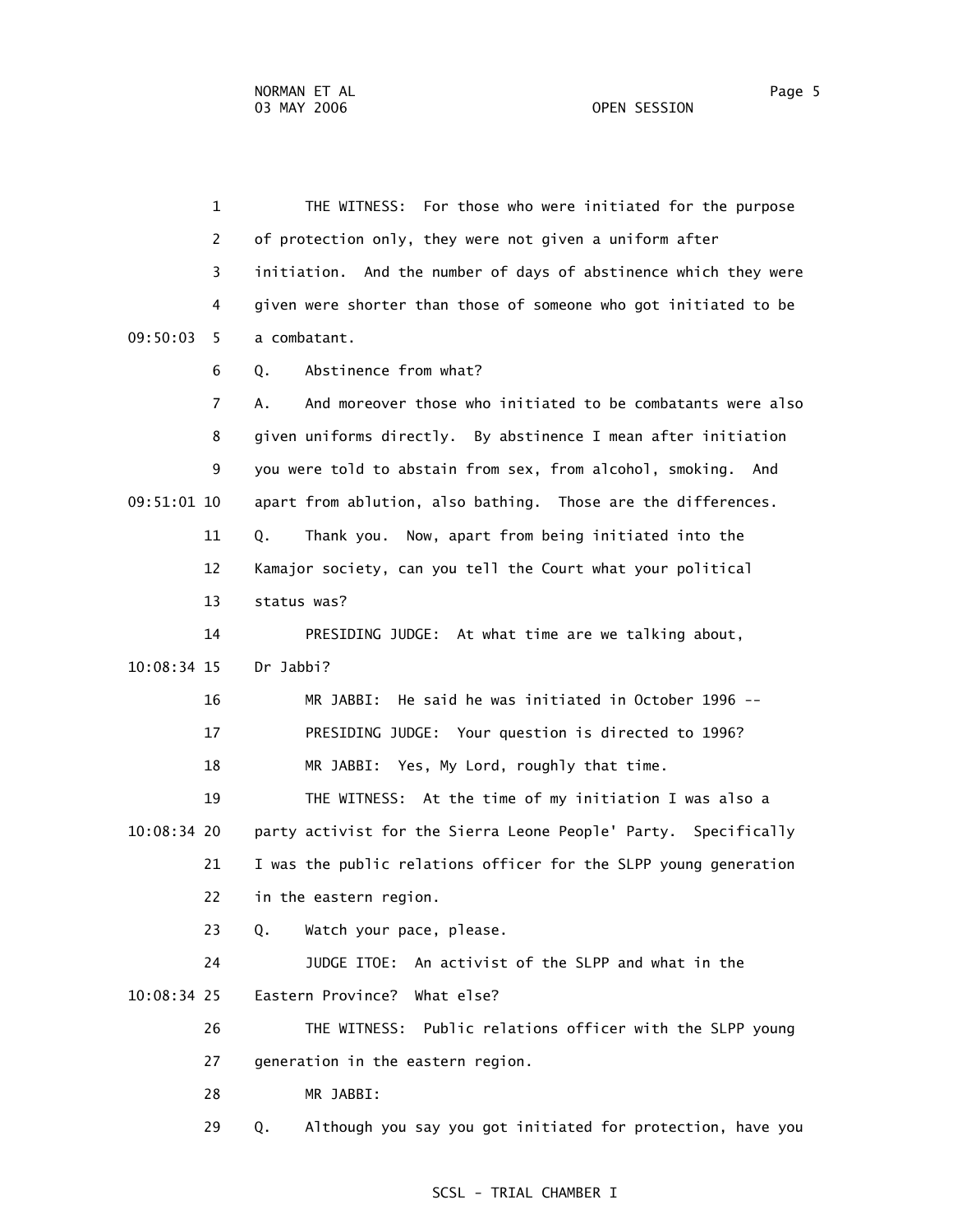1 ever experienced combat? 2 A. Yes, indeed and that happened after the May 25 AFRC junta 3 military coup in 1997. When the coup took -- 4 Q. Watch your pace, please. You say that took place after the 10:08:35 5 May 25, 1997 coup. Before that, what was your state of combat 6 involvement? 7 A. I hadn't any combat experience. 8 Q. Before May 25, 1997? 9 A. Yes, I hadn't any combat experience. But when the coup 10:08:36 10 took place -- 11 Q. Watch your pace, please. Yes, carry on, please. 12 A. When the coup took place, all of us who were members of the 13 party naturally were aggrieved and we were angry. 14 Q. Watch your pace, please. Yes, please. 10:08:36 15 A. We held demonstrations, we wrote protest letters. 16 JUDGE ITOE: When you're talking of the party, which party 17 is it, the SLPP? 18 THE WITNESS: Yes, as I have said, My Lord. 19 JUDGE ITOE: We want to be very clear at all stages. 10:08:36 20 THE WITNESS: Okay. 21 MR JABBI: 22 Q. Yes, carry on. 23 A. We held demonstrations, we did a lot of things to express 24 our dissatisfaction with the coup. But then some of us sat down 10:08:36 25 who were activists and party members sat down and actually did a 26 lot of brainstorming on what was happening in the country. And 27 we arrived at the conclusion that the only way of getting rid of 28 the AFRC junta was by force of arms. We decided to contact -- 29 Q. Watch your pace, please. Yes.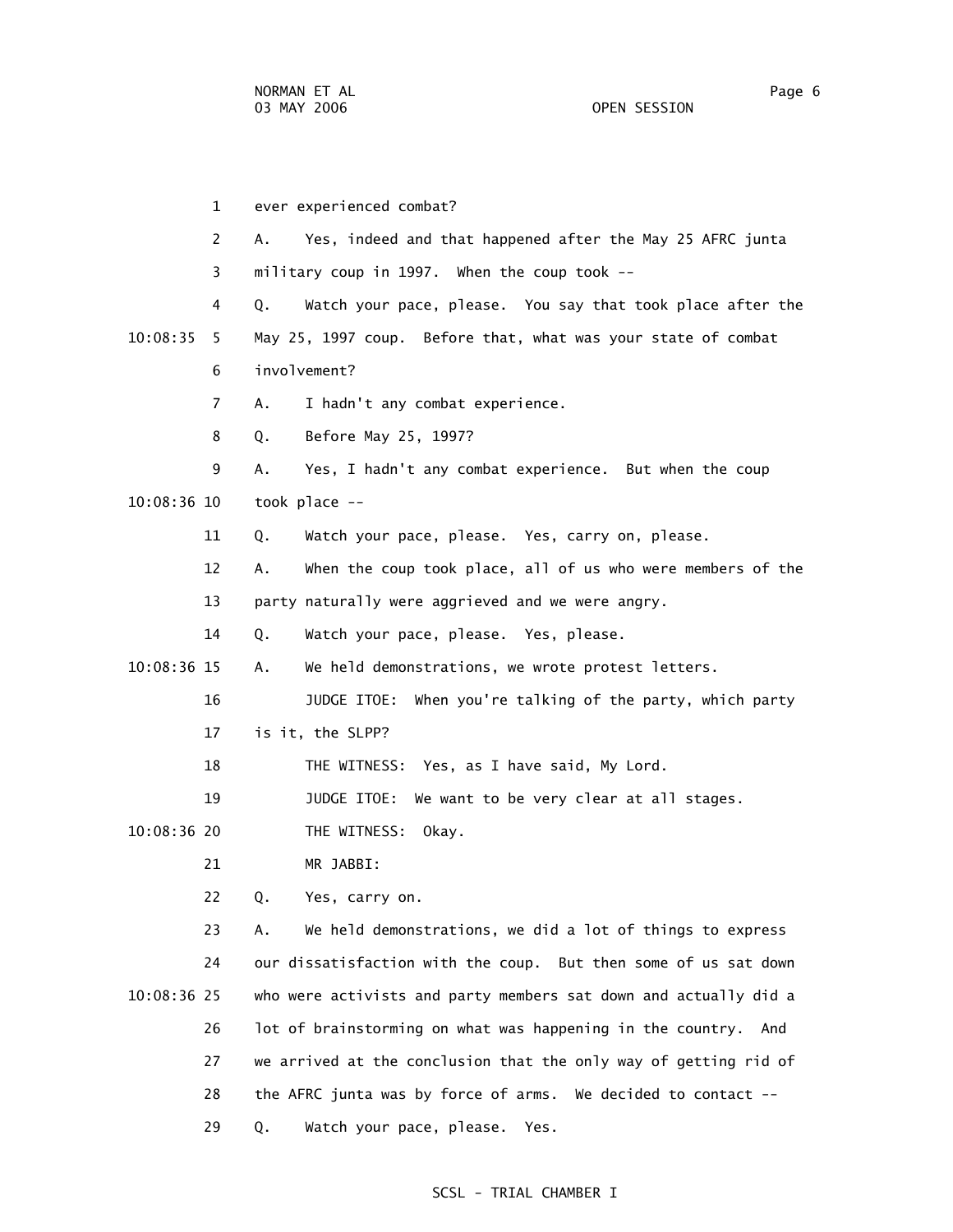1 A. We decided to establish contact with the group of Kamajors 2 who had already started resisting the AFRC at Gendema. 3 Q. Where is Gendema? 4 A. Gendema is in Pujehun District, in Soro Gbema Chiefdom, 10:08:37 5 just by the Mano River Union Bridge. 6 Q. That is by the Bo Waterside bridge? 7 A. I think it's called the Mano River Union Bridge. Bo 8 Waterside is on the Liberian side. It's a village on the 9 Liberian side. 10:08:37 10 Q. Thank you. Yes? 11 A. I was assigned the task of actually establishing the 12 contact, because I was myself a Kamajor, though I had been 13 initiated into the society for protection only. So I made the 14 journey. 10:08:38 15 Q. Watch your pace, please. You were assigned the 16 responsibility of making the contact and you made the journey; 17 yes? 18 A. Through Tolo in Tunkia Chiefdom. It's a border crossing 19 point. Tolo is where I passed and got to Liberia. 10:08:38 20 MR JABBI: Tolo, My Lords, T-O-L-O. 21 Q. How far is that from Gendema? 22 A. Tolo is in Kenema District, Tunkia Chiefdom. I really 23 cannot tell the exact distance. 24 Q. Okay. So you made the journey? 10:08:38 25 A. Yes, sir and I got to -- because I passed through Liberia, 26 I got to Bo Waterside and established contact with 27 Eddie Massallay who was in charge of activities at Gendema. 28 Q. What activities? 29 A. The general resistance that was being put up by Kamajors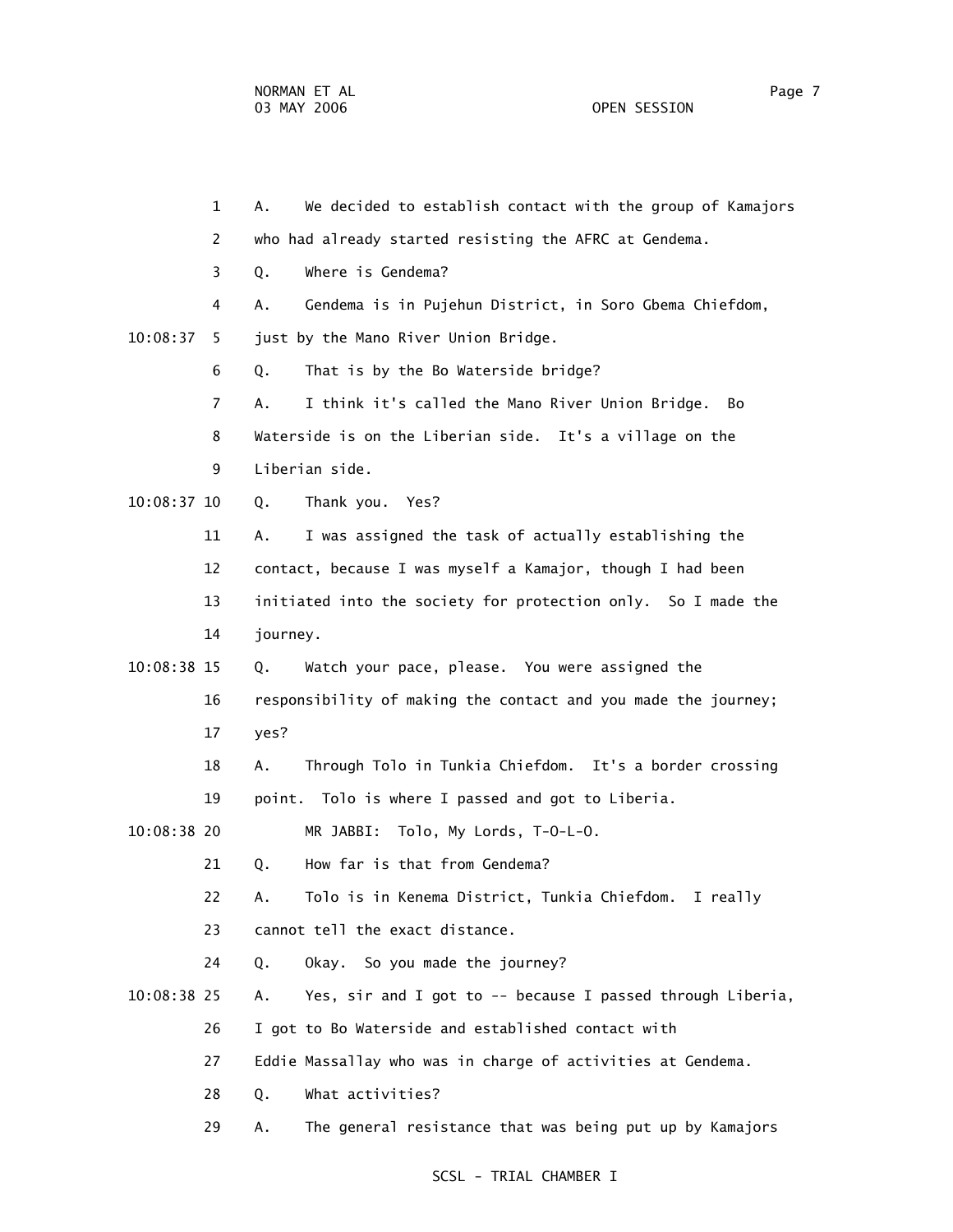1 against the AFRC. 2 Q. So you got in touch with Eddie Massallay, who was in charge 3 of the Kamajor resistance activities in that area? 4 A. Yes, indeed. 10:08:39 5 Q. Yes? 6 A. And I told him I had come to see Chief Norman and I was 7 from Kenema. So he asked me to wait. 8 Q. Where was Chief Norman, did you know? 9 A. Chief Norman was in Monrovia. It's over 80 miles from Bo 10:08:39 10 Waterside. 11 Q. Yes? 12 A. It took me -- I waited for nearly two weeks before making 13 the journey to Monrovia to see Chief Norman. 14 Q. You waited at Bo Waterside? 10:08:39 15 A. Yes, indeed. 16 Q. During your time of waiting what activities, if any, did 17 you engage in? 18 A. Not much really because by then -- I was there when 19 Kamajors were finally dislodged from this country, sent across 10:08:40 20 the bridge into Liberia. So we were all, all of us -- 21 Q. Watch your pace, please. Yes, carry on. 22 A. I was saying Kamajors were dislodged from Sierra Leone and 23 then they went across the bridge and all of us were given a 24 classroom. There was a primary school nearby in Bo Waterside. 10:08:40 25 That's where ECOMOG took all the Kamajors to stay temporarily. 26 That's where I also stayed, really doing nothing. 27 Q. Yes? 28 A. And then after two weeks I made the journey together with 29 Eddie Massallay to Monrovia where I met Chief Norman.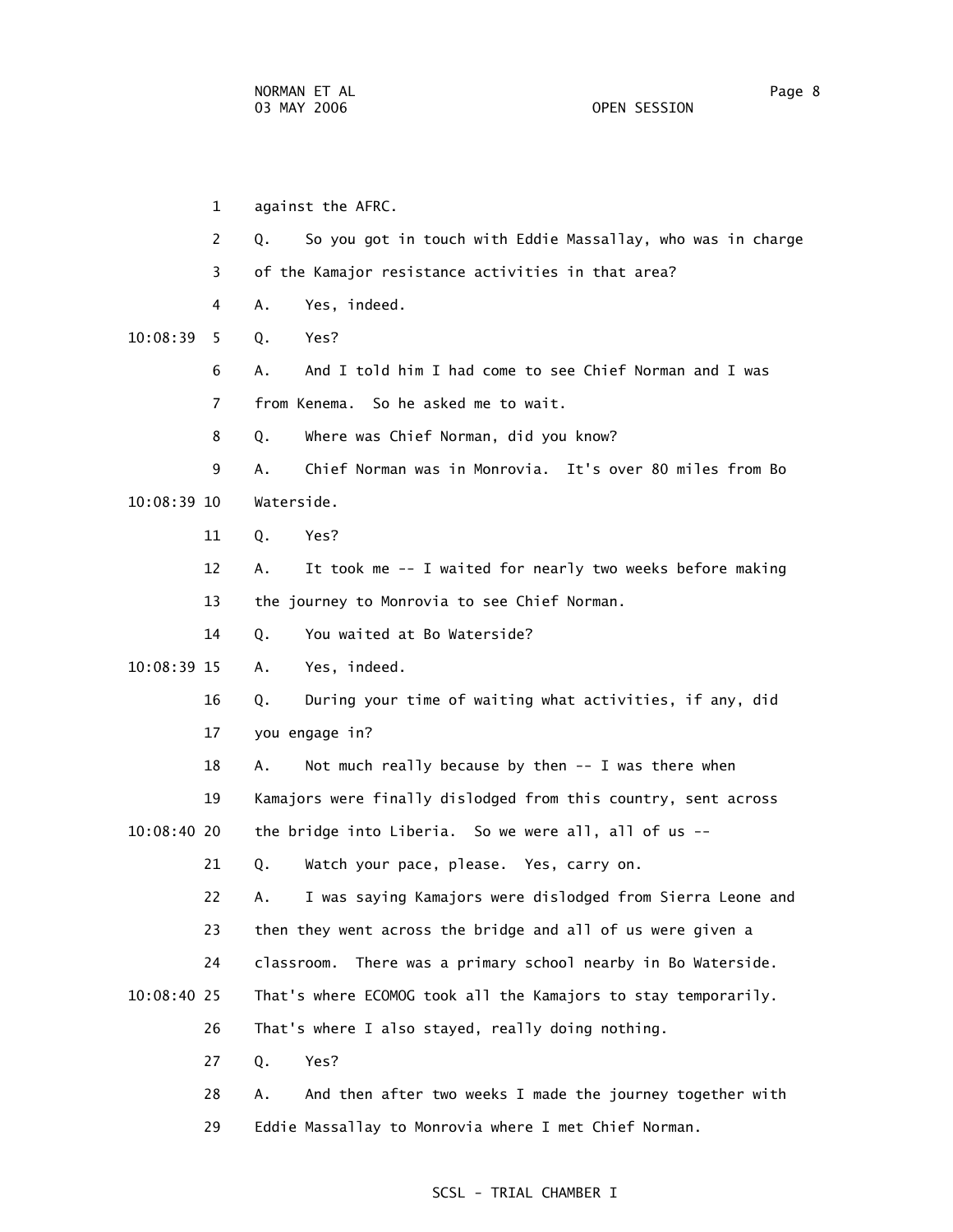1 Q. At that time when you were going to Monrovia, what was the 2 state of play at the bridge? 3 A. The bridge was still being occupied by the junta forces. 4 It was actually retaken in my absence. 10:08:41 5 Q. Whilst you were in Monrovia? 6 A. Whilst I was in Monrovia, yes. 7 Q. And you obviously got to Monrovia; yes? 8 A. When I got to Monrovia I met Chief. He was residing at one 9 OAU villa. A series of OAU villas, he was residing in one of 10:08:42 10 them. 11 Q. Yes? 12 A. Then I told him the purpose of my visit and my journey to 13 Liberia generally; that members of our party had sat down and 14 they had decided that the only way to get rid of the junta forces 10:08:42 15 was by force of arms and they had sent me to come and see if we 16 could secure some arms to take back to Kenema, and I was well 17 received and Chief asked me to wait. Whilst I was waiting I 18 learnt that Kamajors had retaken the bridge, controlling the 19 bridge. 10:08:43 20 Q. The Mano River Bridge? 21 A. Yes. 22 Q. Yes? 23 A. So I told Chief I wanted to go back to the Waterside to 24 help. Since I was myself a Kamajor, I wanted to go back to the 10:08:43 25 Waterside to help with things there. 26 Q. And did you go back? 27 A. He actually wanted me to stay with him in Monrovia. But 28 then finally I decided I preferred staying -- I preferred going 29 to Gendema to help out. So I went back eventually.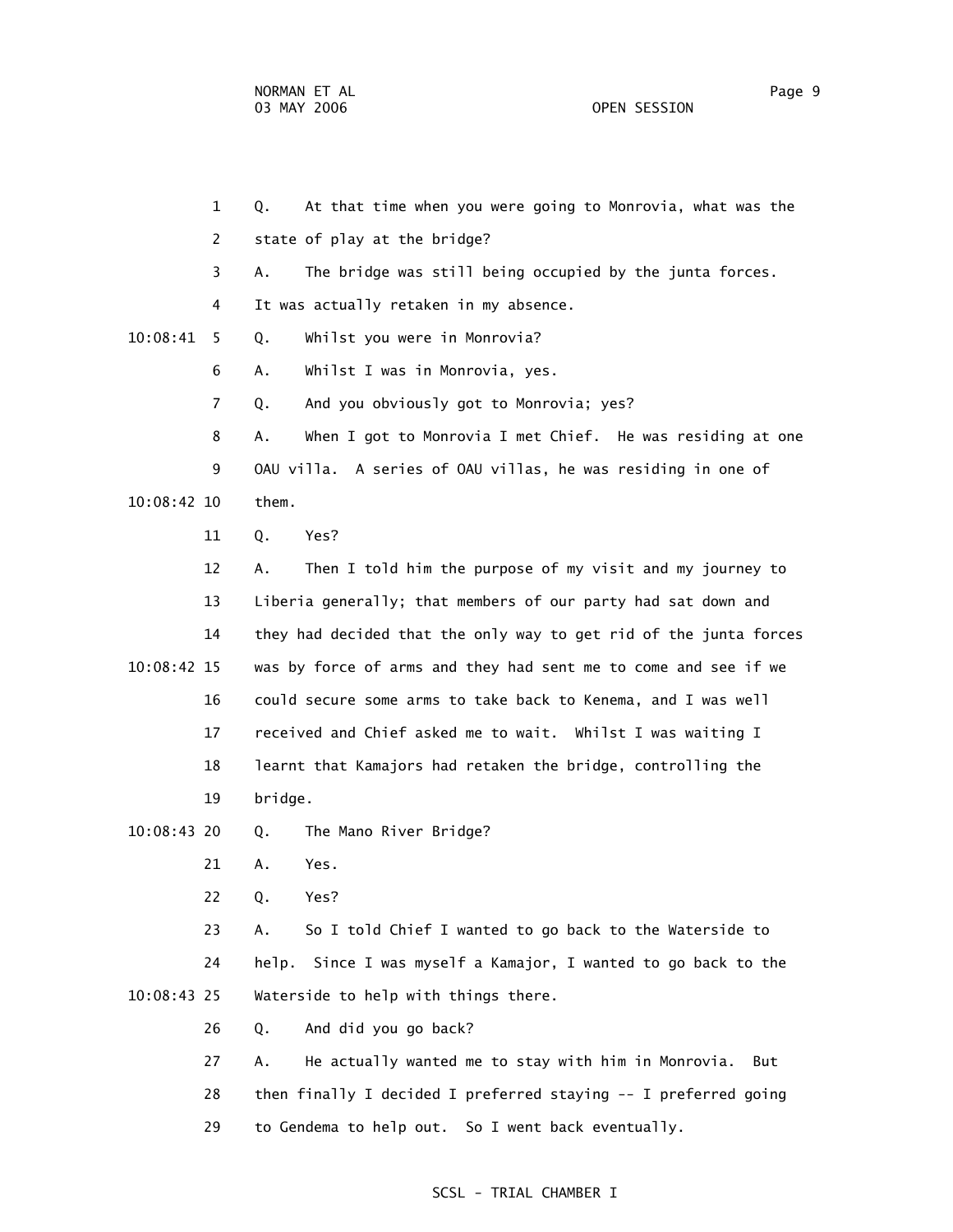|               | $\mathbf{1}$   | Q.      | And at the bridge when you finally returned there?                |
|---------------|----------------|---------|-------------------------------------------------------------------|
|               | 2              | Α.      | When I finally returned to the bridge a decision had              |
|               | 3              |         | already been taken that the Kamajors should start extending their |
|               | 4              |         | operation areas back into the country. A team had already been    |
| 10:08:43      | 5              |         | made, so I volunteered to join the team, the team of Kamajors     |
|               | 6              |         | from Kenema District led by one Mohamed Bhonie Koroma had already |
|               | $\overline{7}$ |         | volunteered.                                                      |
|               | 8              |         | PRESIDING JUDGE: What's the name of the leader of the             |
|               | 9              | team?   |                                                                   |
| $10:08:43$ 10 |                |         | Mohamed Bhonie Koroma.<br>THE WITNESS:                            |
|               | 11             |         | MR JABBI: B-O-N-N-I-E.                                            |
|               | 12             |         | THE WITNESS: B-H-O-N-I-E.                                         |
|               | 13             |         | MR JABBI:                                                         |
|               | 14             | Q.      | $B-H-O-N-I-E?$                                                    |
| $10:08:44$ 15 |                | Α.      | Yes.                                                              |
|               | 16             | Q.      | Koroma, K-O-R-O-M-A. Now can you give the Court a rough           |
|               | 17             |         | idea of the time, the time frame?                                 |
|               | 18             | Α.      | That must have been in July 1997.                                 |
|               | 19             | Q.      | Yes, so you decided to join this Kamajor group led by             |
| $10:08:44$ 20 |                |         | Bhonie Koroma?                                                    |
|               | 21             | А.      | Yes, I did. I joined them, I was given a rifle and then we        |
|               | 22             |         | proceeded to Fairo without an incident actually.                  |
|               | 23             |         | Fairo, My Lords, F-A-I-R-O.<br>MR JABBI:                          |
|               | 24             | Q.      | Where is Fairo by the way?                                        |
| 10:08:48 25   |                | Α.      | It is in Soro Gbema Chiefdom, Pujehun District.                   |
|               | 26             |         | MR JABBI:<br>Soro Gbema, My Lords, S-O-R-O G-B-E-M-A.<br>Soro     |
|               | 27             |         | Gbema, usually with a hyphen before the G.                        |
|               | 28             |         | PRESIDING JUDGE: That's fine, Dr Jabbi. Let's proceed,            |
|               | 29             | please. |                                                                   |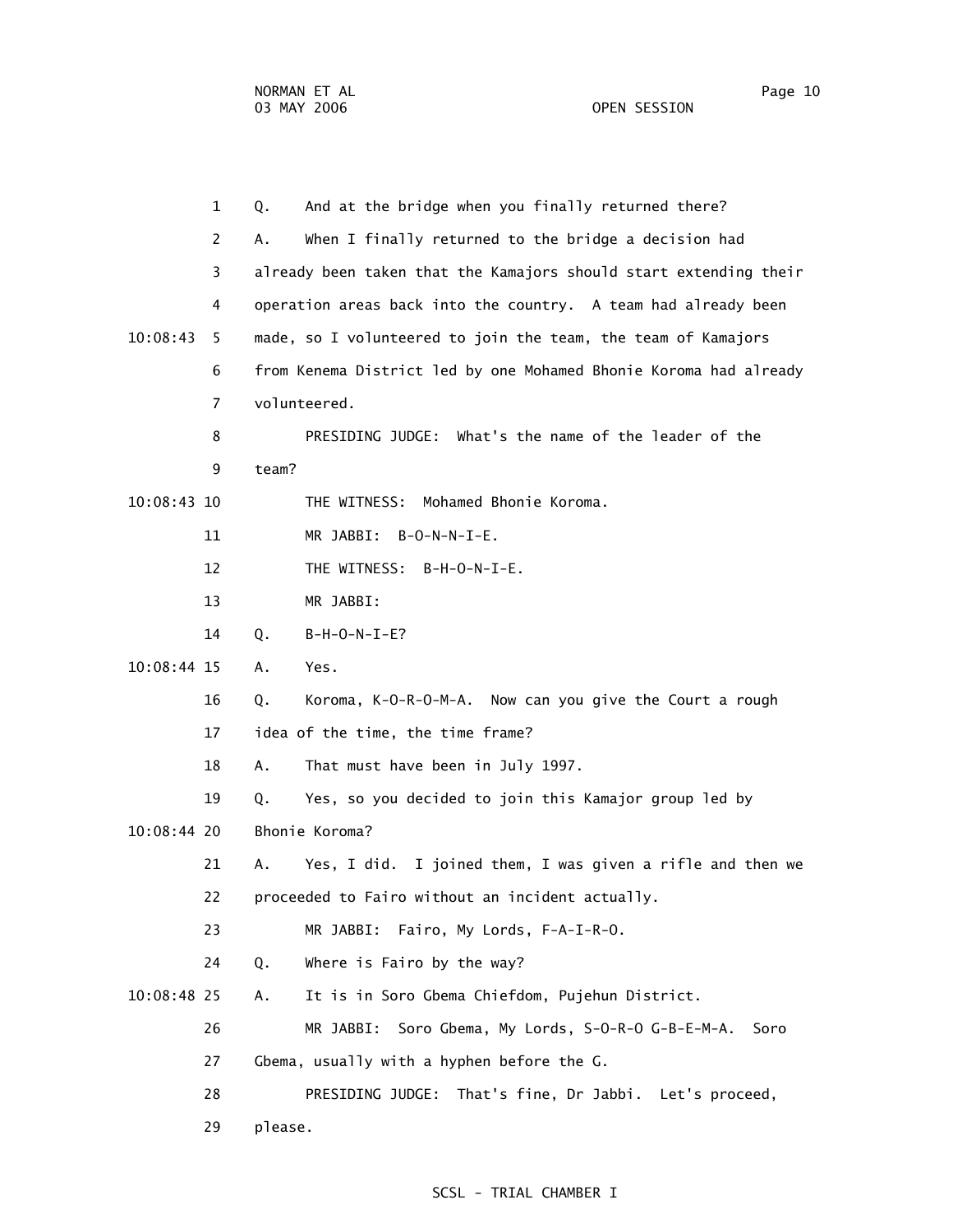1 MR JABBI: Thank you. 2 Q. Yes, did anything happen at Fairo? 3 A. We deployed and from there we started sending out patrols, 4 normal combat activities, front line activities. 10:09:36 5 Q. To where? 6 A. To other areas of Soro Gbema Chiefdom and as far as Makpele 7 Chiefdom, where the junta forces had a garrison at Zimmi. 8 MR JABBI: Makpele Chiefdom, My Lords, M-A-K-P-E-L-L-E 9 [sic], Makpele Chiefdom. 10:10:09 10 Q. You say as far as Zimmi where the junta forces had a 11 garrison? 12 A. Yes. 13 Q. Yes? 14 A. Then when we were there we used to send out patrols and we 10:10:29 15 would also attack that location, their location at Zimmi. 16 Q. Do you know how long you stayed at that base? 17 A. In Fairo? 18 Q. Yes, please. 19 A. We were in Fairo for about a month. 10:11:24 20 Q. Do you know one honourable Mohamed Kallon? 21 A. Yes, I do. 22 Q. Who is he? 23 A. Honourable Mohamed Kallon is an SLPP member of Parliament. 24 Q. Anything more about him you want to say? 10:11:59 25 A. During the junta interregnum when we were at the Waterside, 26 when we were at Gendema, he came there. 27 Q. From where, do you know? 28 A. We were told they came from Monrovia. 29 Q. Yes?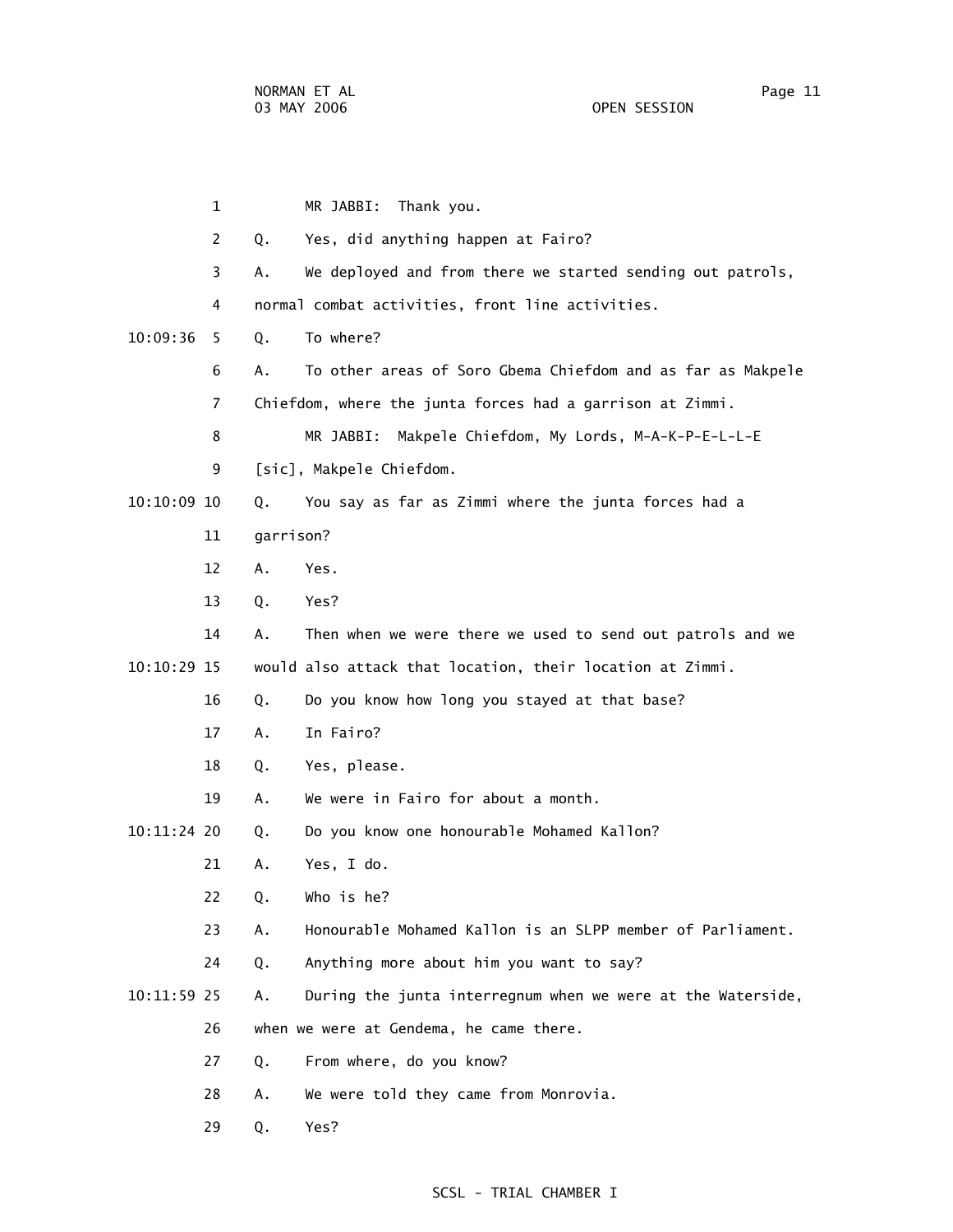1 A. But they had actually come from Conakry to Monrovia and 2 then to Gendema. 3 Q. Watch your pace, please. 4 A. They said they belonged to the Movement for the Restoration 10:12:46 5 of Democracy, MRD. 6 Q. Movement for the Restoration of Democracy? 7 A. Yeah. 8 Q. What was that? 9 A. It was one of those support groups fighting, helping to 10:13:02 10 restore the democratically elected government. 11 Q. Do you know where it was formed or based? 12 A. They had their headquarters in Conakry. 13 Q. What did Honourable Kallon do in the Gendema area? 14 A. When he came we're now told he was going to be in charge of 10:13:57 15 the Kamajors who were at Gendema. 16 Q. Before that who was in charge of the Kamajor activities in 17 Gendema? 18 A. Eddie Massallay was. 19 Q. You said you had arrived at Fairo and stayed there for 10:15:05 20 about three months, sending out patrols? 21 A. Not three months, one month. 22 Q. One month, thank you. What happened after that one month? 23 A. We then moved our combatant camp forward to another town 24 called Gofo. 10:15:45 25 MR JABBI: Gofo, My Lords, G-O-F-O-R [sic]. 26 Q. Where is that? 27 A. It's in Makpele Chiefdom. 28 Q. Makpele Chiefdom, Pujehun District. Yes, at Gofo -- 29 A. And Gofo, incidentally, was just about six miles from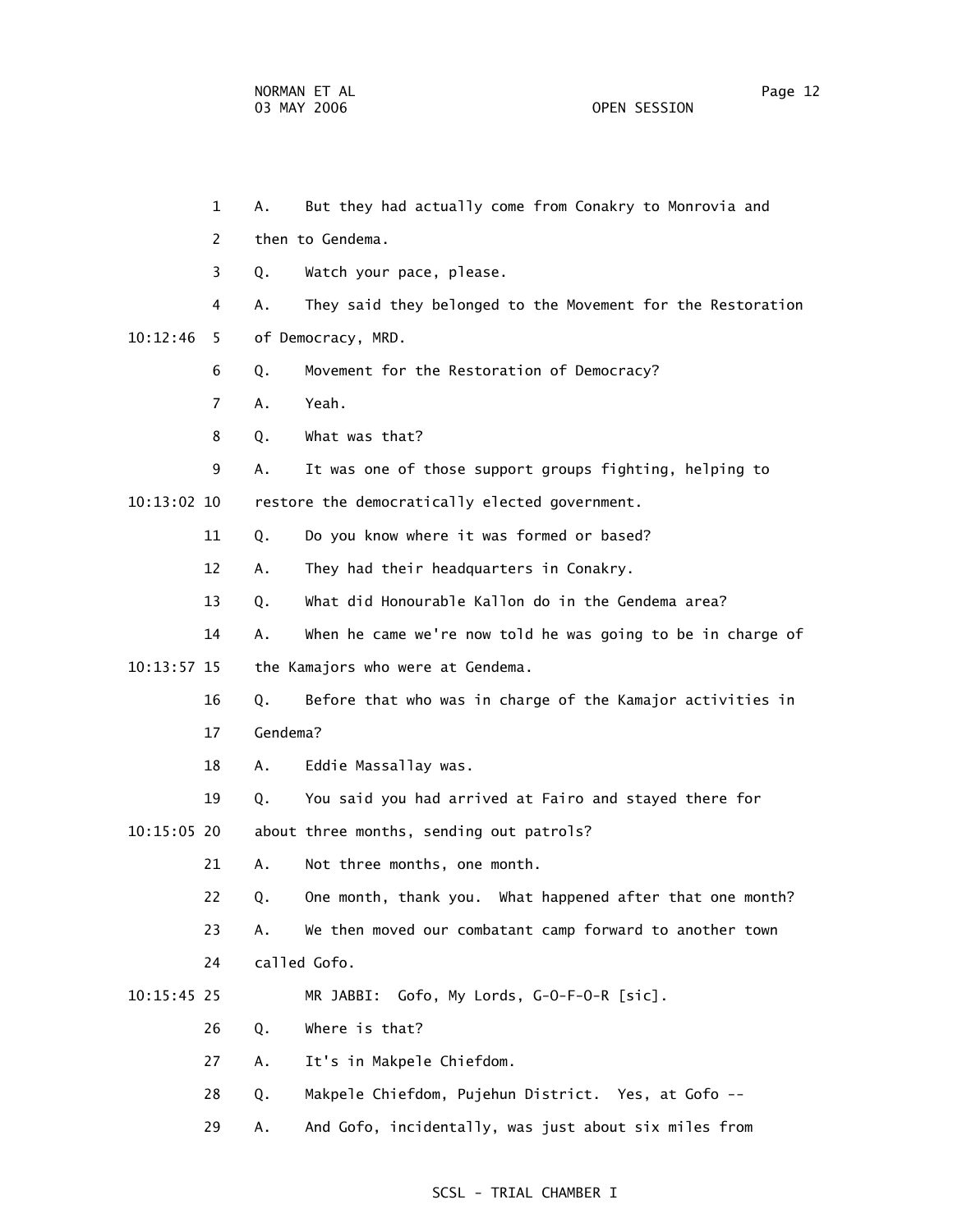| $\mathbf{1}$   | Zimmi.                                                           |
|----------------|------------------------------------------------------------------|
| 2              | In what direction?<br>Q.                                         |
| 3              | It's moving northward.<br>Α.                                     |
| 4              | About six miles north from Zimmi?<br>Q.                          |
| 10:16:26<br>5. | South of Zimmi.<br>Α.                                            |
| 6              | Gofo was six miles south of Zimmi?<br>Q.                         |
| $\overline{7}$ | South of Zimmi. Zimmi is six miles north of Gofo.<br>А.          |
| 8              | Thank you very much. Yes, at Gofo any activities?<br>Q.          |
| 9              | We conducted patrols and also we launched attacks against<br>Α.  |
| $10:16:52$ 10  | the junta forces that were defending Zimmi.                      |
| 11             | With what degree of success, if any?<br>Q.                       |
| 12             | We made many attempts to capture Zimmi from the AFRC junta<br>А. |
| 13             | forces but we did not succeed.                                   |
| 14             | Were you involved in the combat yourself that time?<br>Q.        |
| $10:17:52$ 15  | Yes, indeed.<br>Α.                                               |
| 16             | Q.<br>Yes?                                                       |
| 17             | PRESIDING JUDGE: Well, you should ask a question. He has         |
| 18             | answered your question. You asked him if he was involved in      |
| 19             | combat himself, he has answered yes. So what's next? What's      |
| $10:18:27$ 20  | your next question?                                              |
| 21             | MR JABBI: My Lord, my "yes" was in question form to              |
| 22             | provoke any other utterance he wanted to make.                   |
| 23             | Did you do anything else?<br>Q.                                  |
| 24             | We -- I was engaged in a lot of combat activities, in most<br>Α. |
| $10:18:46$ 25  | of the attacks that were launched against the AFRC junta in      |
| 26             | Zimmi, and we also conducted patrols, long distance patrols      |
| 27             | around in that general area.                                     |
| 28             | Watch your pace, please. Long distance patrols to such<br>Q.     |
| 29             | places as what?                                                  |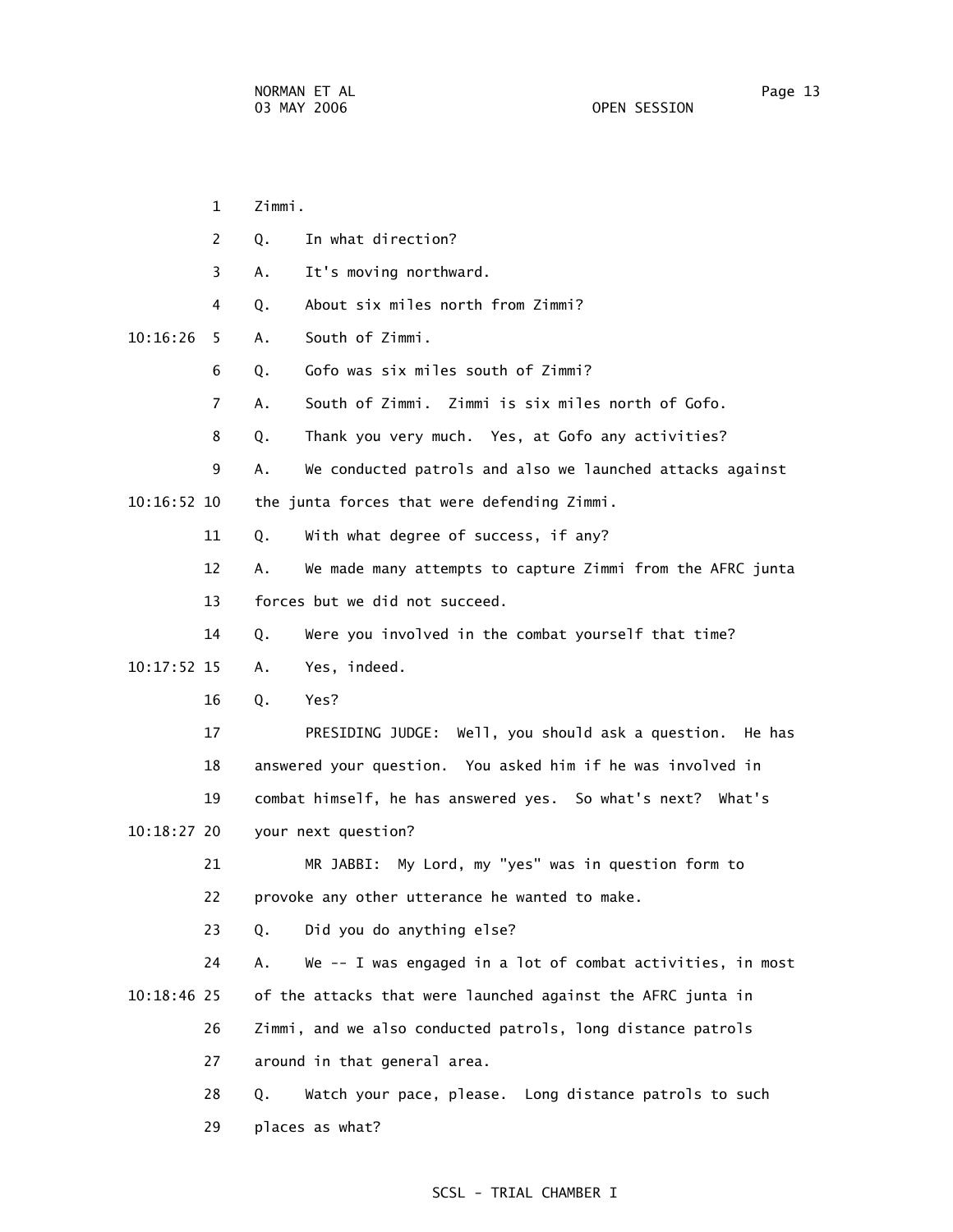1 A. Most of the villages I did not know because I was a 2 stranger in that area. But I can remember we took long distance 3 patrols, six miles, seven miles. 4 Q. And after your Gofo experience what next? 10:19:33 5 A. Well, what got us out of Gofo was an attack by a helicopter 6 gunship belonging to the AFRC junta. 7 Q. Watch your pace, please. 8 A. When the attack took place we had to retreat to Fairo. 9 Q. Yes? 10:20:19 10 A. Whilst we were in Fairo we got the information that plans 11 were being made for all those Kamajors who had come from various 12 districts to Pujehun District to go back to their home districts. 13 And also that Chief Norman was also about to move from Monrovia 14 to somewhere in Sierra Leone. 10:20:50 15 Q. Did the Kamajors from other districts move out of 16 Pujehun District? 17 A. Including myself, yes. One day I visited Gendema from 18 Fairo and I witnessed a helicopter bringing lots and lots of 19 ammunition and piling them up. We were told that those ones were 10:21:17 20 meant to be taken to the location where Chief Norman was going, 21 it's in Talia in Yawbeko Chiefdom. 22 Q. Thank you. Did you by chance go to Talia yourself? 23 A. Then, no. 24 Q. At that time? 10:21:38 25 A. No. 26 Q. Thank you. Which district group did you join to leave the 27 Gendema area? 28 A. I was with the Kenema District group. 29 Q. Now, you spoke of some co-operation between the Kamajors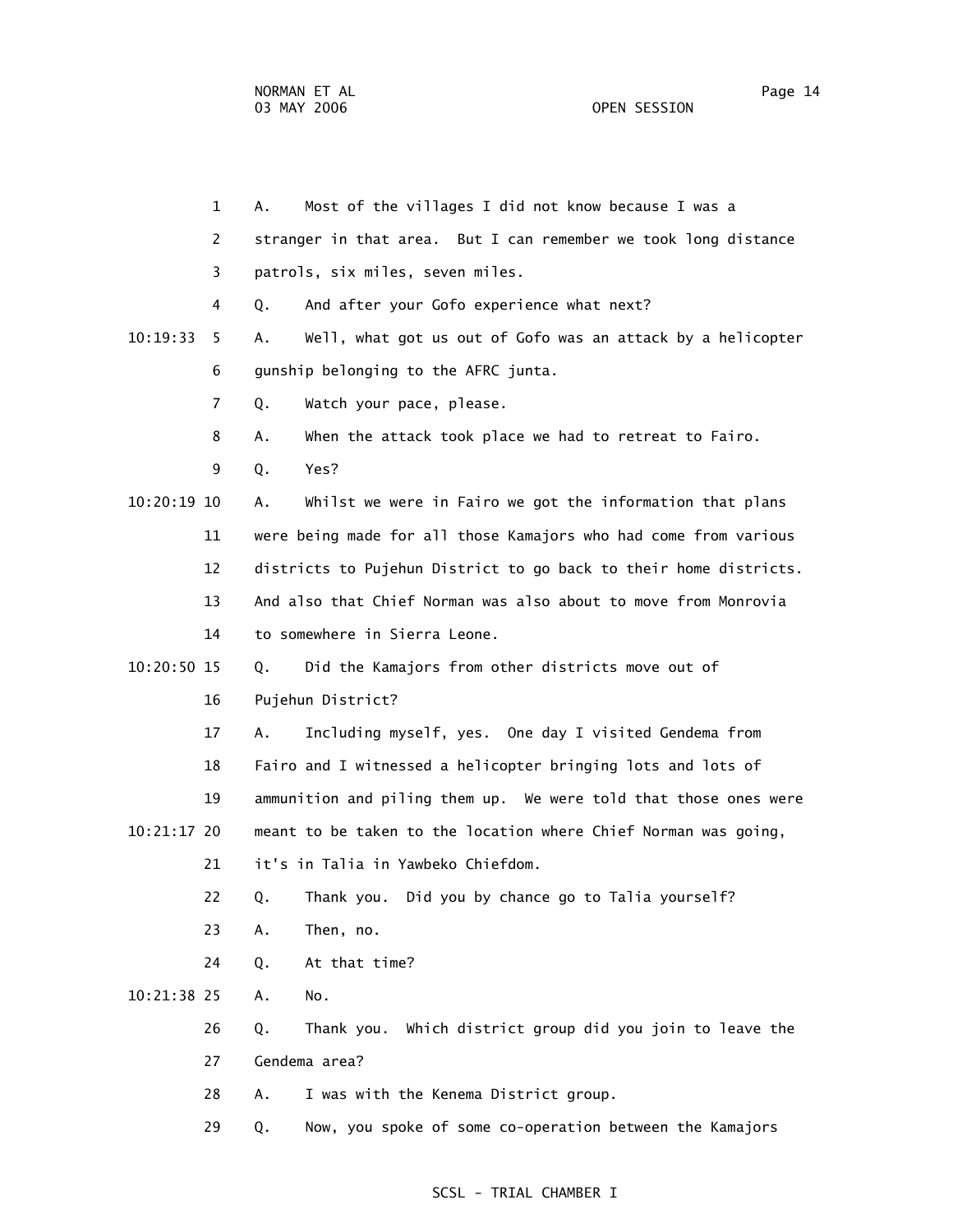1 and ECOMOG on the Liberian side of the bridge? 2 MR KAMARA: Objection, Your Honour. I haven't heard this 3 witness mention ECOMOG at any point, not yet. 4 JUDGE THOMPSON: He did, but not in that context. 10:22:27 5 JUDGE ITOE: He did. 6 MR KAMARA: Not in that context. 7 JUDGE ITOE: Yes. 8 JUDGE THOMPSON: Yes, but not with such clarity. It wasn't 9 about cooperation? 10:22:38 10 MR KAMARA: Exactly. 11 MR JABBI: 12 Q. You mentioned some interaction between Kamajors and ECOMOG 13 troops on the Liberia side of the bridge. Do you remember? 14 A. Yes, I did. I was actually talking about when Kamajors 10:23:01 15 were beaten out of Sierra Leone and that it was ECOMOG who gave 16 us -- 17 JUDGE ITOE: That was when you were across the bridge and 18 you were lodged in some classrooms? 19 THE WITNESS: Yes. 10:23:13 20 JUDGE ITOE: Is that not what you said? 21 THE WITNESS: Yes. 22 MR JABBI: 23 Q. Now, after you had now crossed the bridge and the 24 activities you had spoken about up to the time Kamajors from 10:23:16 25 various districts were being asked to go back to their respective 26 districts, during that period, was there any involvement with 27 ECOMOG? 28 A. There was lots of involvement with ECOMOG in the sense that 29 all of the food, the arms and ammunition we used were provided by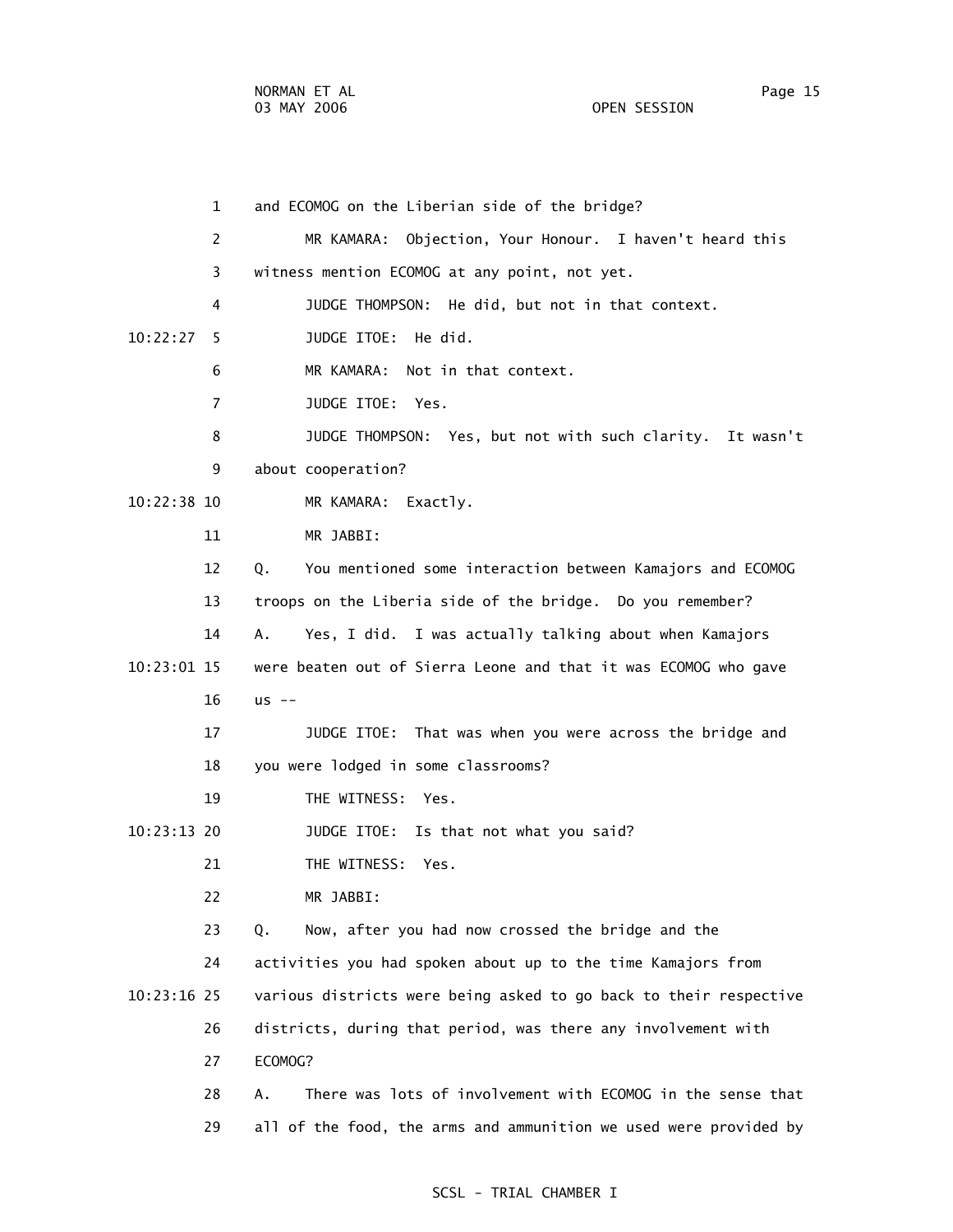1 ECOMOG. Moreover, our wounded in action were taken to Monrovia 2 and treated in ECOMOG field hospitals. 3 Q. Anything more? 4 A. Generally ECOMOG provided support. For instance, even when 10:24:48 5 they came to -- 6 Q. Watch your pace, please. Yes? 7 A. Even when it came to general strategy and tactics, there 8 was a time when we decided to attack Zimmi and, in our 9 discussions with Eddie Massallay, he told us that at some 10:25:22 10 appointed time he would talk to ECOMOG to provide fire support, 11 to shell Zimmi before we entered there. Of course, it never 12 actually happened, but ECOMOG was mentioned in the general 13 planning. 14 Q. That is the planning to attack Zimmi? 10:25:42 15 A. Yes, once. On one occasion. 16 Q. On one occasion. 17 PRESIDING JUDGE: And on that one occasion it's Massallay 18 that told you that he was to contact ECOMOG to provide this -- 19 THE WITNESS: Eddie Massallay, yes. 10:26:01 20 PRESIDING JUDGE: But you never got that support? 21 THE WITNESS: No, we got there, we waited. The bombs never 22 fell. 23 PRESIDING JUDGE: Thank you. 24 MR JABBI: 10:26:15 25 Q. Now, this move out towards the respective districts -- 26 A. Yes, when it got to the time for us to move, because I was 27 actually in a group of Kamajors who came from 28 Lower Bambara Chiefdom, Lower Bambara and Dodo Chiefdom. I was 29 in that group. We were airlifted by a helicopter to Gbaama.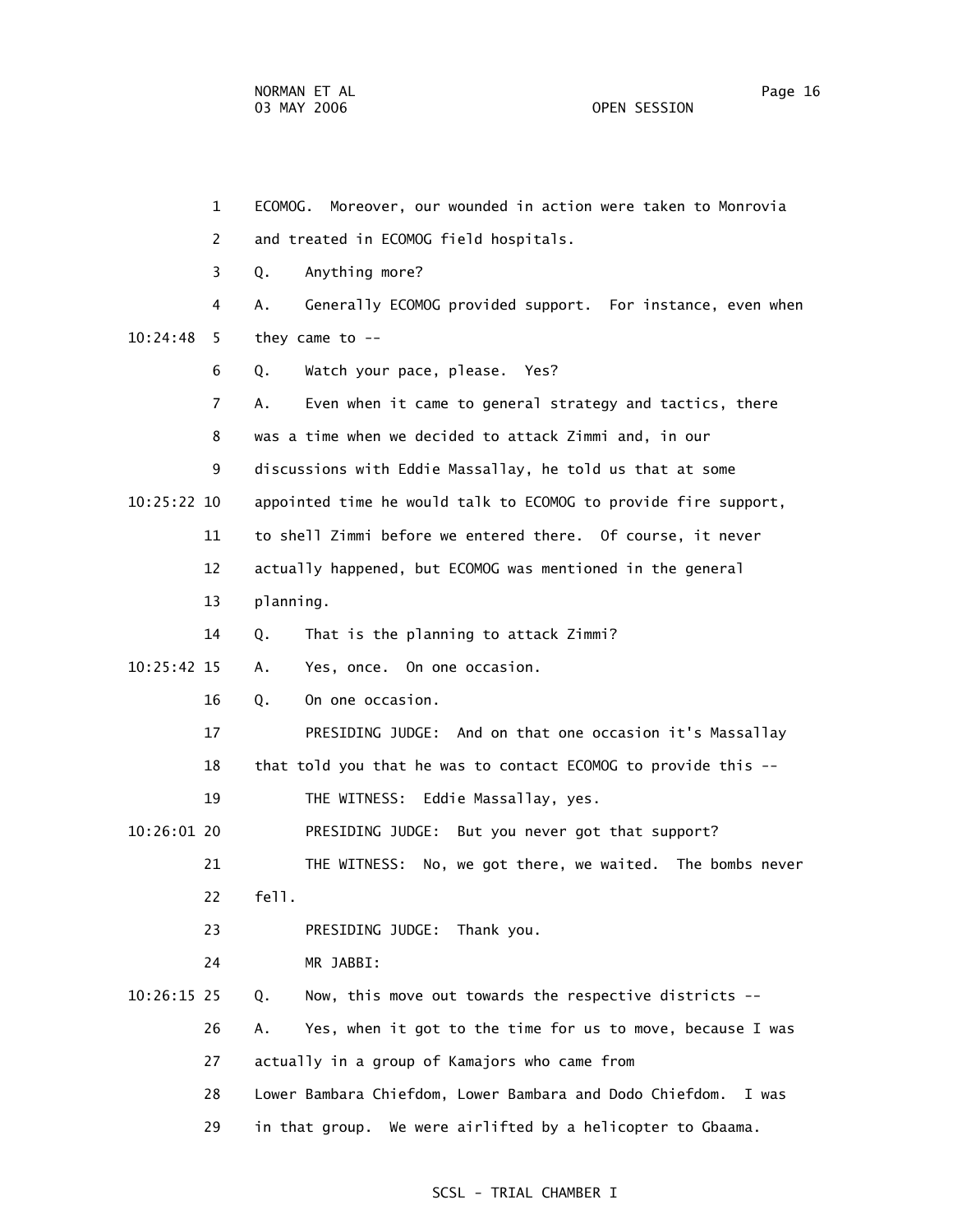- 1 That's in Jiama Bongor Chiefdom.
- 2 Q. What helicopter was that?
- 3 A. It was painted green and it was flown by white people.
- 4 Q. To Gbaama?
- 10:26:56 5 A. Gbaama.
	- 6 Q. G-B-A-A-M-A. What chiefdom is that Gbaama?
	- 7 A. Jiama Bongor.
	- 8 Q. District?
	- 9 A. Bo District.
- 10:27:16 10 Q. At Gbaama, did anything happen?
	- 11 A. We passed the night, nothing happened. The only thing is
	- 12 that I observed that ECOMOG troops were there. They had been
	- 13 dislodged from Gendema. Nigerian troops had been dislodged from
	- 14 Gendema.
- 10:28:22 15 Q. And they were at Gbaama?
	- 16 A. They were at Gbaama, yes, and when the helicopter was taken 17 down they were loaded and taken back to Liberia.
	- 18 Q. All of them?
	- 19 A. The ones that were there, yes.
- 10:28:22 20 Q. And your group, what happened next?
	- 21 A. We passed the night and next morning we started trekking,
	- 22 marching to Dodo in Kenema District.
	- 23 Q. What chiefdom is Dodo?
	- 24 A. Dodo is in Kenema. Dodo Chiefdom is in Kenema District.
- 10:28:29 25 Q. Dodo is a chiefdom, is it?
	- 26 A. Chiefdom. It's a town and a chiefdom. There is a town in
	- 27 Dodo Chiefdom named Dodo. It's a chiefdom headquarter.
	- 28 Q. You went to Dodo in Dodo Chiefdom in Kenema District.
	- 29 A. We went to the chiefdom. The specific town to which we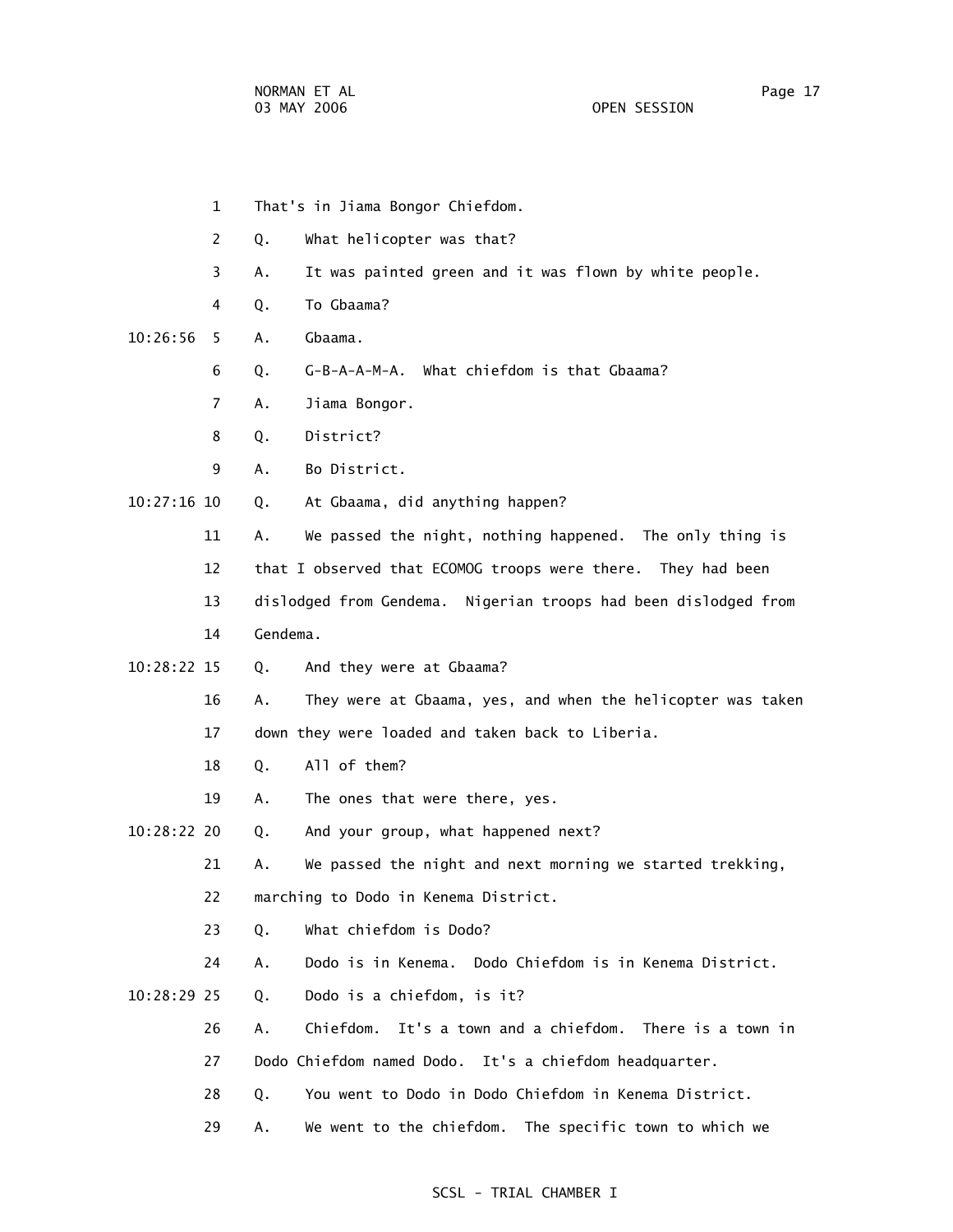1 went, or village, was called Lumbebu. That's where I stayed. 2 Q. Lumbebu, L-U-M-B-E-B-U. Yes, and in that area? 3 A. When we got there, we were there for about a week and then 4 some other Kamajors arrived. They said they had come from Talia 10:29:27 5 Yawbeko. They brought ammunition. 6 Q. At Dodo? Where? Dodo? 7 A. They met us in Dodo, yes. 8 Q. Yes, what subsequently -- 9 A. Meetings were held and word was circulated in Dodo and 10:30:07 10 Lower Bambara Chiefdom that we had come back from Gendema. 11 Q. Where were such messages sent? 12 A. Within Dodo Chiefdom and Lower Bambara Chiefdom. 13 Q. Within Dodo Chiefdom and Lower Bambara Chiefdom? 14 A. Yes. 10:30:21 15 Q. Any particular town in those two chiefdoms? 16 A. There's a lot of villages: Panguma, Loma, Kamboma. All 17 those villages surrounding Tongo in Lower Bambara Chiefdom, sent 18 word there. 19 Q. Is Tongo itself in Lower Bambara Chiefdom? 10:30:49 20 A. Yes, it is. 21 Q. Yes, you had sent this word round? 22 A. After some time we held a meeting in Dodo. It's the 23 chiefdom headquarter. A meeting was held in which decisions were 24 taken that we should occupy Panguma, which was the chiefdom 10:31:22 25 headquarter of Lower Bambara Chiefdom, and start operations in 26 that area around Tongo. 27 Q. Did operations in fact go on? 28 A. Just after the meeting we proceeded to occupy Panguma on 29 the same day.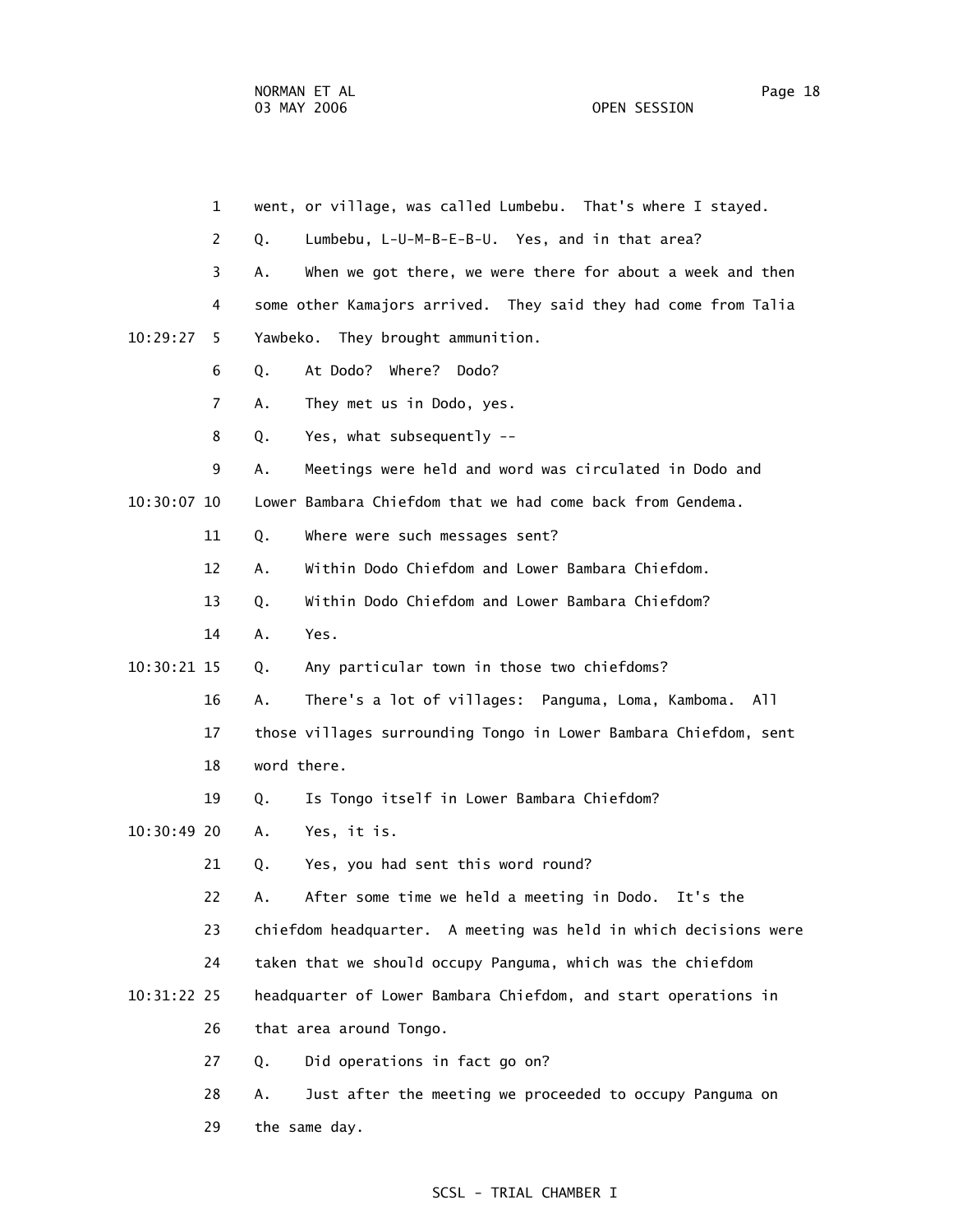1 Q. On the same day? 2 A. Yes, and started deploying in villages nearby? 3 Q. Was Panguma occupied by any group before you went there? 4 A. No, Panguma was empty. 10:32:12 5 Q. So you occupied it and -- 6 A. We occupied it, dug in and started deploying people in 7 nearby villages -- Kamajors in nearby villages, and then we sent 8 word around for the Kamajors to come and join us. They came and 9 then -- 10:32:33 10 Q. Watch your pace, please. Yes, they came? 11 A. They came and then we started conducting normal operations, 12 sending out patrols, laying ambushes. But then there was a very 13 strict instruction that nobody should attack Tongo then. 14 Q. Instruction from who? 10:33:07 15 A. From Musa Junisa. 16 Q. Who was Musa Junisa? 17 A. Musa Junisa was a chief hunter in that area. He was the 18 one in fact which he had that meeting, the meeting I'm telling 19 you about that was held in Dodo. 10:33:38 20 Q. Did he have any role in the Kamajor society? 21 A. Musa Junisa was one of those Kamajors who had started 22 fighting, even in the day of Dr Alpha Lavalie when the Kamajor 23 society had not even got to Kenema. He was respected. He had 24 made a name and a mark. 10:34:15 25 Q. How did your activities go in the area generally? 26 A. Generally to our satisfaction, because we actually 27 succeeded in making sure that the movement of junta forces in and 28 out of Tongo was very highly restricted. It got to a point where 29 if they had to move --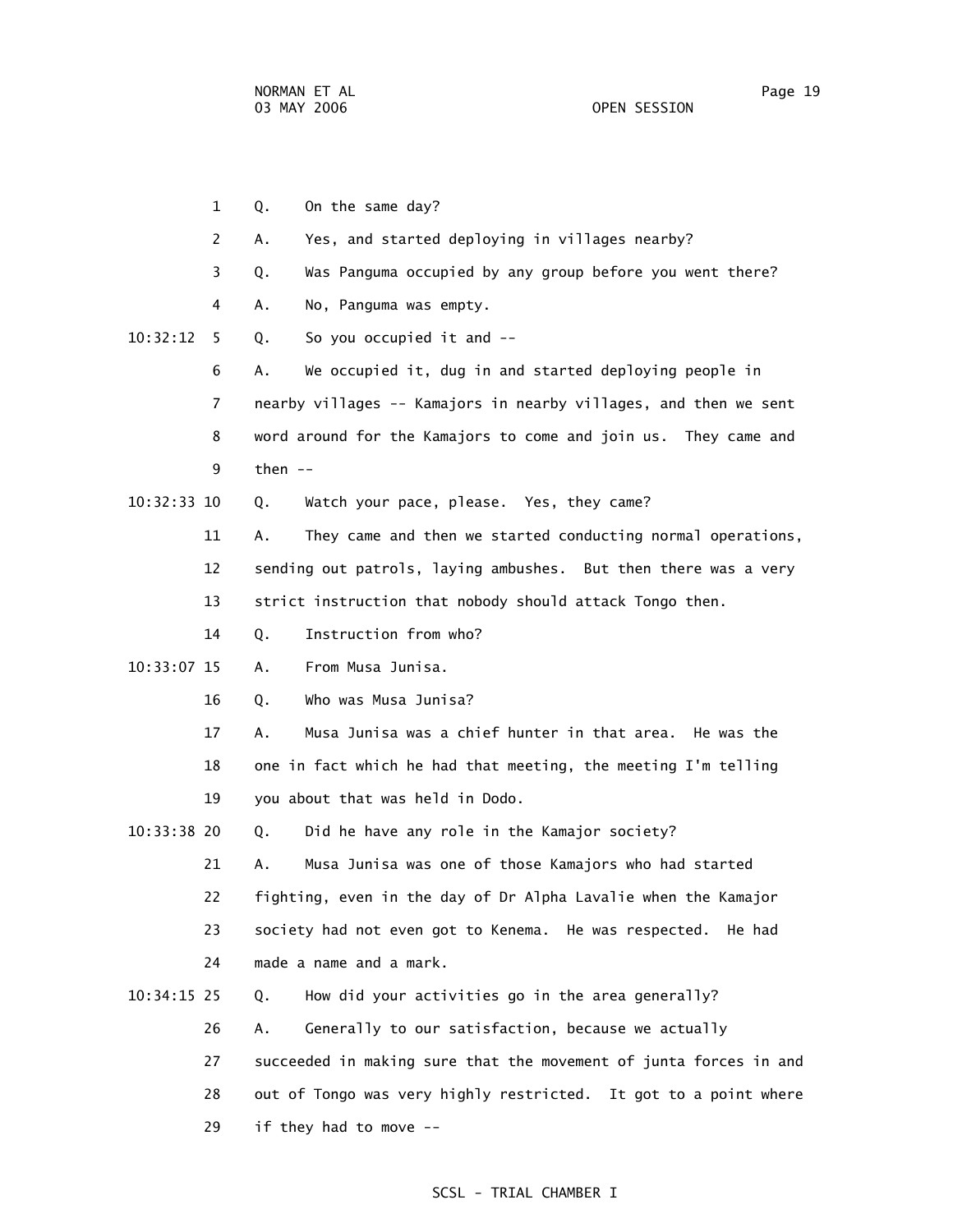1 Q. Watch your pace, please. Watch your pace, please. Got to 2 a point? 3 A. Got to a point if they had to move from Tongo to Kenema, 4 they had to do so in convoy and they had to go shooting. 10:35:01 5 Q. Did you ever get to Tongo itself? 6 A. Then, no. 7 Q. At that time? 8 A. No. 9 Q. What is a rough time frame we are talking about? 10:35:16 10 A. That was in November. 11 Q. Around November 1997? 12 A. The period I am talking about now, we are in November 1997. 13 Q. Thank you. Yes, did anything happen next? 14 A. When we were in Panguma for about a month, a decision was 10:35:44 15 taken that we should go to Base Zero. 16 Q. That who should go to Base Zero? 17 A. The leading -- those, Musa Junisa, myself, most of the 18 commanders who were in charge of operations in Panguma. 19 Q. By Base Zero you mean Talia? 10:36:19 20 A. Talia Yawbeko. 21 Q. Did you go? 22 A. Yes, I did. We went along with some other Kamajors. We 23 went on foot. We spent about four days walking. We walked all 24 day, we rested at night. Then arrived in Talia about four days 10:36:51 25 later. 26 Q. That's still in November, 1997? 27 A. That was in early December. We got to Talia early 28 December. We must have left Panguma late in November and arrived

29 early in December.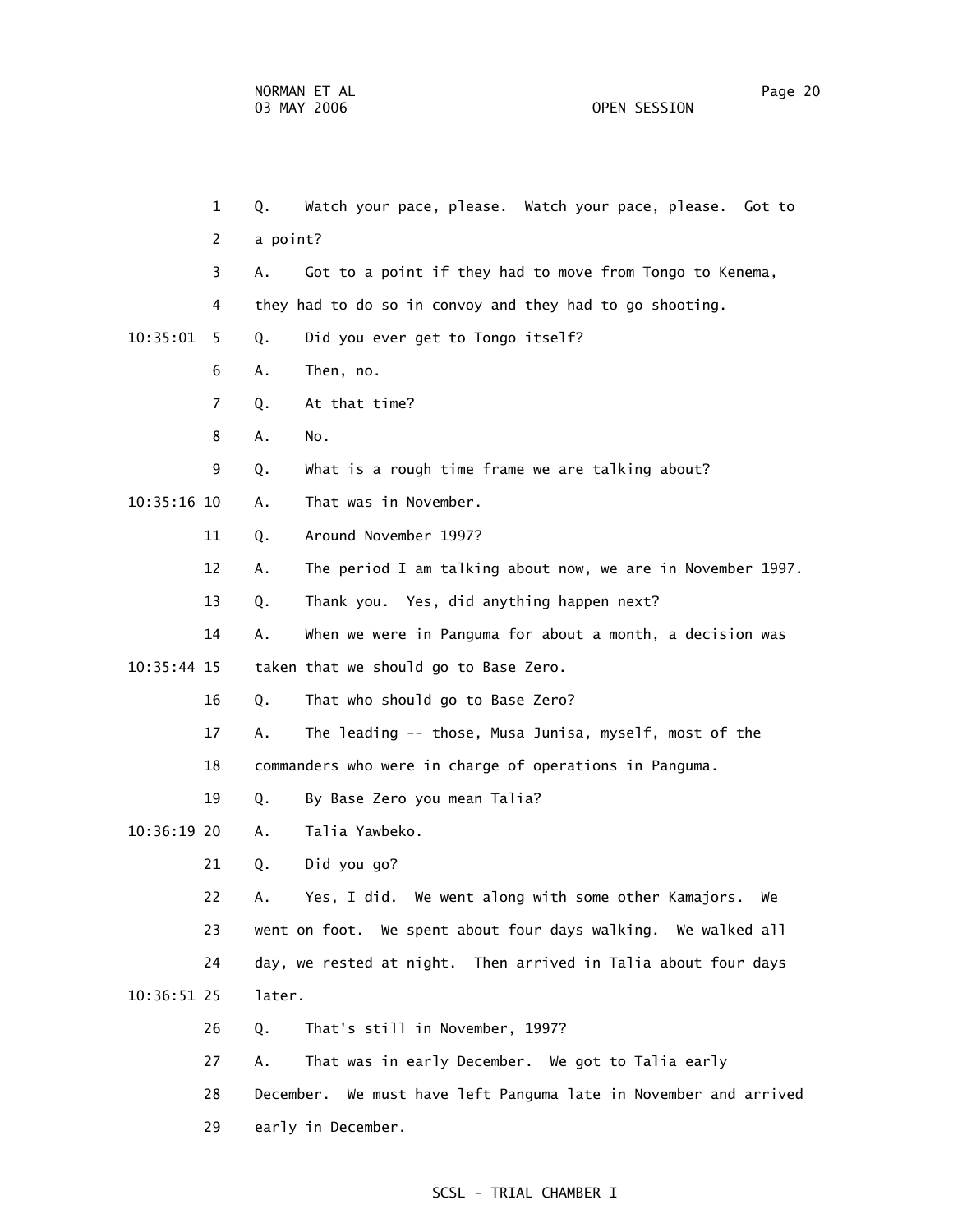1 Q. In Base Zero how long did you stay? 2 A. When we got to Base Zero I proceeded to meet Chief, then 3 some other people I knew in Gendema, met some of them there. I 4 was informed that they had actually been looking for me. 10:37:57 5 Q. Who is "Chief", by the way? 6 A. Chief Norman, Chief Norman. 7 Q. You were informed that they had been looking for you? 8 A. Yes, because ECOMOG, they said, had -- ECOWAS had arranged 9 for Kamajors and the AFRC to sit together and talk. So they 10:38:05 10 wanted Kamajors who could be a part of the delegation and I had 11 been identified as one of those, but they didn't know where I 12 was. So when I got to Base Zero they now told me I was to be a 13 part of that delegation. Two days after my arrival in 14 Base Zero -- 10:38:27 15 Q. Watch your pace, please. 16 A. Nobody's writing. 17 Q. Yes? 18 A. Two days after my arrival in Base Zero the same helicopter 19 again came and I was put on board and flown to Monrovia. I 10:38:44 20 passed the night in Monrovia. In the morning I was flown to 21 Lungi. 22 Q. Were you alone? 23 A. I flew together with Eddie Massallay and Mr Lumeh. 24 Q. What Lumeh? 10:38:58 25 A. Mustapha Lumeh. And then we got to Lungi, we were received 26 by the late -- well, then he was a colonel, Colonel Maxwell 27 Khobe. Late General Khobe. Received by General Khobe. 28 Q. Who was then a colonel, you said? 29 A. Yes. And then we were taken to the Lungi airport hotel.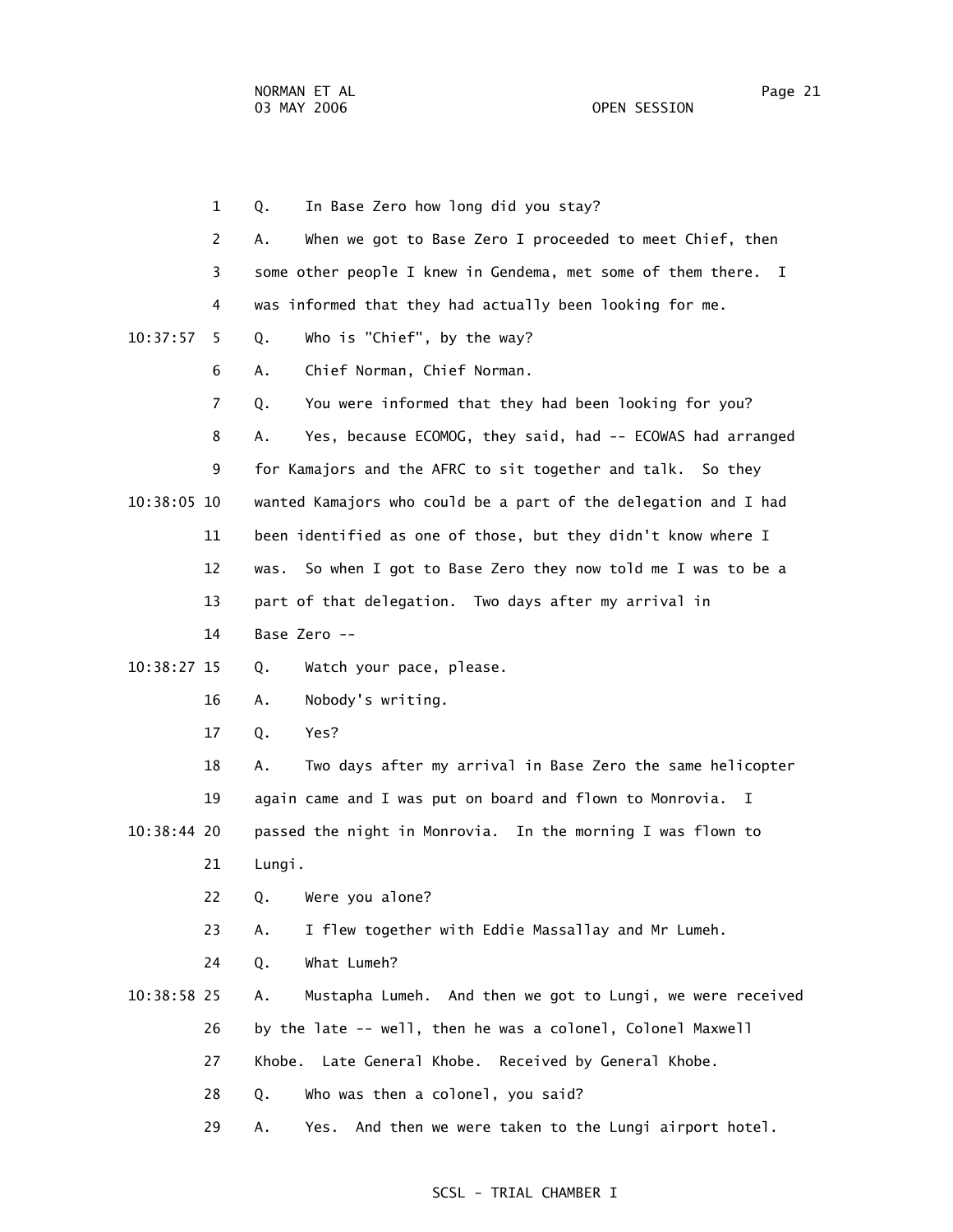- 1 At the Lungi airport hotel that is where we met the 2 vice-president, Dr -- 3 Q. Watch your pace, please. You have named some people who 4 went with you from Base Zero to Lungi. Did that number include 10:40:07 5 Chief Norman? 6 A. No. 7 Q. Chief Norman was not among you? 8 A. Chief Norman was not in that number. Three of us: Myself, 9 Eddie Massallay and Mr Mustapha Lumeh. 10:40:24 10 Q. Do you in fact know Chief Norman well? 11 A. Yes, I do. 12 Q. Would you be able to identify him if you saw him, say, in 13 this courtroom? 14 A. Surely. 10:40:38 15 Q. Can you look around and see if you can identify anyone you 16 call Chief Norman? 17 A. Yes. 18 Q. Yes, please? 19 A. Chief Norman is seated there [Indicated]. He has a white 10:40:55 20 hat and glasses. 21 PRESIDING JUDGE: For the record the witness indicates the 22 first accused, Chief Norman. 23 MR JABBI: 24 Q. Yes, you are now at the Lungi airport hotel. You say you 10:41:17 25 were received -- 26 A. I want to put something straight. 27 Q. Yes. 28 A. I travelled from Base Zero to Monrovia, myself, Eddie
	- 29 Massallay and Mr Lumeh. But when travelling from Monrovia to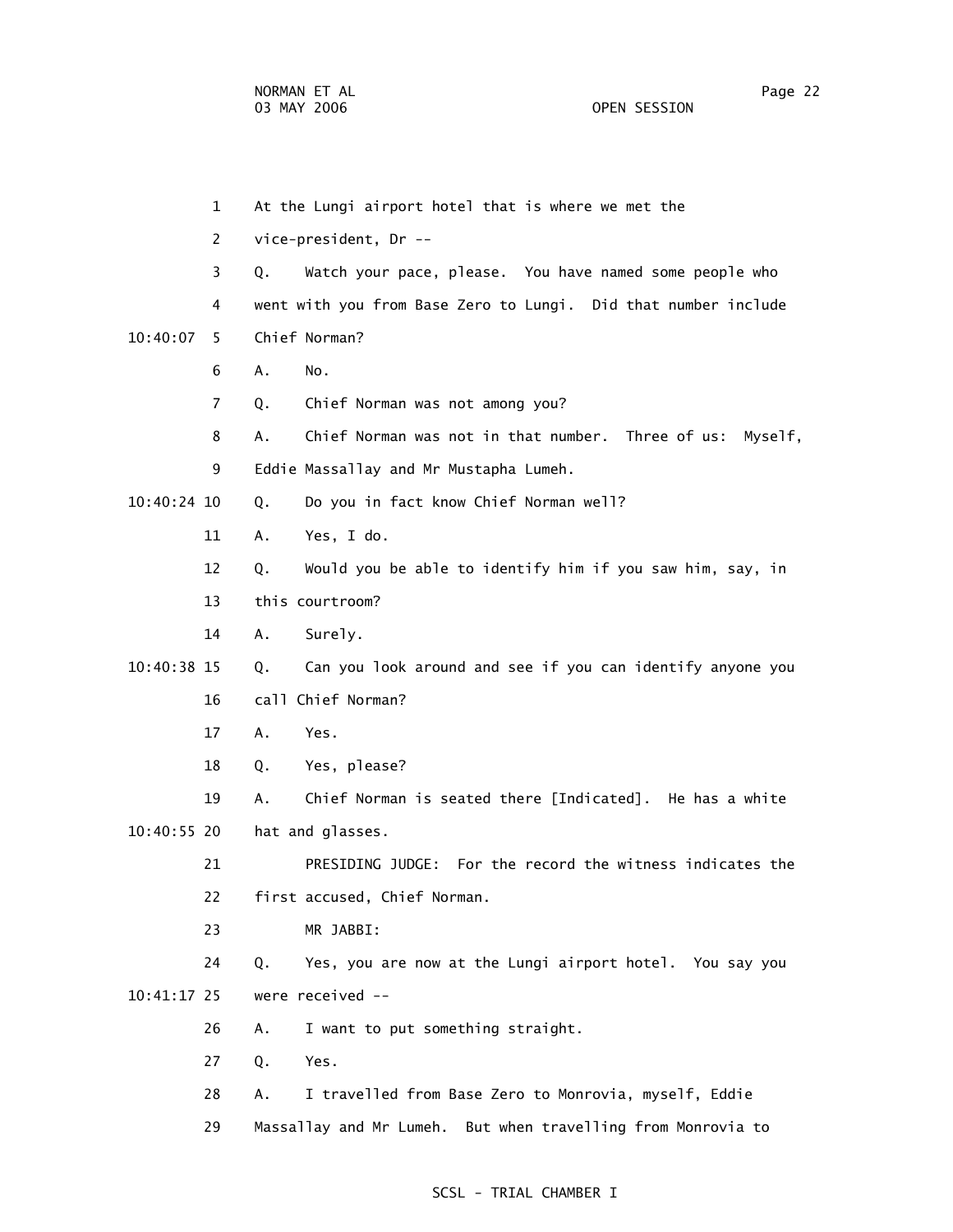1 Lungi there was only myself and Eddie Massallay. Mr Lumeh was 2 not included. 3 Q. Thank you. Yes, you are at Lungi airport hotel? 4 A. When we got there we were taken to the hotel and, like I 10:41:50 5 said, we met the vice-president, Dr Joe -- former vice-president, 6 Dr Joe Albert Demby, and there were other ministers of the SLPP 7 government in exile there Honourable Mohamed Bashiru Daramy. 8 Q. Watch your pace, watch your pace. Other government 9 ministers like? 10:42:16 10 A. Honourable Mohamed Bashiru Daramy, Pa Maigore Kallon. 11 There was Dr Kemoh Salia-Gbao. 12 MR JABBI: Maigore, My Lords, M-A-I-G-O-R-E. Maigore 13 Kallon. 14 Q. Okay? 10:42:37 15 A. There was police officers and members of the SLA, Sierra 16 Leone Army. 17 Q. At the hotel? 18 A. At the hotel, yes. 19 Q. Yes, did anything transpire there? 10:42:58 20 A. Well, when we got there it was the next day we held a 21 meeting in which we were briefed about the proposed meeting, and 22 they sat down to get together a delegation of those of us who 23 were to take part in the meeting. 24 Q. Which meeting? 10:43:24 25 A. This meeting that was to take place between Kamajors and 26 the AFRC government representatives. 27 Q. Yes. 28 A. So the delegation was finally formed and Eddie Massallay 29 was made head of the delegation and I was made the spokesman for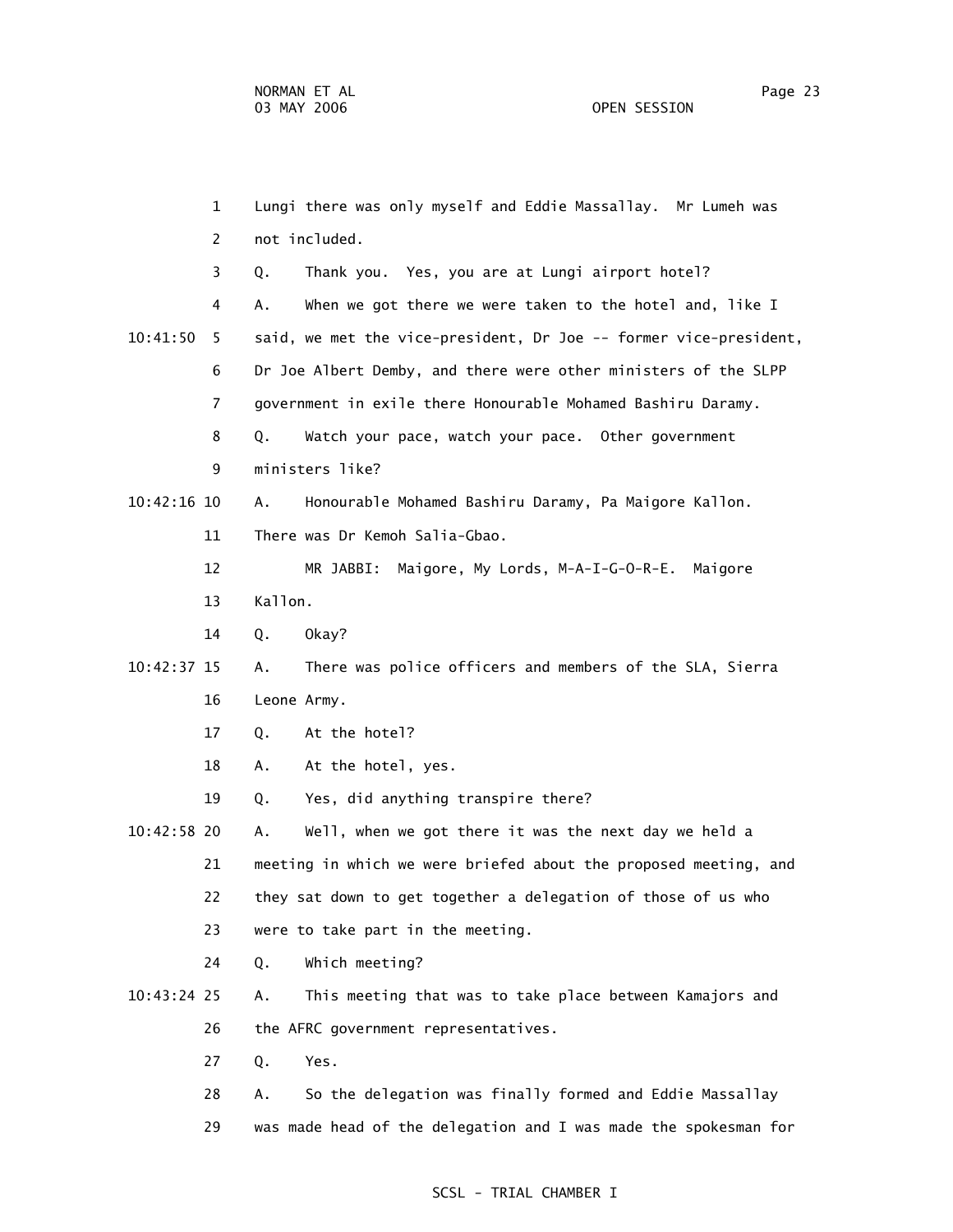- 1 the delegation.
- 2 Q. Eddie Massallay was made leader of that delegation?
- 3 A. Yes.
- 4 Q. And you the spokesman?

10:43:53 5 A. Yes.

- 6 Q. Did you get to the meeting with the AFRC?
- 7 A. Yes, on the first day we were taken out to Jui. We were 8 flown out to Jui. There are ECOMOG troops on the ground in Jui.
- 9 But unfortunately the junta representatives did not turn up.

10:44:20 10 Q. What happened?

- 11 A. Then we had to go back to Lungi. Two days later we were 12 again flown to Jui and indeed the junta representatives arrived 13 and then we started deliberations.
- 14 Q. Can you very briefly tell the Court how the deliberations 10:44:45 15 went? Very briefly, please.
- 16 A. Some of the junta representatives, I could remember, they 17 had Mike Lamin, they had Colonel Bashiru Conteh. There were some 18 other -- they had members of the armed force, they had police 19 officers, they had a prison officer, and they had some civilians 10:45:07 20 in their midst. They sat to one side, we sat to another side,
- 21 and the ECOMOG commanders who were on the ground sat in the 22 middle. And then the ECOMOG opened the deliberations, welcomed 23 us. Then they gave the AFRC representatives an opportunity to 24 put their case. They did so. And I was also --
- 10:45:35 25 Q. Watch your pace, please. Yes?
	- 26 A. And I was also given an opportunity put across our own 27 case.
	- 28 Q. For the Kamajors?
	- 29 A. Yes, and I did so. Briefly I said we were common people,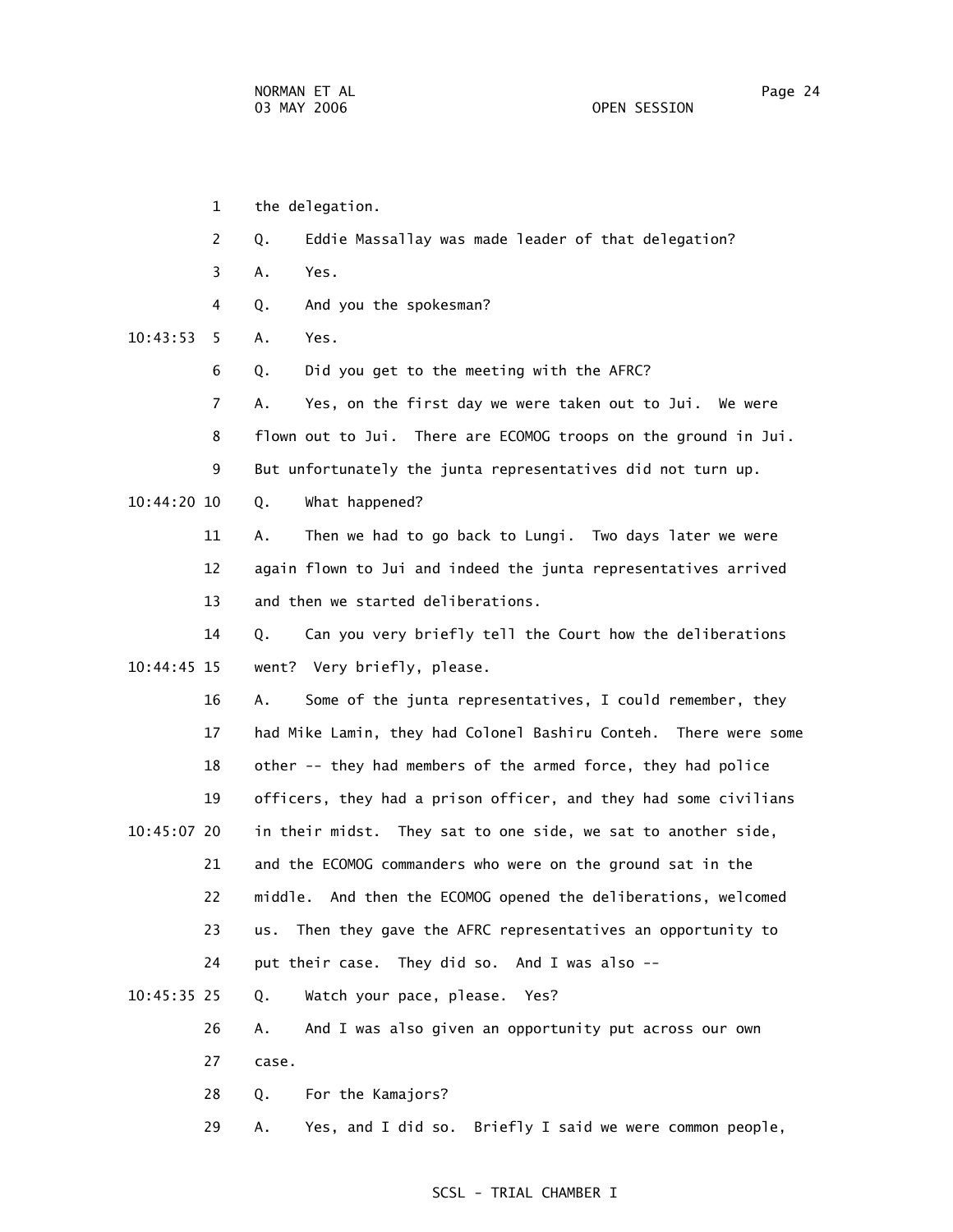1 we were only resisting against the AFRC because they had 2 overthrown a legitimately elected government, and that we were 3 not prepared to compromise. We'd be happy and it would be to the 4 good of the country and our people if they would quietly step 10:46:15 5 down and avoid all the bloodshed that was taking place in the 6 country. That was my brief contribution. And then the 7 deliberations continued.

 8 Q. Thank you. What was the response of the other side? 9 A. Well, they said they had no intention of holding on to 10:46:39 10 power forever and ever and that they wanted us to do a tour of 11 the country together so that we could see places and the people 12 would see that there was no problem between us. They started 13 saying things that made us very suspicious of their motives. So 14 we requested that the meeting should be adjourned till we get 10:47:04 15 back to Lungi and consult with our own people. So we went back 16 that day and held small -- held our normal briefings. In that 17 meeting we had also Colonel Fallah Sewa --

18 Q. That's in Lungi now?

 19 A. That's in Lungi, yes. He was there and he was the one who 10:47:30 20 actually warned that we should be careful about what those guys 21 were planning, and that in fact they were only resorting to 22 delaying tactics, that the meetings would actually yield no 23 fruitful dividend. So we were instructed to go back and 24 discontinue the deliberations. And that is precisely what we 10:47:50 25 did. When we went the other day we told them we are not prepared 26 to continue the talks any longer and it ended there. 27 Q. When the talks broke down did you go back to Base Zero? 28 A. No, I didn't go back to Base Zero, I went back to Lungi. 29 And from there I -- Chief Norman visited Lungi once.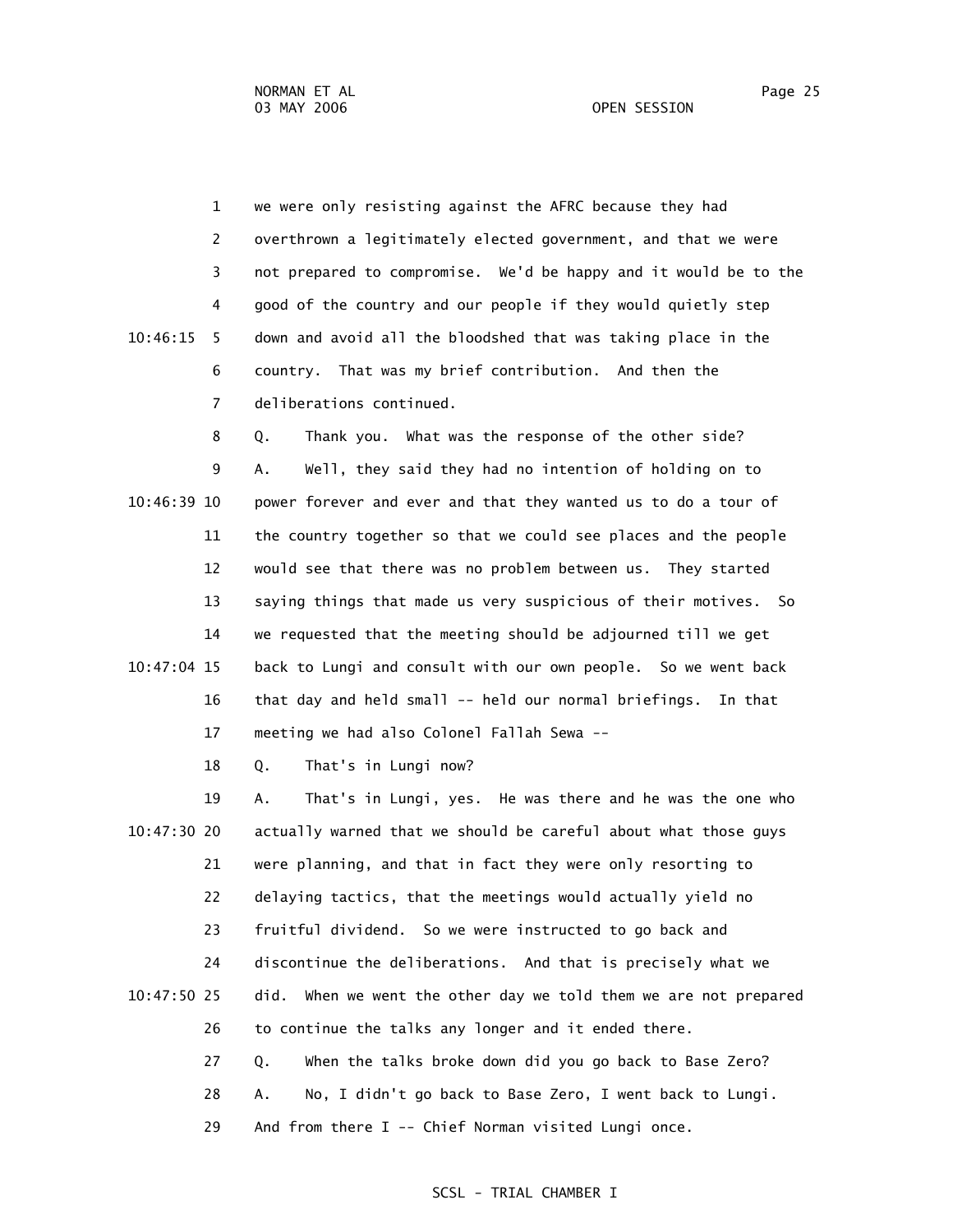- 1 Q. Whilst you were there? 2 A. Yes. 3 Q. What month was that? 4 A. We are still in December. 10:48:40 5 Q. December 1997? 6 A. 1997, yes. And I told him I wanted to go back. He said 7 no, I should stay there. And if for any reason somebody wanted 8 to know about Kamajors and their activities, then I would be a 9 suitable person to present our case. So I stayed on in Lungi. 10:49:06 10 Q. Lungi. Do you know how long you stayed in Lungi? 11 A. I was in Lungi for all of December, January and part of 12 February in 1998. 13 Q. Did any activity take place in Lungi? 14 A. There were lots of activities in Lungi while I was there. 10:49:31 15 People visited, people came. That was when I even learnt that it 16 was in Lungi they had this 98.1D. It's a radio station. 17 Q. 98.1D radio station? 18 A. Yes, democracy. D for democracy. 19 Q. You learned it was in Lungi? 10:49:48 20 A. Yes, I learned that it was in Lungi and, in fact, we 21 started going to the station to sensitise. We also took part in 22 some of the broadcasts. And then whilst in Lungi we interacted 23 with the loyal troops. That is those policemen and members of 24 the SLA who had joined the side of the government in exile. We 10:50:13 25 also interacted a lot with the ECOMOG troops, especially 26 General Khobe, Maxwell Khobe then. I was there when the 27 President visited Lungi. President Kabbah visited Lungi I was 28 there.
	- 29 Q. When was that?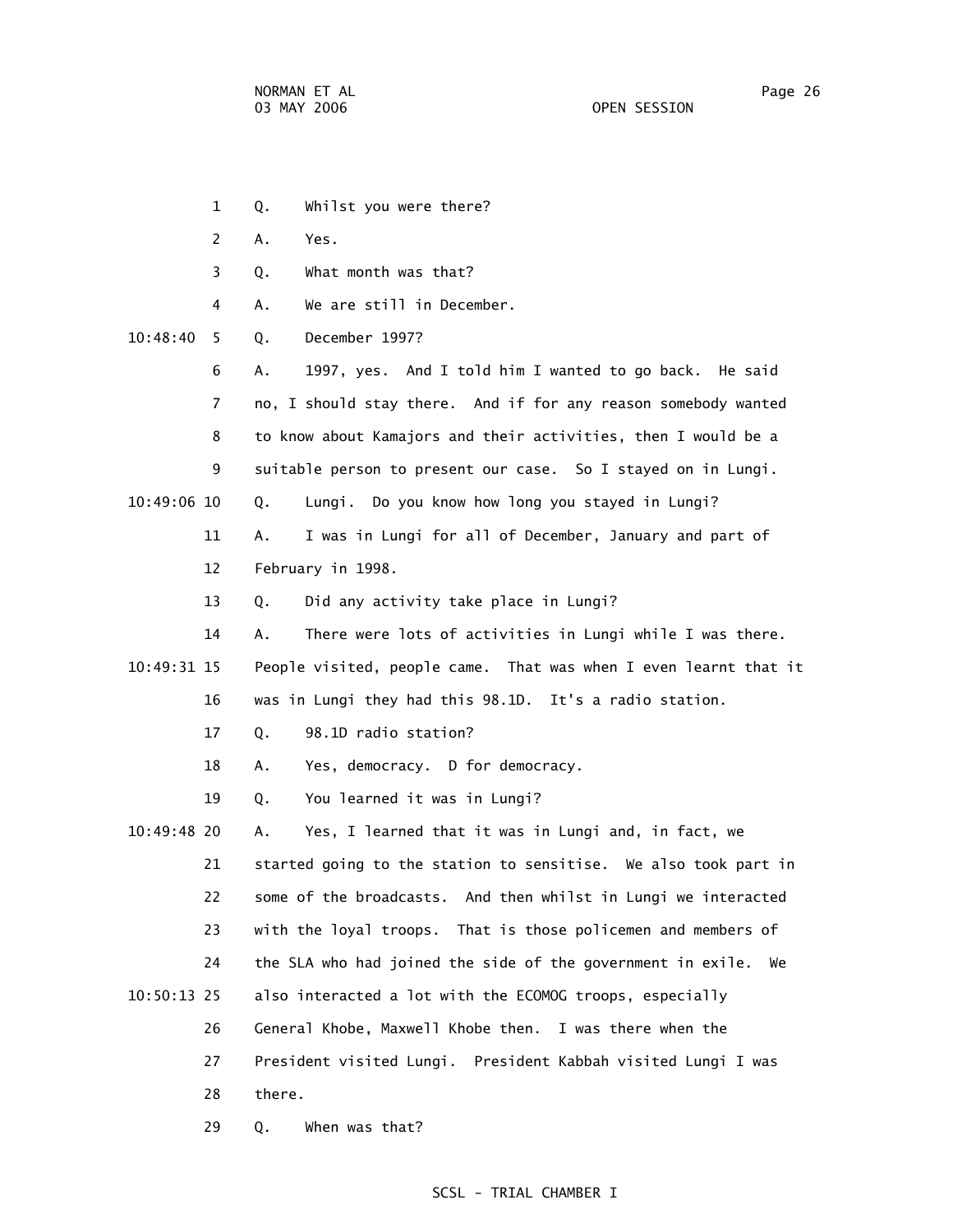1 A. Late December. 2 Q. Late? 3 A. December 1997. He visited Lungi and he addressed those of 4 us who were there. I was also in Lungi, whilst in Lungi -- 10:50:51 5 Q. Do you remember what he said? 6 A. The gist of what he said was just to enthuse of us who had 7 remained loyal to the government in exile, the SLPP government. 8 That was the gist of what he said. 9 Q. To enthuse those of you who had remained loyal to the 10:51:09 10 government? 11 A. Yes. 12 Q. The legitimately elected government? 13 A. Yes, indeed. And also in Lungi I was there when 14 General Khobe -- because in some of our conversations he told us 10:51:31 15 he had planned to visit Base Zero, and I was there when he took 16 off to go Base Zero. When he came back he told us he had gone to 17 Base Zero. I was also there -- 18 Q. Do you know what he went to do at Base Zero on that 19 occasion? 10:51:51 20 A. According to what he told us before leaving, it a global 21 visit just to go and see what was happening there. In fact I was 22 told when he went there he tested one of those of our devices we 23 call a controller. He tested one. He came back and told us. 24 Q. What is a controller? 10:52:10 25 A. It's a device that Kamajors normally hold out in front of 26 them when they're marching. And according to our own belief it 27 normally deflects bullets or anything that -- any explosive 28 missile. 29 Q. Targeted at?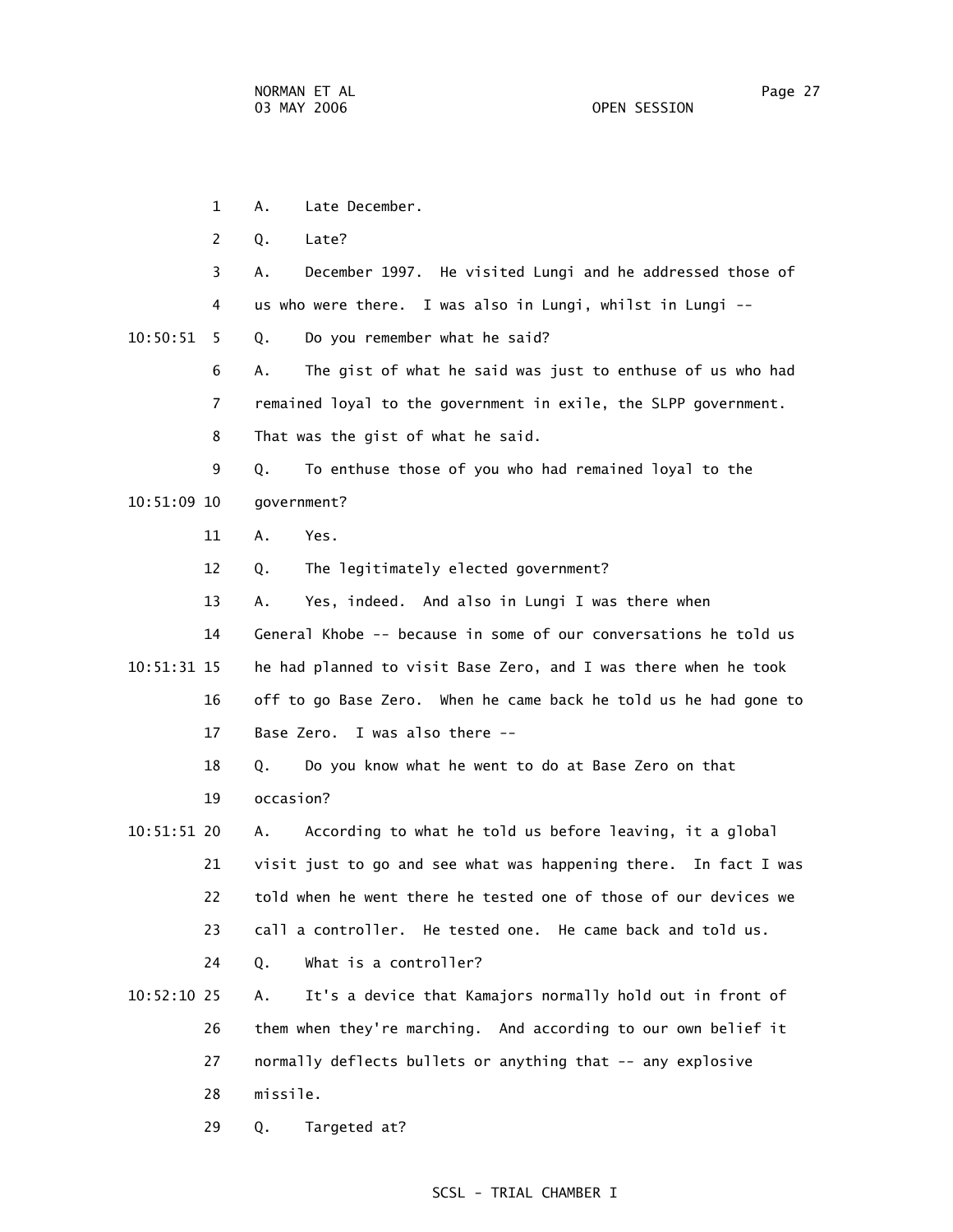- 1 A. At us.
- 2 Q. Did you yourself ever see a controller in action?
- 3 A. Many times.
- 4 Q. Many times.
- 10:52:44 5 A. It's part of our rules of engagement that we never march 6 without it. Every time we want to go on a mission it has to be 7 in the forefront, to be held by somebody.
	- 8 Q. In your experience was it ever hit by some missile, the
	- 9 controller?
- 10:53:04 10 A. No, that's not possible.
	- 11 Q. Right. Any other activities in Lungi whilst you were
	- 12 there?
- 13 A. I also observed a lot of troop movement. A lot of ECOMOG 14 troops would come and then they were again ferried to Jui. A lot 10:53:36 15 of -- there was just a lot of activity in Lungi.
	- 16 Q. Thank you. You said you stayed in Lungi up to early
	- 17 February. Is that 1998?
	- 18 A. Not early February, mid-February.
	- 19 Q. Mid-February?
- 10:53:52 20 A. Yes.
	- 21 Q. So did you experience any other activity there up to
	- 22 mid-February?
	- 23 A. Outside of the ones I've said.
	- 24 Q. Yes, if any more. None?
- 10:54:11 25 A. Not really. Apart from leaving, no.
	- 26 Q. When did you leave?
	- 27 A. Well, we must have left -- because I left together with
	- 28 Eddie Massallay. I was there together with him. And we must
	- 29 have left some time in mid-February. We were again air-lifted by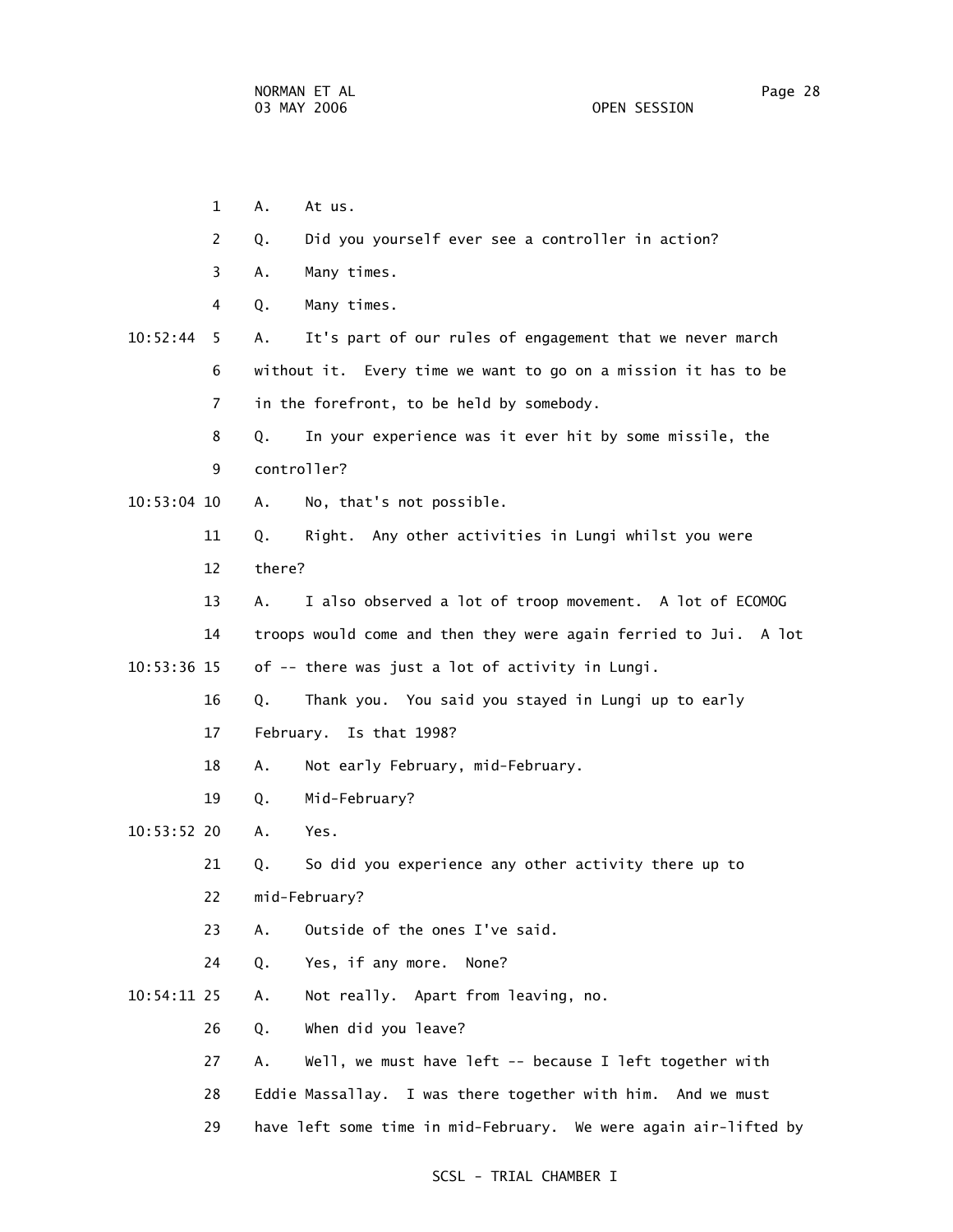- 1 this same helicopter to Gendema.
- 2 Q. To Gendema?
- 3 A. Yes.
- 4 Q. Straight to Gendema?
- 10:54:44 5 A. We passed through Base Zero, but we only touched base. We 6 did not even come down. And then --
	- 7 Q. The helicopter landed there?
	- 8 A. Yes.
	- 9 Q. And then took off again?
- 10:54:55 10 A. Yes.
	- 11 Q. And then you went to Gendema?
	- 12 A. Yes, we went to Gendema. When we got to Gendema, we met a
	- 13 lot of ECOMOG troops there in contrast to the previous times when
	- 14 we were there. Cause then there were lots and lots and lots of
- 10:55:21 15 Kamajors there. But when we came back there were more ECOMOG
	- 16 troops there.
	- 17 Q. Than? There were more ECOMOG troops --
	- 18 A. There than the Kamajors.
	- 19 Q. -- than the Kamajors there at that time?
- 10:55:32 20 A. Yes, at that time.
	- 21 Q. What happened?
	- 22 A. And then we were taken to Colonel Yayah Abu Bakarr, who was
	- 23 the commanding officer in charge of the troops who were there.
	- 24 Q. In charge of the ECOMOG troops?
- 10:55:51 25 A. Yes.
	- 26 Q. Colonel Yayah?
	- 27 A. Abu Bakarr.
	- 28 Q. Abu Bakarr?
	- 29 A. Yes. Then we started discussing the movement of ECOMOG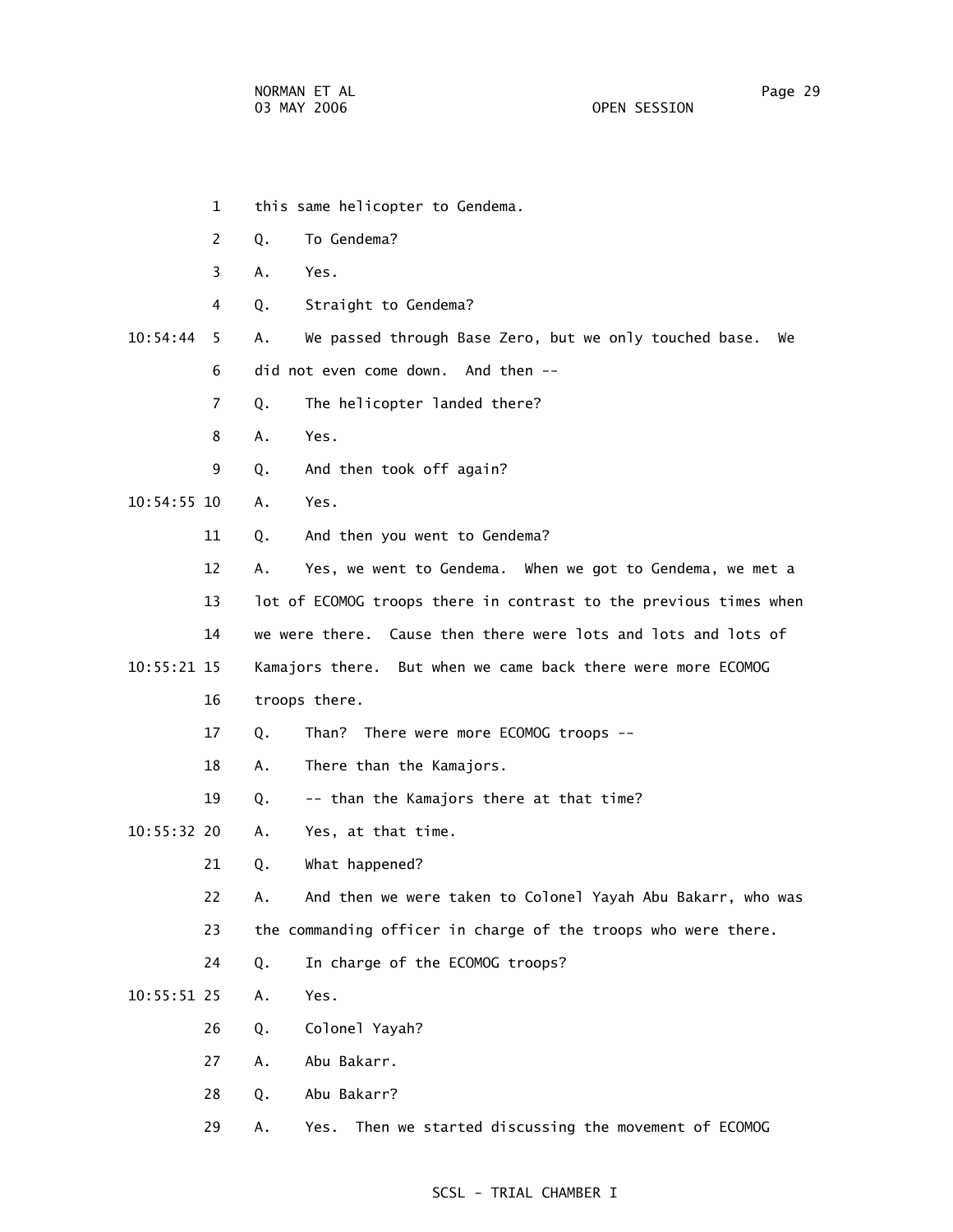|               | $\mathbf{1}$ | into the country as far as Kenema. We also learned then that      |
|---------------|--------------|-------------------------------------------------------------------|
|               | 2            | Kamajors had already entered Kenema.                              |
|               | 3            | Watch your pace, please. Yes, you said he started<br>Q.           |
|               | 4            | discussing?                                                       |
| 10:56:18      | 5.           | The movement of ECOMOG troops into the country as far as<br>А.    |
|               | 6            | Kenema. And we also learnt that Kamajors had entered Kenema.      |
|               | 7            | Already by mid-February?<br>Q.                                    |
|               | 8            | Already, yes. That they had entered Kenema and that they<br>Α.    |
|               | 9            | had even come under one attack, which they had repelled, and they |
| 10:56:38 10   |              | were expecting other attacks. So there was need for us to         |
|               | 11           | reinforce them as quickly as possible.                            |
|               | 12           | PRESIDING JUDGE: Can you go over that again, please? You          |
|               | 13           | said you learned that the Kamajors were already in Kenema.        |
|               | 14           | THE WITNESS: Yes.                                                 |
| 10:56:52 15   |              | PRESIDING JUDGE: And they had led an attack.                      |
|               | 16           | THE WITNESS: They had come under one attack.                      |
|               | 17           | PRESIDING JUDGE: They had come under.                             |
|               | 18           | THE WITNESS: Which they repelled.                                 |
|               | 19           | PRESIDING JUDGE: Thank you.                                       |
| 10:56:59 20   |              | THE WITNESS: And they were suspecting that more attacks           |
|               | 21           | were on the way. So we started discussing about reinforcing       |
|               | 22           | them.                                                             |
|               | 23           | MR JABBI:                                                         |
|               | 24           | Discussing with whom?<br>Q.                                       |
| $10:57:13$ 25 |              | Myself, Eddie, General Yayah -- Colonel Yayah Abu Bakarr.<br>Α.   |
|               | 26           | Those are the ones with whom these discussions were taking place  |
|               | 27           | in Gendema.                                                       |
|               | 28           | Was any action taken pursuant to those discussions?<br>Q.         |
|               | 29           | Immediately.<br>Α.                                                |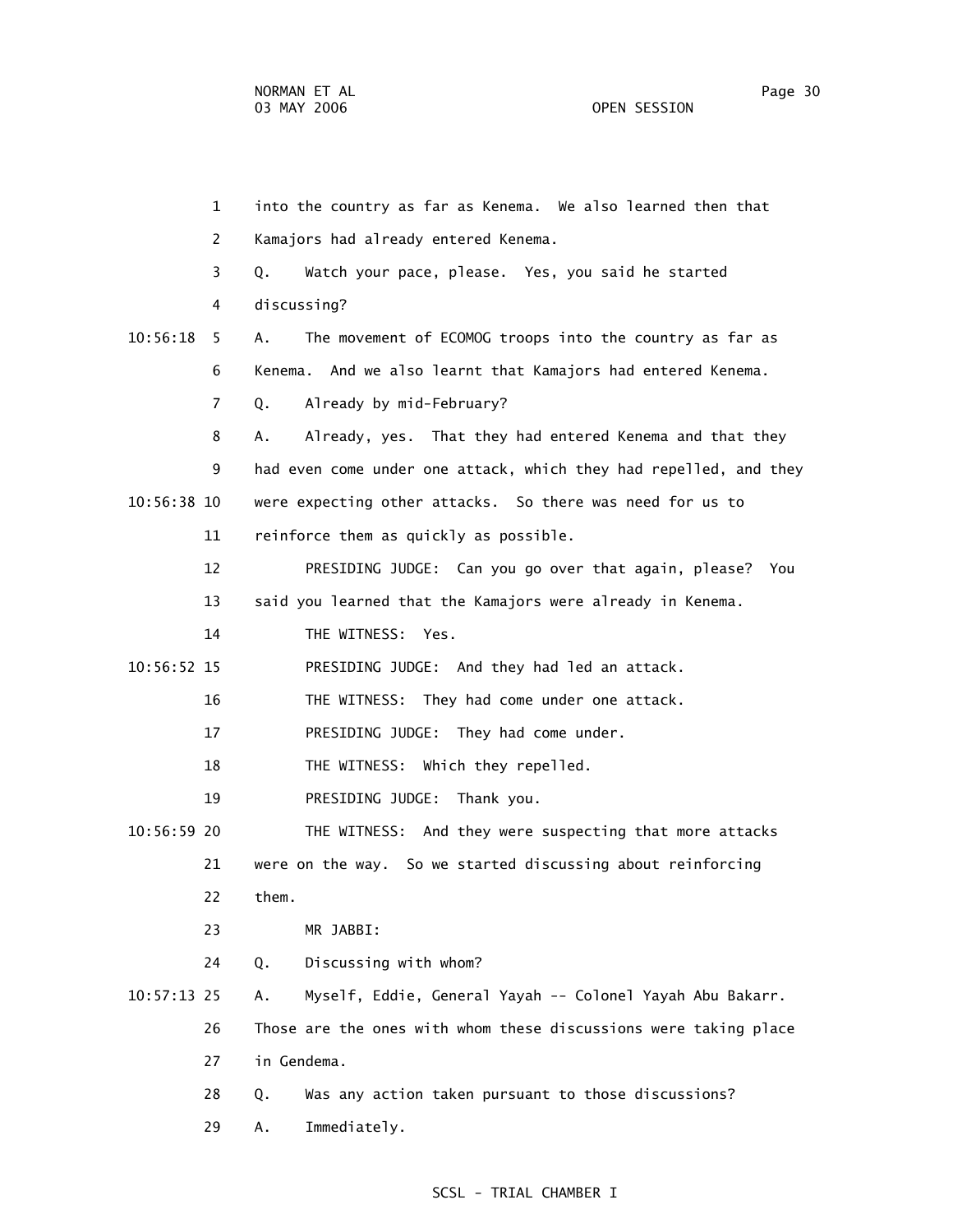- 1 Q. What happened?
- 2 A. In fact, from that -- on that same day we proceeded to
- 3 Zimmi, where --
- 4 Q. You who?
- 10:57:50 5 A. Myself and Eddie, together with other Kamajors commanders 6 who were there. We proceeded to Zimmi and then formed a team. 7 When that team was formed Colonel Yayah Abu Bakarr gave us about 8 a platoon of ECOMOG troops and two personnel carriers, armoured 9 personnel carriers.
- 10:58:24 10 Q. Colonel Yayah Abu Bakarr gave your group?
	- 11 A. A platoon of ECOMOG.
	- 12 Q. A platoon of ECOMOG troops?
	- 13 A. A platoon of ECOMOG troops, yes.
	- 14 Q. Plus two?
- 10:58:36 15 A. Armoured personnel carriers.
	- 16 Q. Under whose command was that group?
	- 17 A. Once we were together with ECOMOG the command was always --
	- 18 we were just an auxiliary. Always when we were together with
	- 19 ECOMOG we are always an auxiliary to ECOMOG, ECOMOG was in
- 10:59:10 20 command. But then we led the way because we knew the terrain,
	- 21 knew the people, knew the language of the people.
		- 22 **[CDF03MAY06B RK]**

 23 PRESIDING JUDGE: I would like to understand better what 24 you mean by this when you say, "When we were with ECOMOG." Do 10:59:31 25 you mean to say that at the time you met with Colonel Abu Bakarr 26 and he assigned to you this platoon of the combat troops and two 27 APCs at that time?

- 28 THE WITNESS: Yes.
- 29 PRESIDING JUDGE: There is Colonel Abu Bakarr who is in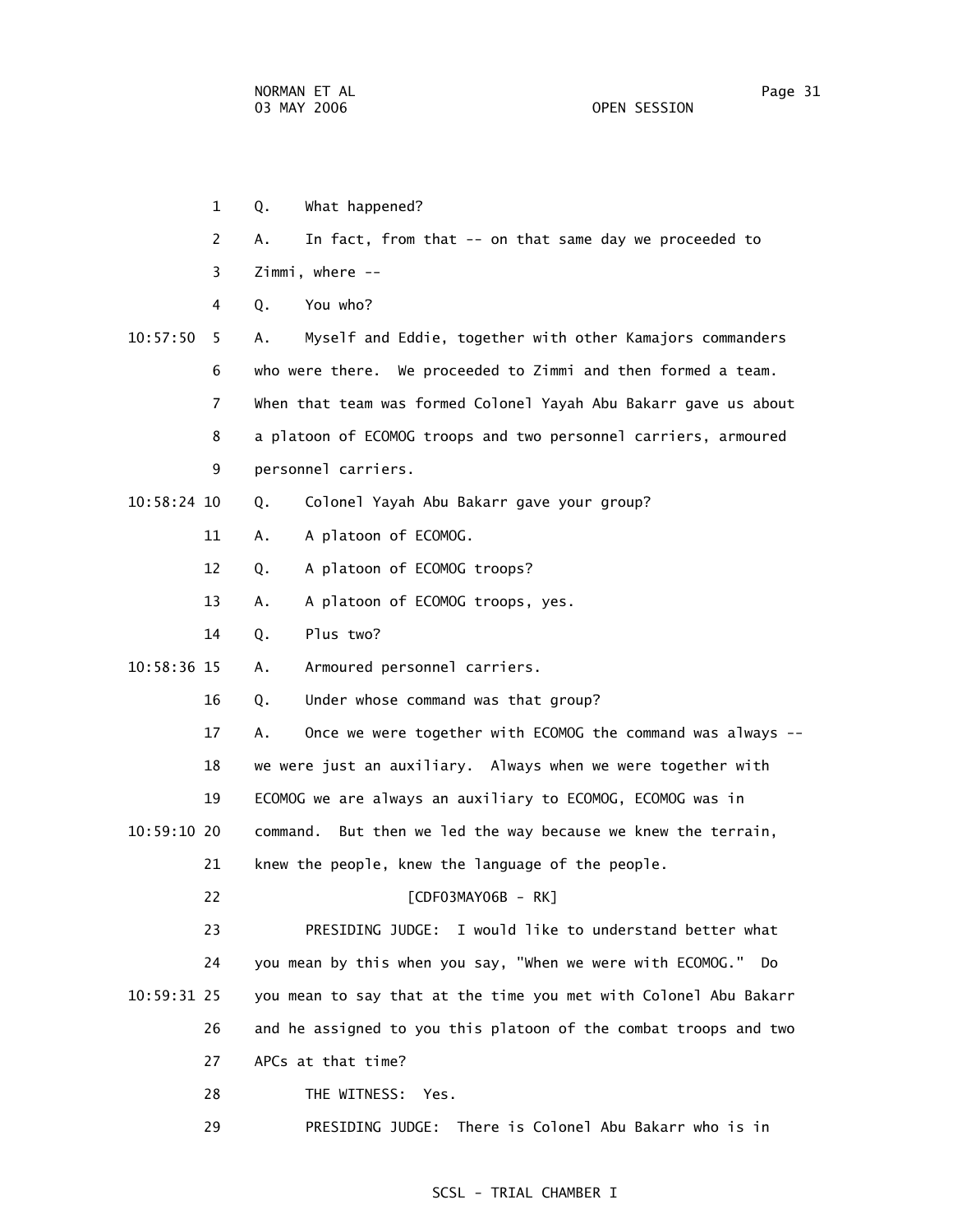03 MAY 2006 OPEN SESSION

1 command of --

|             | 2              | No, he stayed behind. The platoon had --<br>THE WITNESS:         |
|-------------|----------------|------------------------------------------------------------------|
|             | 3              | there was a lieutenant. I can't remember because I didn't know   |
|             | 4              | the fellow but the was a lieutenant in charge of the platoon.    |
| 10:59:57    | 5.             | PRESIDING JUDGE: Yes, and that platoon was given to you,         |
|             | 6              | to your group. I'm trying to understand what you mean by this.   |
|             | $\overline{7}$ | You say, "We remained under the -- the group was under the       |
|             | 8              | command but we led the group to Kenema," so what do you mean by  |
|             | 9              | this? I'm trying to understand what exactly you mean.            |
| 11:00:16 10 |                | My Lord, if I may just intervene there.<br>MR JABBI:             |
|             | 11             | PRESIDING JUDGE: Well, I think he can answer the question.       |
|             | 12             | MR JABBI: No, I just want to repeat exactly what he said,        |
|             | 13             | first of all, that they led the group because they knew the      |
|             | 14             | terrain.                                                         |
| 11:00:32 15 |                | PRESIDING JUDGE: I know, I heard that.                           |
|             | 16             | Thank you, My Lord.<br>MR JABBI:                                 |
|             | 17             | PRESIDING JUDGE: I'm just trying to understand that, what        |
|             | 18             | it means in the context of the command at the time.              |
|             | 19             | MR JABBI:                                                        |
| 11:00:40 20 |                | Can you explain, please?<br>Q.                                   |
|             | 21             | We had already formed a team to go to Kenema and then when<br>А. |
|             | 22             | we got ready to go, Colonel Yayah Abu Bakarr also provided this  |
|             | 23             | platoon and then all of us went together. But in the convoy --   |
|             | 24             | what I mean by "lead," in the convoy, we were in front.          |
| 11:01:14 25 |                | His Lordship wants to understand under whose command that<br>Q.  |
|             | 26             | group moved.                                                     |
|             | 27             | I think I said it was under ECOMOG.<br>А.                        |
|             | 28             | Under ECOMOG command?<br>Q.                                      |

29 A. Yes. We were only leading, we were the forefront because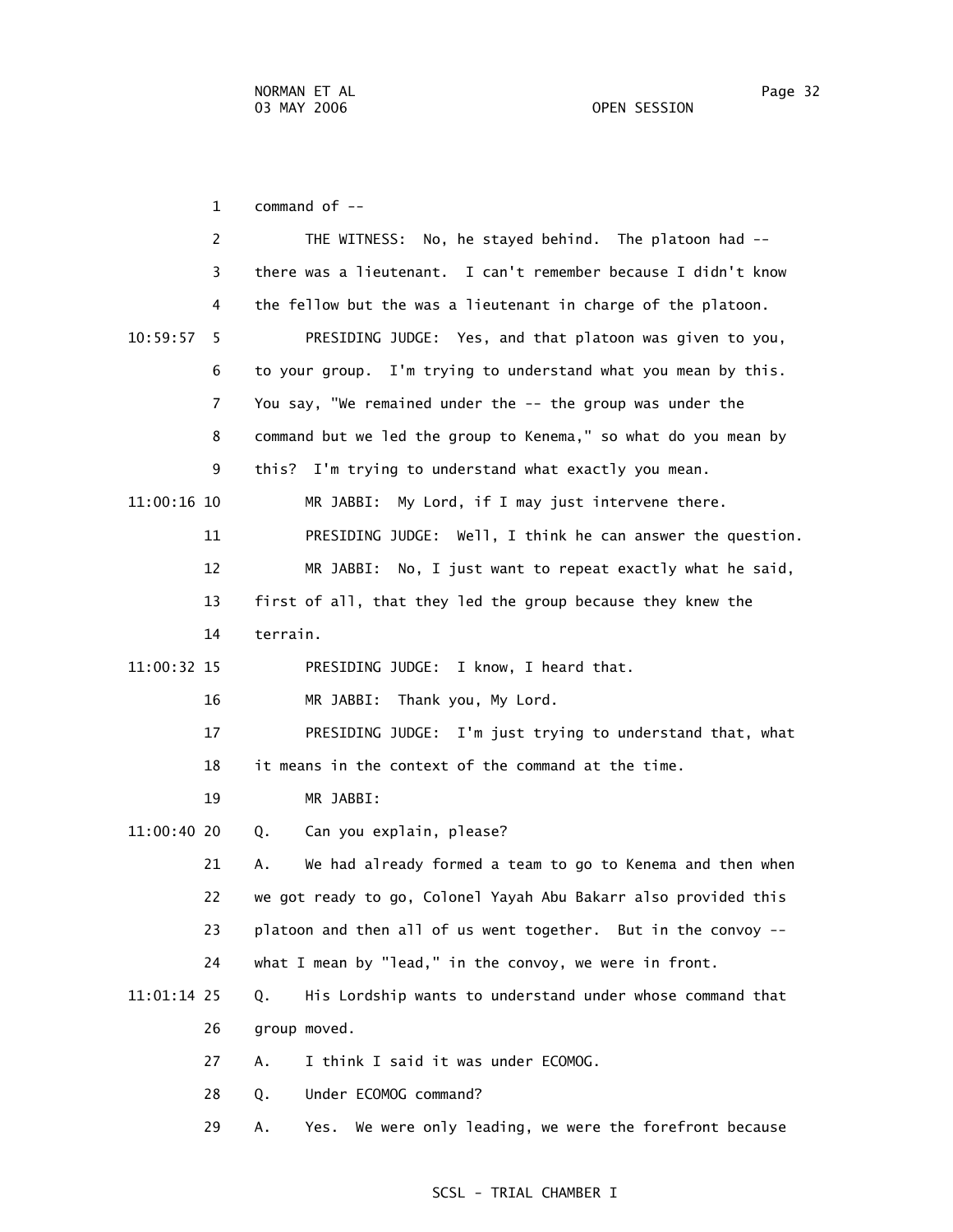1 we knew the way. These were strangers, they didn't know the way. 2 We knew the way, we knew the people, we knew the language, so we 3 were in front of the convoy, because we made a convoy of 4 vehicles. We were in front. 11:01:48 5 PRESIDING JUDGE: But who is commanding this group? Who is 6 in charge of that group? 7 THE WITNESS: The ECOMOG lieutenant. The ECOMOG 8 lieutenant. 9 PRESIDING JUDGE: So he's the one in charge? 11:01:59 10 THE WITNESS: Yes. 11 PRESIDING JUDGE: Okay. 12 MR JABBI: 13 Q. And the group moved? 14 A. Yes. And we moved and arrived in Kenema on that same day, 11:02:11 15 but at night. 16 Q. What was the state of affairs in Kenema when you arrived 17 there? 18 A. At night we just deployed. At night was quiet. We 19 deployed at the NIC building which is just along the way from 11:02:33 20 Dama. We were coming from the south and the building where we 21 deployed was at the edge -- it was along the Dama Road. 22 Q. Watch your pace, please. Can you give us an idea of the 23 time frame, date, et cetera of that arrival in Kenema? 24 A. That should in the mid of February, mid-February. 11:03:13 25 Q. 1998? 26 A. 1998, yes. 27 Q. You arrived at night. What next? 28 A. And we deployed at the NIC building, passed the night there 29 and in the morning we went -- we went around town so that the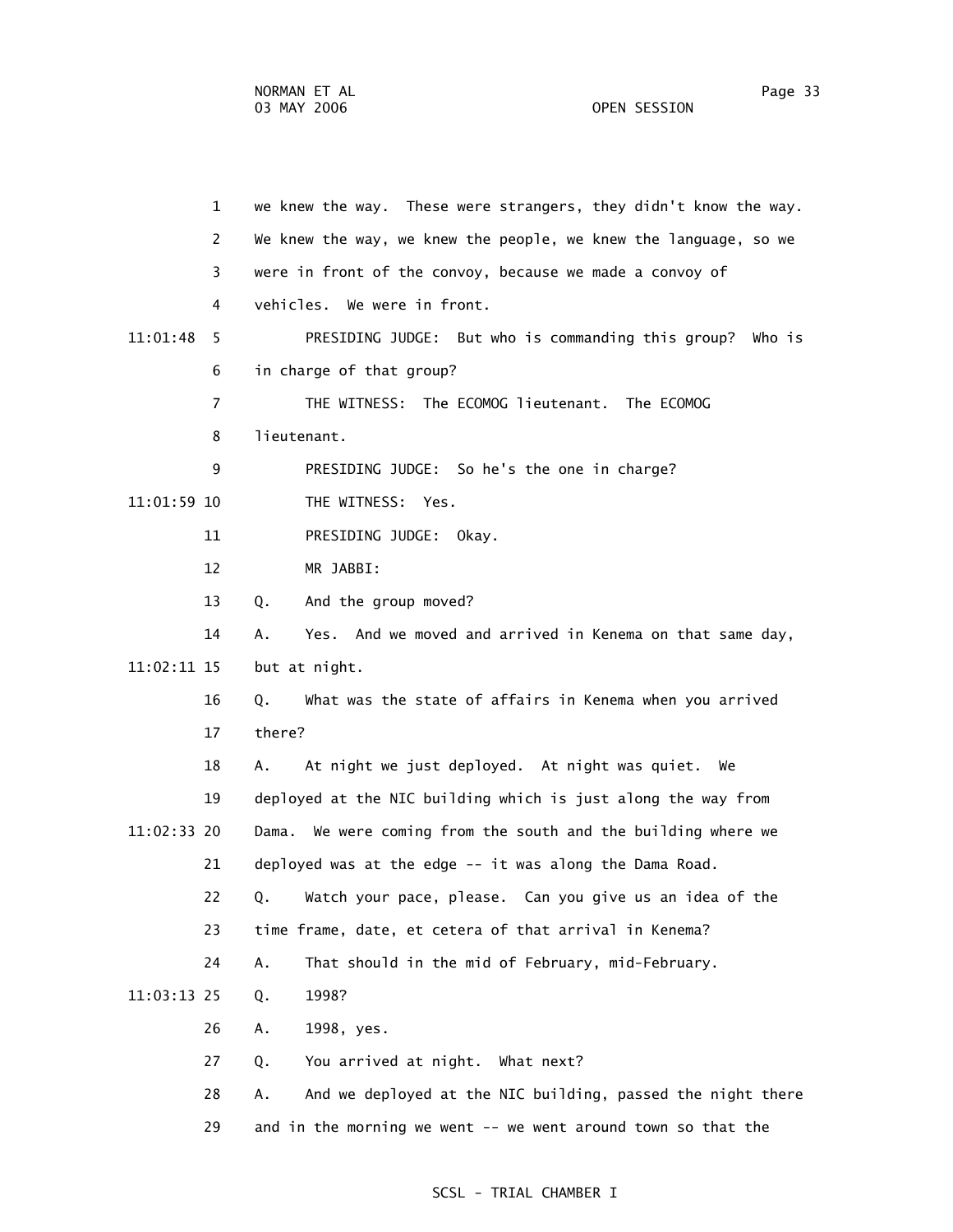1 people would know that ECOMOG had arrived in town. 2 MR JABBI: My Lord, the first accused wants to take 3 advantage of the [overlapping speakers]. 4 PRESIDING JUDGE: That's fine. Yes, you may proceed, 11:04:05 5 Mr Norman. 6 MR JABBI: 7 Q. Subsequent to that night what happened? 8 A. As I already started saying, in the morning we went around 9 town so that the people could know that ECOMOG had arrived in 11:04:44 10 Kenema and generally there was a lot of jubilation. 11 Q. By? 12 A. By the people of the township. And during that day I 13 observed that there were a lot of Kamajors in the township and 14 that there was also the shops -- a lot of shops were actually 11:05:10 15 broken in to and there was no place where you could actually 16 identify as a place where Kamajors could be contacted, a kind of 17 office or headquarters. They didn't have that. Everyone was 18 just roaming about town. So since I knew most of the commanders 19 who had already -- who had first entered into the township, I 11:05:39 20 sent a word round that it would be good for us to hold a meeting 21 and we decided that that meeting should be held in Fama Town 22 [phon], that's part of Kenema. 23 Q. Fama Town? 24 A. Fama Town, yes. 11:06:00 25 Q. You spoke about shops broken in to; do you know by whom? 26 A. No. I was later to learn that before the AFRC junta troops 27 left they had launched-- 28 Q. Watch your pace, please. Yes? 29 A. They had launched an operation called Operation Pay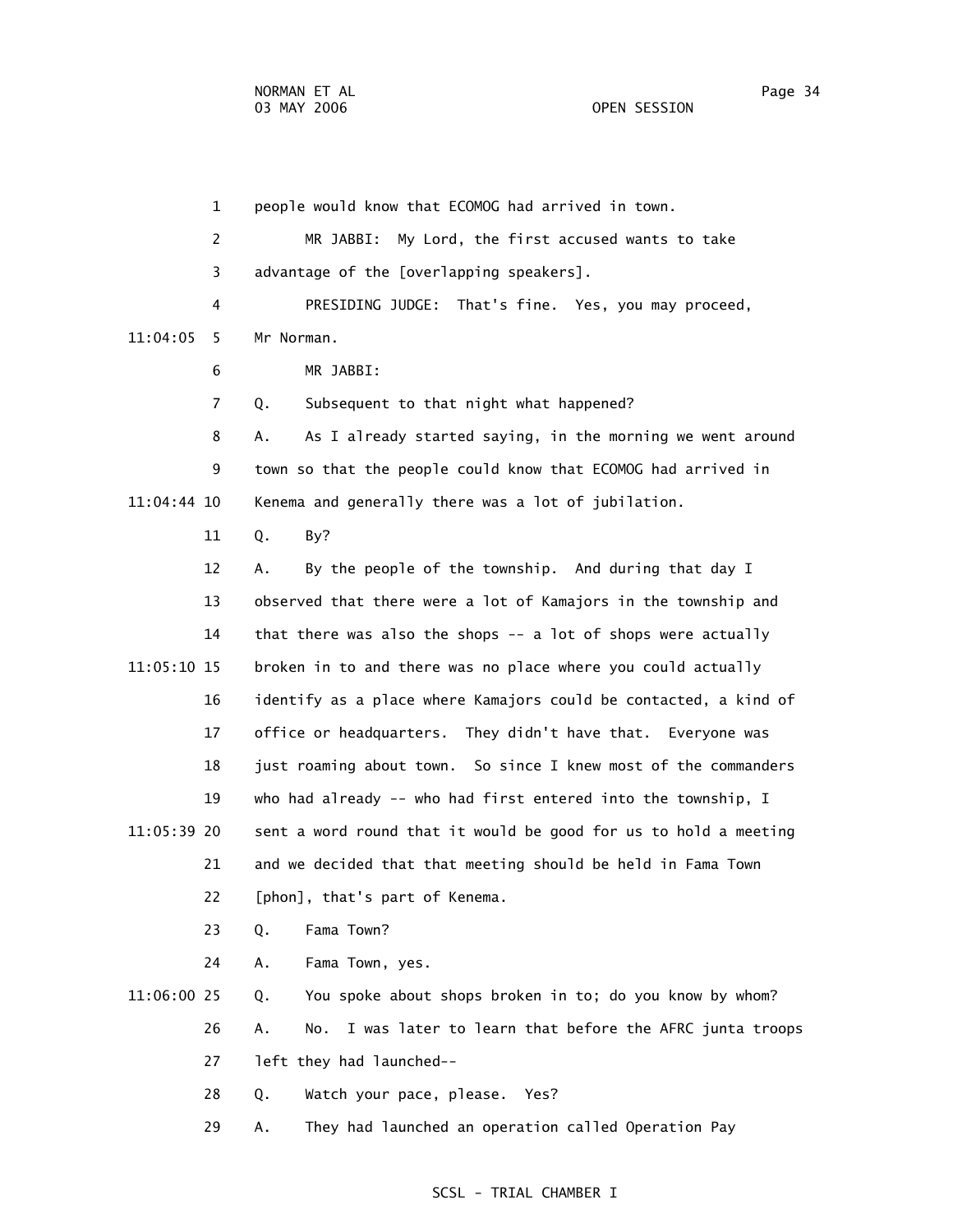1 Yourself. In that operation they broke in to all of the major -- 2 the shops along the major street, Hangha Road, in Kenema. Before 3 leaving they looted. They also looted vehicles and items in the 4 shops before leaving. 11:07:05 5 PRESIDING JUDGE: Yes, Dr Jabbi. 6 MR JABBI: 7 Q. Yes, you said you advised that a meeting be held. Was it 8 held? 9 A. Yes, it was and when the meeting was convened I told the 11:07:21 10 commanders who were there that Kenema had now been taken -- 11 Q. Watch your pace, please. Yes? 12 A. And that it had been taken by forces who were supporting 13 the government in exile. So it was good that all efforts be made 14 to restore normalcy as quickly as possible and the first way to 11:07:51 15 go about that -- 16 Q. Watch your pace, please. And the first? 17 A. Way to go about that was to establish an office to wish 18 people could report and be reported. 19 Q. Yes? 11:08:27 20 A. And the idea was accepted and we identified 27 Kaisamba 21 Terrace. 22 Q. As? 23 A. The most suitable place to establish such an office. 24 Q. What office was that? 11:08:50 25 A. It was to be an office for Kamajors, for the administration 26 of -- administration of Kamajor office. 27 Q. That is -- 28 A. It's also a place where the commanders who are coming to 29 town would be contacted. Because in addition to all of the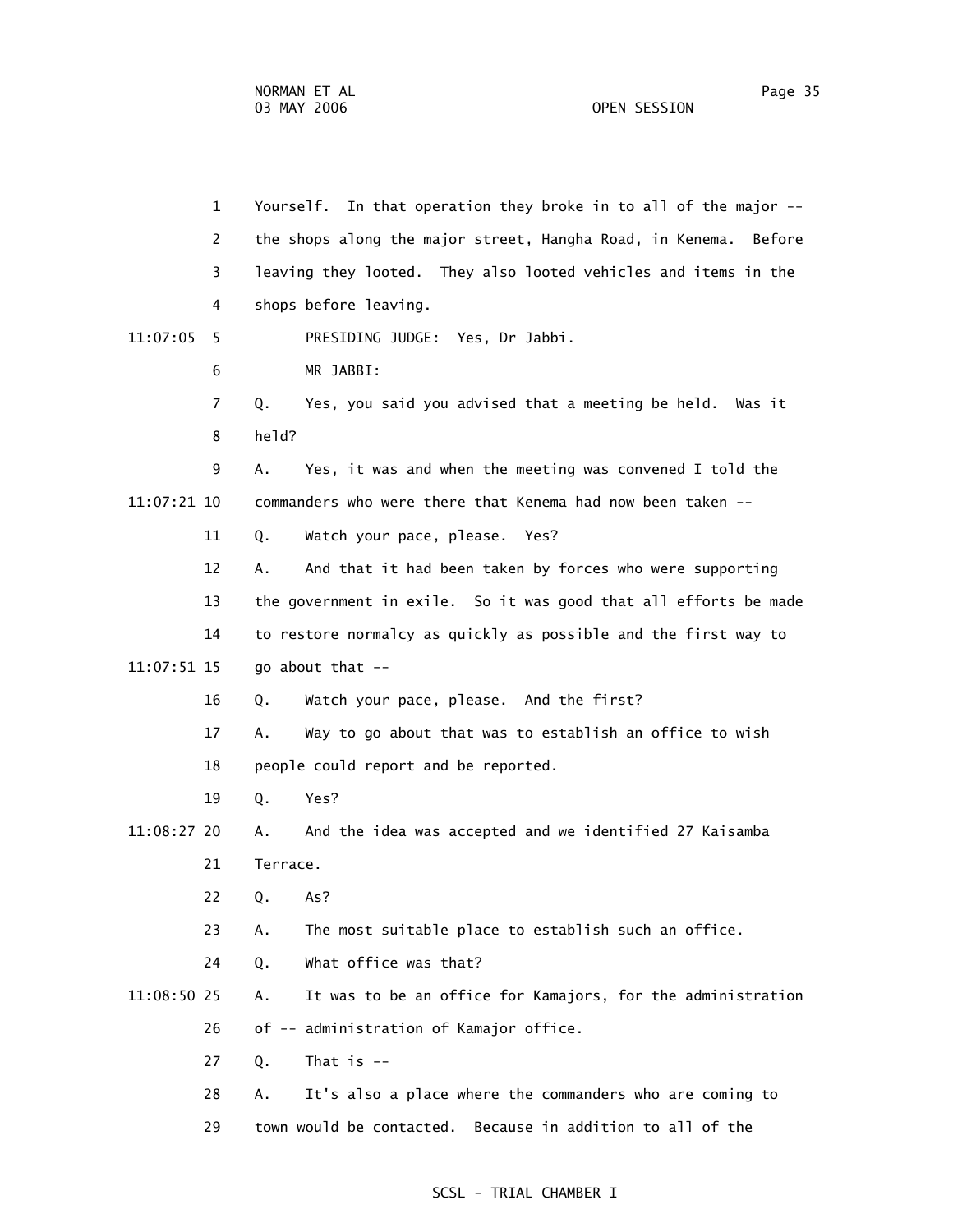1 activities that were going on, the people of the township also 2 got together and formed a committee to receive the Kamajors. 3 This committee was constantly contacting the commanders who were 4 coming to town, because they were trying to provide -- 11:09:40 5 Q. Watch your pace, please. Yes. 6 A. They were trying to provide for the welfare of the Kamajors 7 who were coming to town. 8 Q. What sorts of other activities, if any, took place at that 9 office? 11:10:12 10 A. From that office, we were able to contact people of the 11 township and contacted the teachers, called them, spoke with 12 them, contacted other heads of department, called them and talked 13 to them and, even the police, we also contacted and called. We 14 talked to them and -- 11:10:37 15 Q. What did you tell them? 16 A. In the first place when we got to the town, the police 17 station was also abandoned. There were no policemen. Some of 18 them, when ECOMOG came and deployed at NIC building, some of them 19 came and surrendered themselves. So when we established the 11:11:01 20 office, we talked it over with Colonel Yayah Abu Bakarr. The CPO 21 who was there then, Mr Issa, he arranged for the policemen to 22 come to the Kamajor office and, from there, we told them that it 23 was impossible for the town to function without a law enforcement 24 agency.

# 11:11:23 25 Q. Where was Colonel Yayah Abu Bakarr when you spoke to him? 26 A. Colonel Yayah Abu Bakarr came to the office. He even came 27 to see that -- when we established it he visited us. 28 Q. Do you know when he came to Kenema on that occasion?

29 A. He came to Kenema about a week after we entered.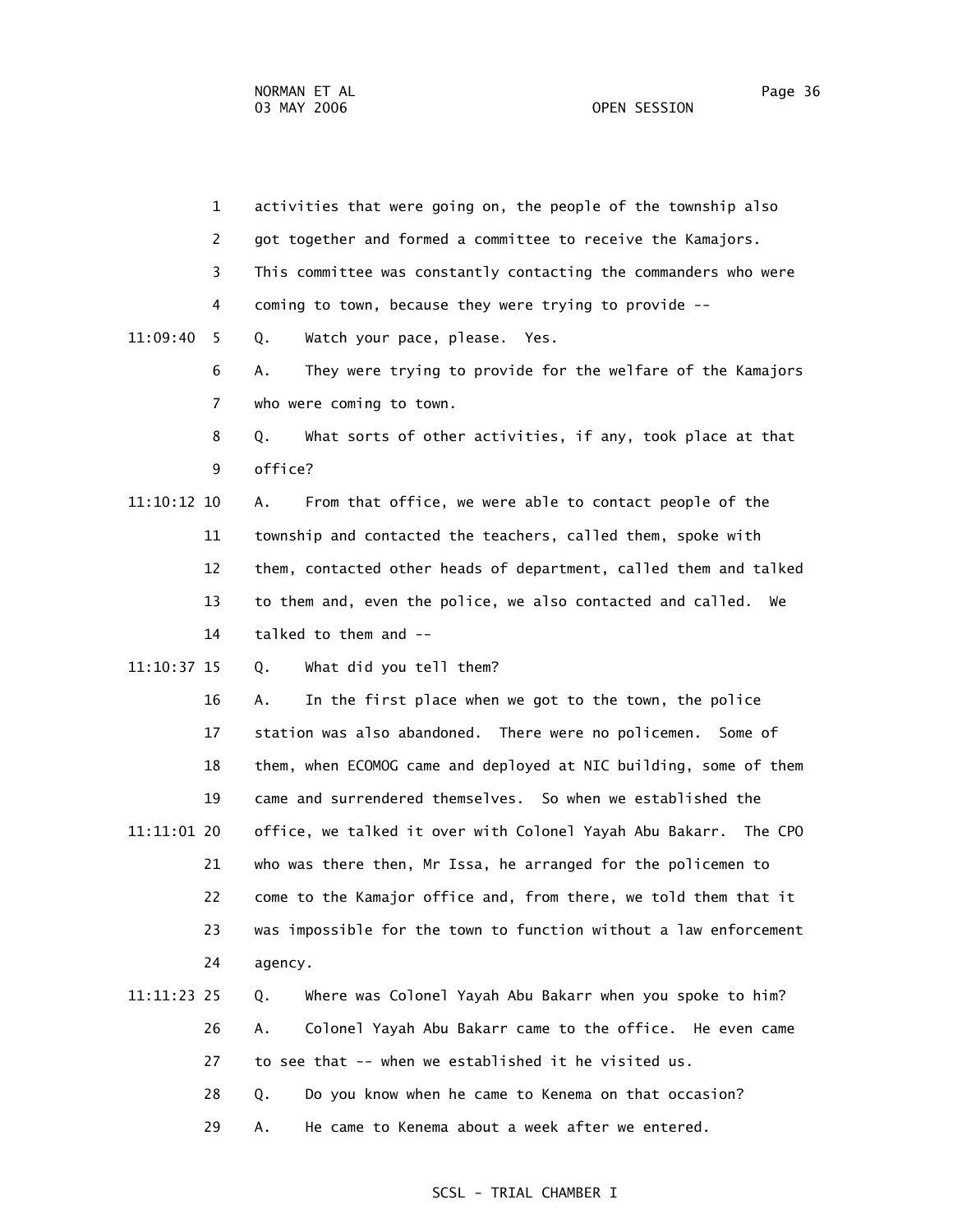|             | $\mathbf{1}$   | Q.<br>Yes, anything more about operations at the office?          |
|-------------|----------------|-------------------------------------------------------------------|
|             | $\overline{2}$ | At that office, also, whilst we were talking to Colonel<br>Α.     |
|             | 3              | Yayah Abu Bakarr, it was also decided we should call a town       |
|             | 4              | meeting, a meeting in which the whole township would be addressed |
| 11:12:33    | 5              | about the fact that Kamajors and ECOMOG were now in town and that |
|             | 6              | people should go about their normal business. That meeting was    |
|             | $\overline{7}$ | also arranged and it was held at the police field. But,           |
|             | 8              | unfortunately, whilst the meeting was going on, again, the junta  |
|             | 9              | forces again attacked the town, so we all had to disperse.        |
| 11:13:02 10 |                | Q.<br>Watch your pace, please. The junta forces attacked Kenema   |
|             | 11             | whilst the meeting with townspeople was going on, according to    |
|             | 12             | you?                                                              |
|             | 13             | Yes.<br>Α.                                                        |
|             | 14             | How did that attack go?<br>Q.                                     |
| 11:13:19 15 |                | The meeting itself never ended. It broke up and everybody<br>Α.   |
|             | 16             | dispersed in haste because the attack came from Combema [phon]    |
|             | 17             | route, came from Combema. Then the Kamajors and ECOMOG            |
|             | 18             | together --                                                       |
|             | 19             | Combema, C-O-M-B-E-M-A. Yes?<br>Q.                                |
| 11:13:59 20 |                | Then together we and ECOMOG took on them and beat them back<br>Α. |
|             | 21             | out of town. They came along with an anti-aircraft gun which was  |
|             | 22             | seized. It was seized with -- it was in a big Nissan truck --     |
|             | 23             | seized together with the truck. We beat them up and chased them   |
|             | 24             | out of town.                                                      |
| 11:15:04 25 |                | Did you ever hold that disrupted meeting again?<br>Q.             |
|             |                |                                                                   |

 26 A. After that, no, no. But then after the attack, the junta 27 troops were never to come into Kenema again until 1999 and then 28 life returned to normal in the township.

29 Q. When was that junta attack? Was that also in February?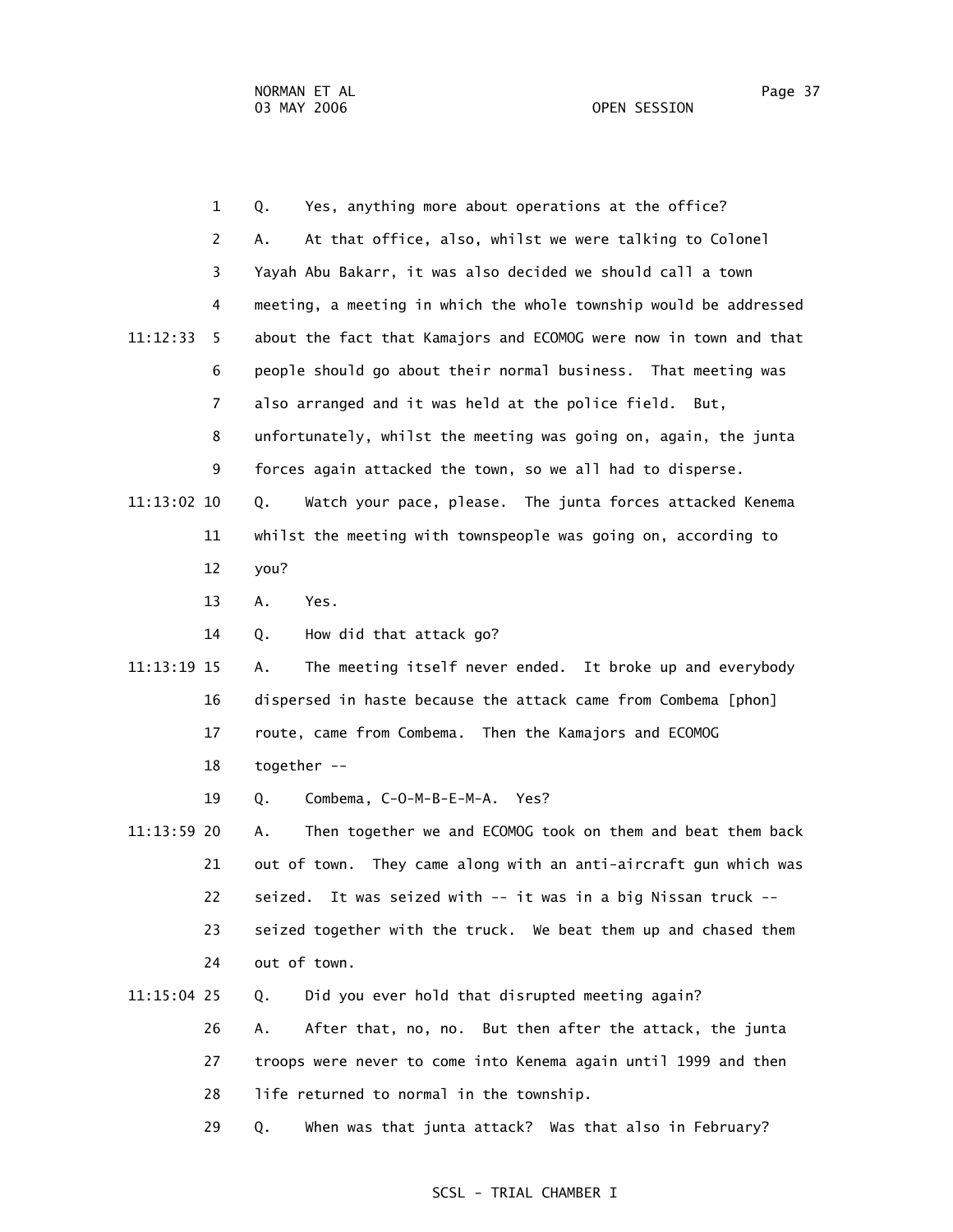1 A. It was late February. 2 Q. Late February 1998. You said earlier on that you were 3 district administrator for Kenema District. Can you tell the 4 Court -- 11:16:35 5 PRESIDING JUDGE: Did he testify to that? 6 MR JABBI: At the very beginning, My Lord. 7 JUDGE ITOE: He was talking of his positions. 8 JUDGE THOMPSON: There was an interjection from the Bench 9 and I think we lost that. 11:17:02 10 MR JABBI: He said it very clearly at the beginning. 11 JUDGE THOMPSON: There was an interjection. It was when 12 the Honourable Justice Itoe asked what did he do for a living. 13 And he came with being the principal of a vocational institute. 14 PRESIDING JUDGE: That's right. 11:17:19 15 JUDGE THOMPSON: He virtually did not complete that piece 16 of evidence about administrator and I don't have the completion 17 here. 18 PRESIDING JUDGE: Please clarify that. 19 MR JABBI: Yes, I believe that -- 11:17:33 20 PRESIDING JUDGE: Just clarify it. In any event, you can 21 clarify that. Just ask the question again. 22 JUDGE ITOE: What I remember he said was that he was the 23 principal or so of a vocational training centre. 24 MR JABBI: That was in response to your own question, 11:17:58 25 My Lord. 26 JUDGE ITOE: Again, he came very close to his activities in 27 the SLPP where he was a PR of a youth organisation of the SLPP in 28 the Eastern Region. 29 MR JABBI: My Lord, in that case I will pose the question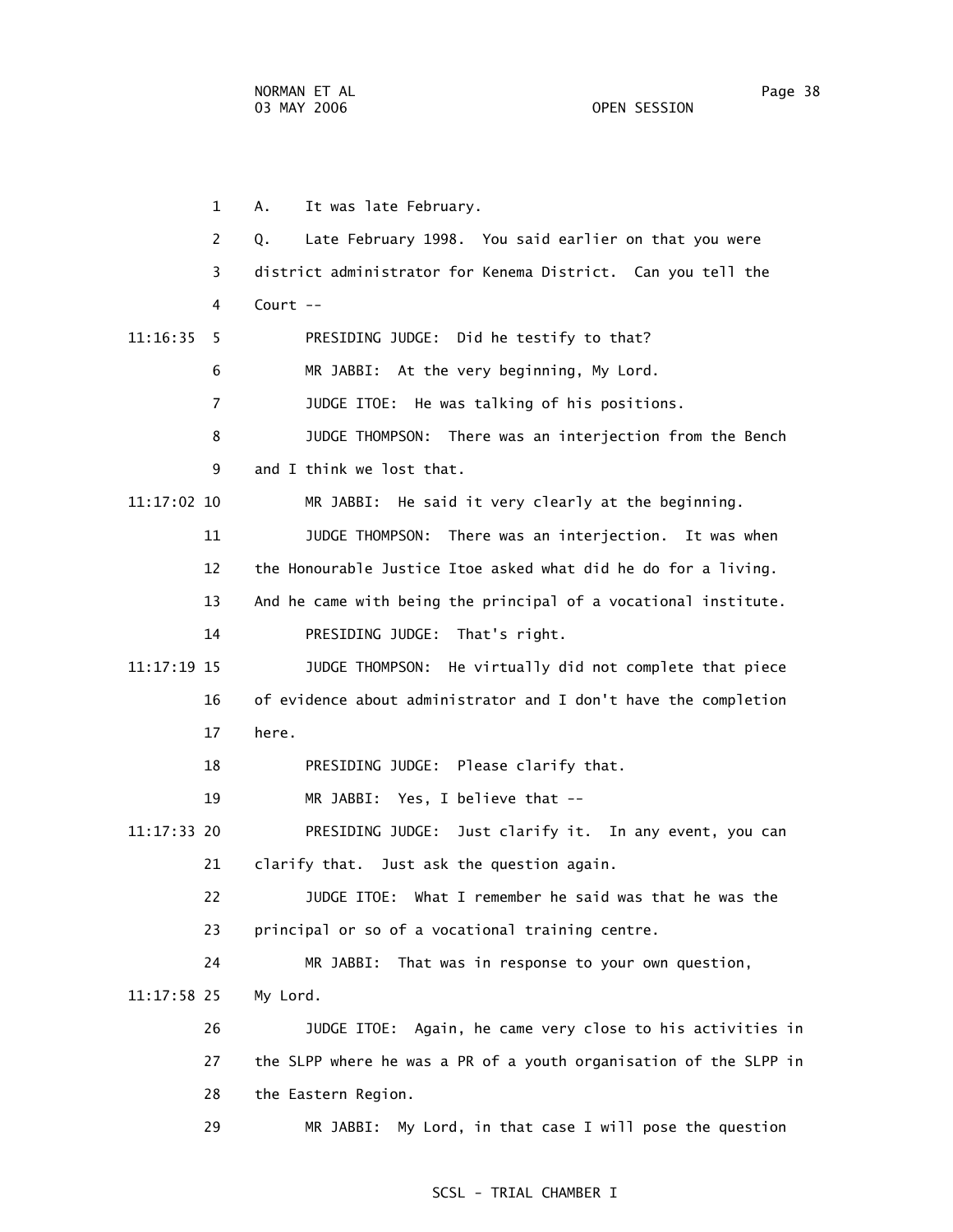1 again. 2 PRESIDING JUDGE: Please. 3 MR JABBI: I believe the recording will carry much. 4 Q. Apart from your activity within the SLPP and your being 11:18:28 5 principal of a certain institution, what, if any, other role did 6 you play in Kenema? 7 A. Sometime in May 1998 I was -- I received a letter 8 appointed -- from Chief Norman as national co-ordinator of Civil 9 Defence -- appointing me regional co-ordinator of Civil Defence 11:19:03 10 Forces in the Eastern Region. Then -- 11 Q. Watch your pace, please. So you were appointed? 12 A. Regional co-ordinator sometime in May. 13 Q. In May? 14 A. 1998. 11:19:24 15 Q. 1998. 16 JUDGE ITOE: Regional co-ordinator of what? 17 THE WITNESS: Civil Defence Forces. 18 MR JABBI: 19 Q. For how long? 11:19:45 20 JUDGE ITOE: Civil Defence Forces in the Eastern Region? 21 THE WITNESS: Eastern Region, yes. But before that time 22 the office had been occupied by someone else, Mr George Jambawai. 23 Q. Before May 1998? 24 A. Yes. 11:20:11 25 Q. From May 1998, how long did you occupy that office? 26 A. I never really quite occupied it, if you will allow me to 27 explain? What happened was that -- as I said Mr Jambawai was 28 previously occupying the office but most of the Kamajor 29 commanders in the Eastern Region grew disgruntled with his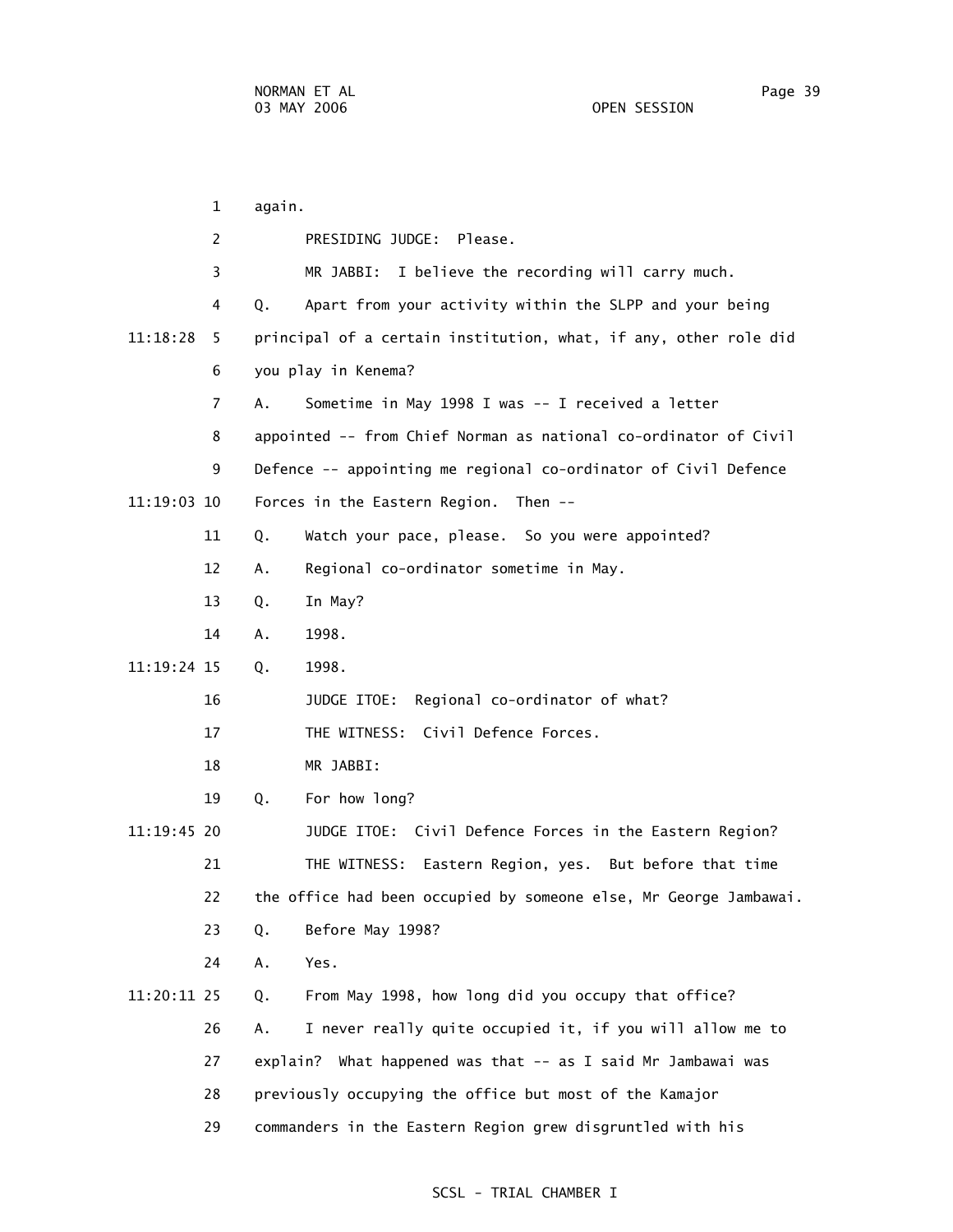OPEN SESSION

|             | $\mathbf{1}$   | administration. They said they didn't want him to be the          |
|-------------|----------------|-------------------------------------------------------------------|
|             | 2              | co-ordinator any longer. Then they made a delegation -- from      |
|             | 3              | Kenema they made a delegation to Freetown to Chief Norman and     |
|             | 4              | impressed this upon him. They said they preferred somebody who    |
| 11:20:59    | 5.             | had combat experience to be their regional co-ordinator and they  |
|             | 6              | said me. They identified me as their choice, so the appointment   |
|             | $\overline{7}$ | was made.                                                         |
|             | 8              | But you say you never really occupied it?<br>Q.                   |
|             | 9              | That's what I'm coming to.<br>Α.                                  |
| 11:21:11 10 |                | Yes.<br>Q.                                                        |
|             | 11             | But then, I think, Mr Jambawai took his complaints to the<br>Α.   |
|             | 12             | vice-president and they told Chief Norman not to do the change,   |
|             | 13             | that Mr Jambawai should remain in the office. But the Kamajor     |
|             | 14             | commanders who were in the Eastern Region said there was no way   |
| 11:21:34 15 |                | they were going to accept Mr Jambawai. So that person continued   |
|             | 16             | for quite a while and there was a sort of vacuum.                 |
|             | 17             | Yes. What was the result?<br>Q.                                   |
|             | 18             | I'm coming to it. Coincidentally, a similar activity was<br>Α.    |
|             | 19             | going on in the Southern Region. Kamajor commanders in the        |
| 11:22:10 20 |                | Southern Region had --                                            |
|             | 21             | Let us deal with the east, please. Was it resolved<br>Q.          |
|             | 22             | ultimately?                                                       |
|             | 23             | No, it was not resolved.<br>Α.                                    |
|             | 24             | What happened?<br>Q.                                              |
| 11:22:17 25 |                | Coincidentally, in the XXXX Region, Kamajor commanders<br>Α.      |
|             | 26             | had also said they did not want the regional co-ordinator who was |
|             | 27             | in the XXXX, XXXXXXXX. They also said they didn't                 |
|             | 28             | And so it was decided -- the vice-president decided<br>want him.  |
|             | 29             | that they should abolish regional offices and that CDF should be  |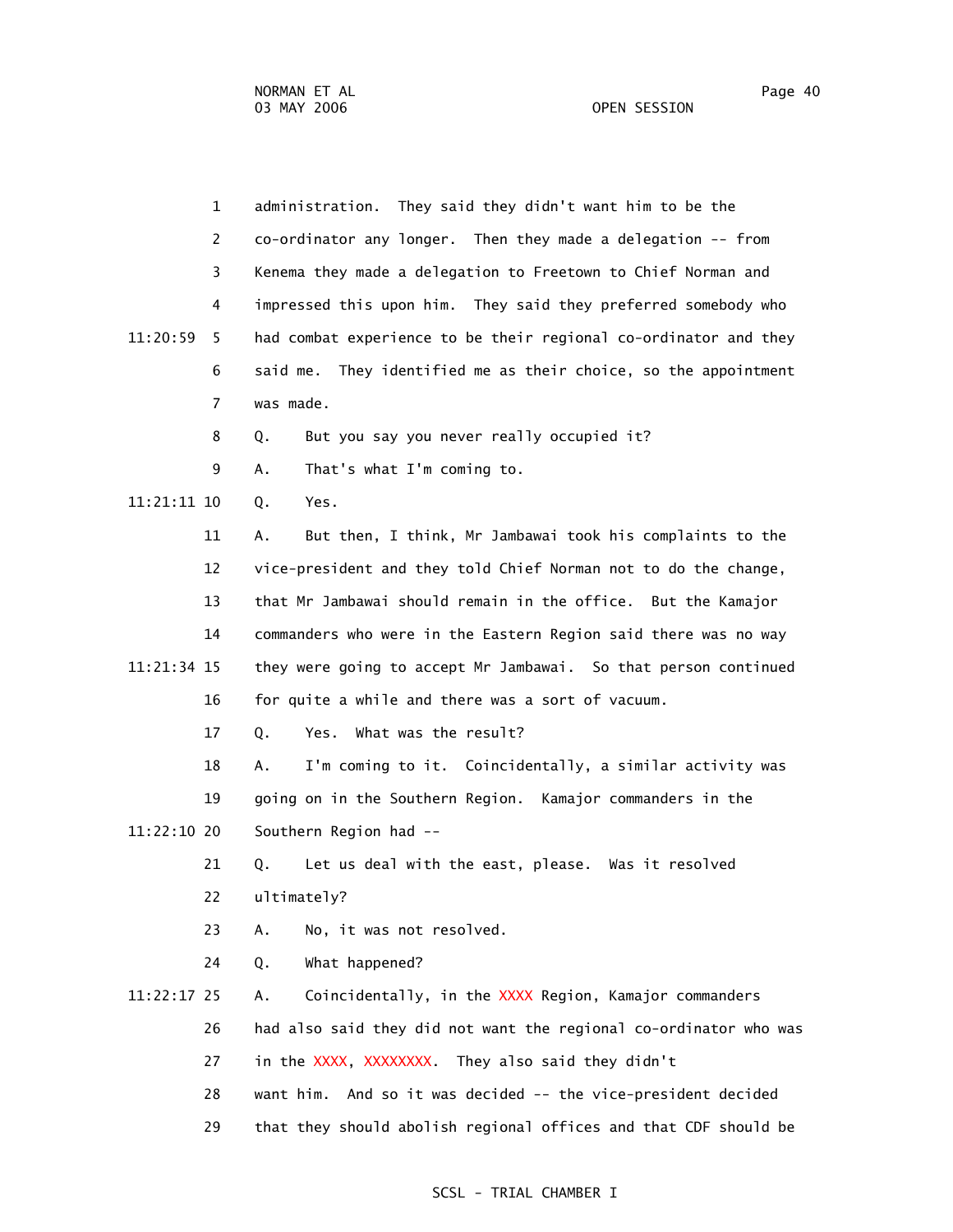1 administered on the basis of districts. 2 Q. So Vice-President Demby? 3 A. Yes, former vice-president. 4 Q. Former Vice-President Demby decided that the position of 11:22:58 5 regional co-ordinator -- 6 A. Should cease to exist and that CDF should be administered 7 on the basis of districts. They are now to -- every district was 8 to get a district administrator. 9 Q. So what happened to that appointment as regional 11:23:18 10 co-ordinator? What happened to it in the light of the decision 11 by the vice-president? 12 A. It was by implication rendered null and void. 13 Q. It was rendered null and void. 14 PRESIDING JUDGE: Were you appointed district 11:23:41 15 administrator? 16 THE WITNESS: Well, in Kenema District they decided to hold 17 elections and I went and opposed. 18 MR JABBI: 19 Q. As? 11:23:51 20 A. District administrator of Kenema District. I went and 21 opposed. 22 Q. When was that? 23 A. It must have been either late May or early June. I was to 24 remain the administrator of the CDF in Kenema District until the 11:24:28 25 end of the war in 2002. 26 Q. Now, you have narrated a series of activities, including 27 actual combat exploits up to end of May 1998. During those 28 activities, did you ever see Chief Norman in combat? 29 A. No, sir. I never saw Chief Norman in any of those combat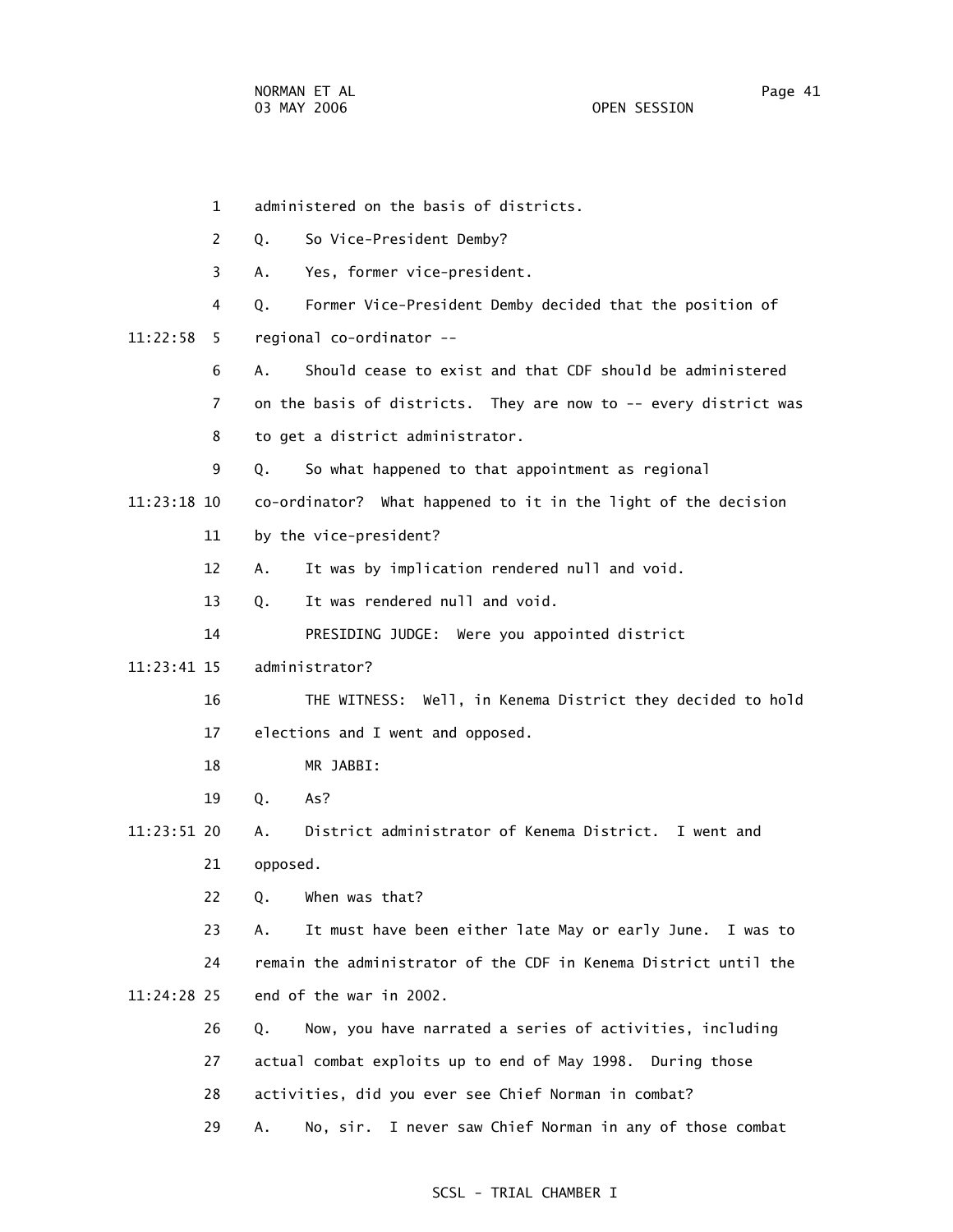1 activities, and he did not even come close to front lines, as far 2 as my memory is concerned. 3 Q. Did you, by chance, ever learn of any orders given by 4 Chief Norman to the Kamajors or to anybody, indeed? 11:25:58 5 A. In relation to combat activities? 6 Q. Yes. 7 A. No. When we were at Bo Waterside, in most of my dealings, 8 we dealt with Eddie Massallay. Most of the matters relating to 9 combat we discussed with him and only him. And when we moved 11:26:28 10 from Bo Waterside, all of our combat activities and discussions 11 and tactics and strategy were just locally done within ourselves. 12 We responded to situations as they came. 13 Q. From your experience, to whom were Kamajor groups 14 responsible in all these exercises? 11:27:14 15 A. Well, it again depends on the time frame, because when -- 16 between the May 25th coup and all of the time we were at Bo 17 Waterside, mostly at that time we had dealings with Eddie 18 Massallay. He was the one to whom we'd refer any problems we had 19 in terms of the fighting we were doing. When we moved away from 11:27:46 20 Bo Waterside, like I said, all of our discussions, like when we 21 were in that Tongo area, if we had any problems, we discussed it 22 and reference was made to Musa Junisa, who was the most popular 23 Kamajor and the experienced Kamajor in that area. 24 And when we returned from -- when the government returned 11:28:07 25 from exile, taking from 10th March now onwards, all matters 26 relating to combat, to fighting, logistics and everything was 27 actually done in conjunction with ECOMOG, and it was the ECOMOG 28 brigade commander or his subordinates who showed us our targets,

29 what to do and what not to do.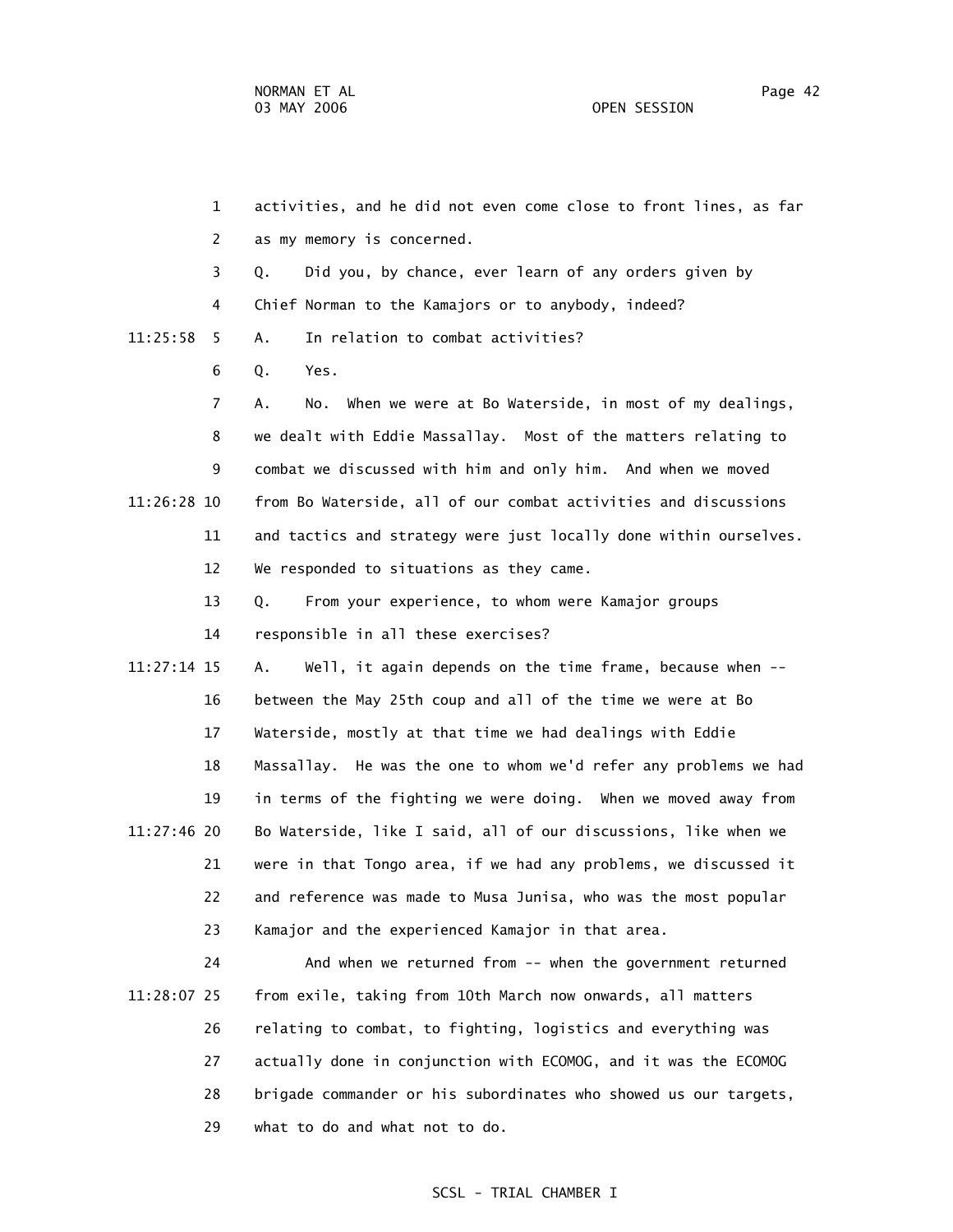|             | $\mathbf{1}$   | Q. | Now, in supplies of arms and ammunition and other logistics       |
|-------------|----------------|----|-------------------------------------------------------------------|
|             | 2              |    | to the Kamajors during that period you have narrated so far, that |
|             | 3              |    | is up to 10th March 1998, do you know what sources of supply      |
|             | 4              |    | there were to the Kamajor groups you were involved in?            |
| 11:29:28    | 5              | A. | All of the arms we used within that time came from,<br>Yes.       |
|             | 6              |    | as far as my knowledge can go, two sources. The bulk of them      |
|             | $\overline{7}$ |    | came from ECOMOG. In terms of rifles, ammunition came from        |
|             | 8              |    | ECOMOG, and that was given to us whilst we were at Gendema.       |
|             | 9              | Q. | Watch your place, please.                                         |
| 11:30:11 10 |                | Α. | But then there were another set of Kamajors in the                |
|             | 11             |    | northeastern corner of Kenema District and the northern part of   |
|             | 12             |    | Kailahun District who were also battling against the junta        |
|             | 13             |    | troops, who received supplies --                                  |
|             | 14             | Q. | Just a minute, please. You said there was another group of        |
| 11:30:32 15 |                |    | Kamajors in what areas?                                           |
|             | 16             | Α. | In the northeastern corner of Kenema District and the             |
|             | 17             |    | northern parts of Kailahun District. Lower Bambara, Malegohun,    |
|             | 18             |    | Yawei, Penguia --                                                 |
|             | 19             | Q. | Please be a bit slow about that. Name the chiefdoms again.        |
| 11:30:45 20 |                | А. | Lower Bambara, Malegohun Chiefdom, Yawei Chiefdom.                |
|             | 21             |    | Malegohun, My Lords: M-A-L-E-G-O-H-U-N.<br>MR JABBI:              |
|             | 22             |    | Malegohun Chiefdom.                                               |
|             | 23             | Q. | Yes?                                                              |
|             | 24             | A. | Yawei Chiefdom.                                                   |
| 11:31:00 25 |                |    | MR JABBI: Yawei Chiefdom. Y-A-W-E-I, My Lords.                    |
|             | 26             |    | THE WITNESS: Penguia Chiefdom.                                    |
|             | 27             |    | MR JABBI: P-E-N-G-U-I-A, My Lords, Penguia Chiefdom.              |
|             | 28             | Q. | Yes?                                                              |
|             |                |    |                                                                   |

# 29 A. The Kamajors in that area had established contact --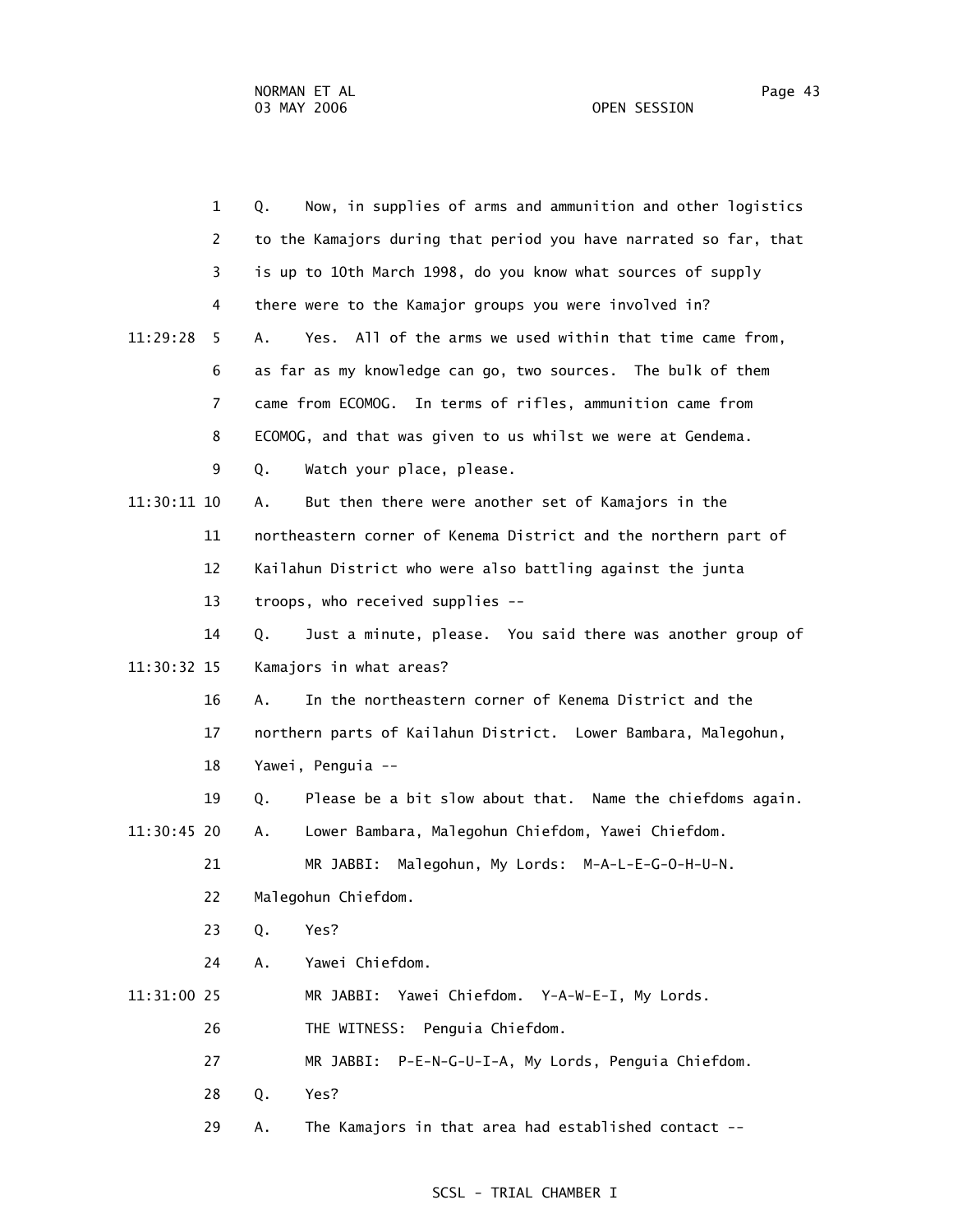| $\mathbf{1}$   | Just a minute, please. I want you to indicate the<br>Q.           |
|----------------|-------------------------------------------------------------------|
| 2              | districts in which these chiefdoms fell. Lower Bambara?           |
| 3              | And Malegohun were in Kenema -- are in Kenema District.<br>Α.     |
| 4              | Lower Bambara, Malegohun in Kenema District.<br>Q.                |
| 11:31:39<br>5  | Yawei and Penguia in Kailahun District.<br>Α.                     |
| 6              | Yawei and Penguia Chiefdoms in Kailahun District. Yes,<br>Q.      |
| $\overline{7}$ | what did you want to say about them?                              |
| 8              | They had established contacted with the government in exile<br>Α. |
| 9              | in Guinea and they received supplies of ammunition directly from  |
| 11:32:17 10    | Guinea. In fact, I would want to --                               |
| 11             | Q.<br>Yes, carry on.                                              |
| 12             | In fact, the ammunition which Kamajors used to take Tongo<br>Α.   |
| 13             | in January 1998 came from Conakry directly.                       |
| 14             | Yes?<br>Q.                                                        |
| 11:32:53 15    | One of the key commanders who took part in taking Tongo<br>Α.     |
| 16             | from the AFRC junta forces, Bockarie Lansana, had travelled to    |
| 17             | Conakry and he came back through one of the border crossings in   |
| 18             | Penguia and he brought the ammunition. That is what they used to  |
| 19             | take Tongo.                                                       |
| 11:33:17 20    | Q.<br>Watch your pace.                                            |
| 21             | MR JABBI:<br>My Lords.                                            |
| 22             | PRESIDING JUDGE: Yes, this will be a suitable time.<br>We         |
| 23             | will pause for the morning recess. Thank you.                     |
| 24             | [Break taken at 11.35 a.m.]                                       |
| 11:58:01 25    | [Upon resuming at 12.06 p.m.]                                     |
| 26             | PRESIDING JUDGE: Dr Jabbi, your witness. You may proceed,         |
| 27             | Dr Jabbi.                                                         |
| 28             | MR JABBI: Thank you very much, My Lord.                           |
| 29             | Welcome back, Mr Witness.<br>Q.                                   |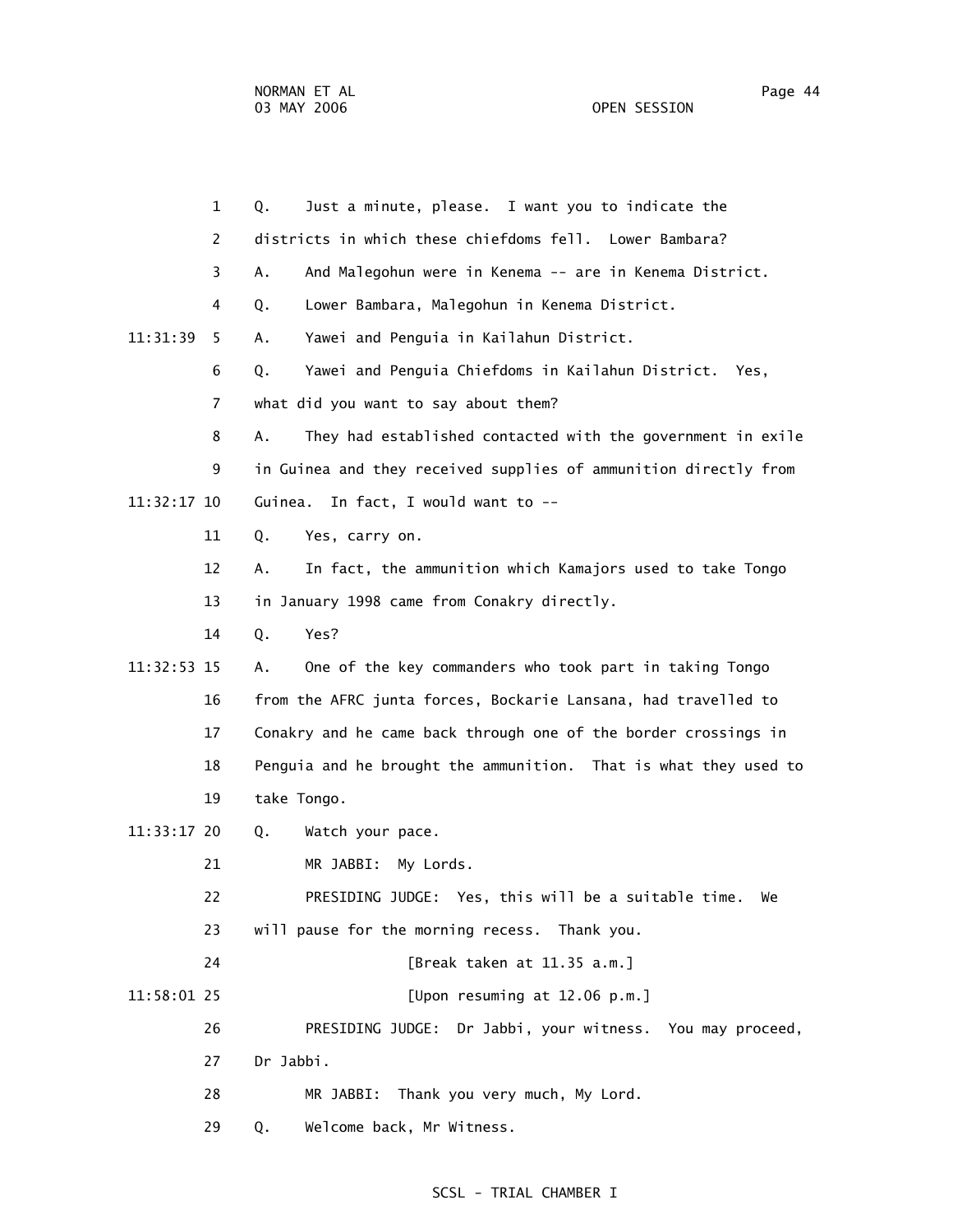1 A. Thank you.

3 administrator.

 2 Q. Now, you went up to the point where you had become district 4 PRESIDING JUDGE: We had been beyond that. You had been 12:07:01 5 questioning about the supply of resources, ammunitions and so on, 6 to the Kamajors. That's where we broke off. 7 MR JABBI: Yes. 8 JUDGE ITOE: You took him on a visit to Conakry where some 9 of these arms were brought. 12:07:14 10 MR JABBI: My Lord, he took us there.

11 JUDGE ITOE: Well, you took him. You took him.

 12 MR JABBI: Yes, I think that is where we were when we broke 13 off.

 14 JUDGE ITOE: And that these arms and ammunitions from 12:07:32 15 Conakry were those which were used to take Tongo.

- 16 MR JABBI: In January 1998.
- 17 JUDGE ITOE: That's right.

18 MR JABBI:

 19 Q. Now, Mr Witness, you have given quite a graphic account of 12:08:19 20 the relationship with ECOMOG during the return to Kenema. Do you 21 know if that relationship was documented?

22 A. I do.

23 Q. You do. Can you tell the Court what nature of

24 documentation there generally was?

12:09:01 25 JUDGE ITOE: The relationship between ECOMOG and the

- 26 Kamajors?
- 27 MR JABBI: Yes, My Lord.
- 28 JUDGE ITOE: Okay.
- 29 THE WITNESS: Once the ECOMOG task force to Sierra Leone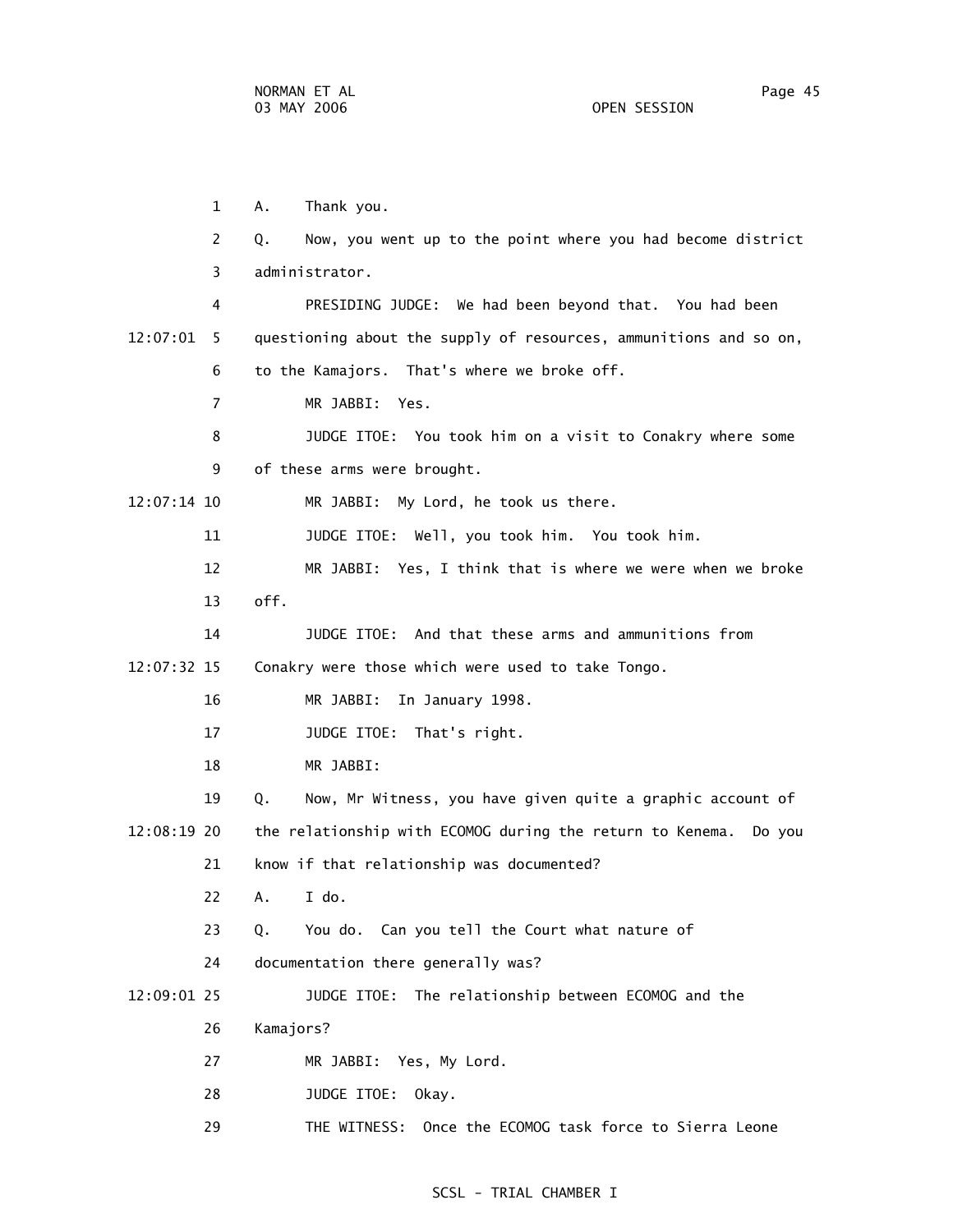1 headquarters was established here, they wrote letters to us, my 2 administration in Kenema. 3 Q. Please go as slowly as possible. 4 PRESIDING JUDGE: When you say ECOMOG task force was 12:09:31 5 established here, you mean in Freetown or Sierra Leone? 6 THE WITNESS: The task force headquarters in Freetown was 7 established. 8 PRESIDING JUDGE: In Freetown. 9 MR JABBI: 12:09:41 10 Q. You say they wrote letters? 11 A. Yes, they wrote letters. 12 Q. To your administration, you said? 13 A. Yes. Informing us that we were under the 15th ECOMOG 14 Brigade, and that 15 ECOMOG Brigade had its headquarters in 12:10:20 15 Kenema. And for all our operational matters, that we were to 16 deal with that 15th ECOMOG Brigade. 17 Q. Now, can you have a look at this document. 18 MR JABBI: Can this be taken to him, please. 19 PRESIDING JUDGE: This is a document you intend to tender 12:11:02 20 as an exhibit, Dr Jabbi? 21 MR JABBI: Yes, My Lord. 22 Q. Now, -- 23 PRESIDING JUDGE: Yes, Dr Jabbi. 24 MR JABBI: Sorry, My Lord. 12:12:15 25 Q. Now do you recognise -- 26 JUDGE ITOE: Dr Jabbi, did you make enough copies? 27 MR JABBI: Well, My Lord. It was filed, My Lord. 28 PRESIDING JUDGE: I know it was filed. 29 JUDGE ITOE: But when it has to be tendered, the protocol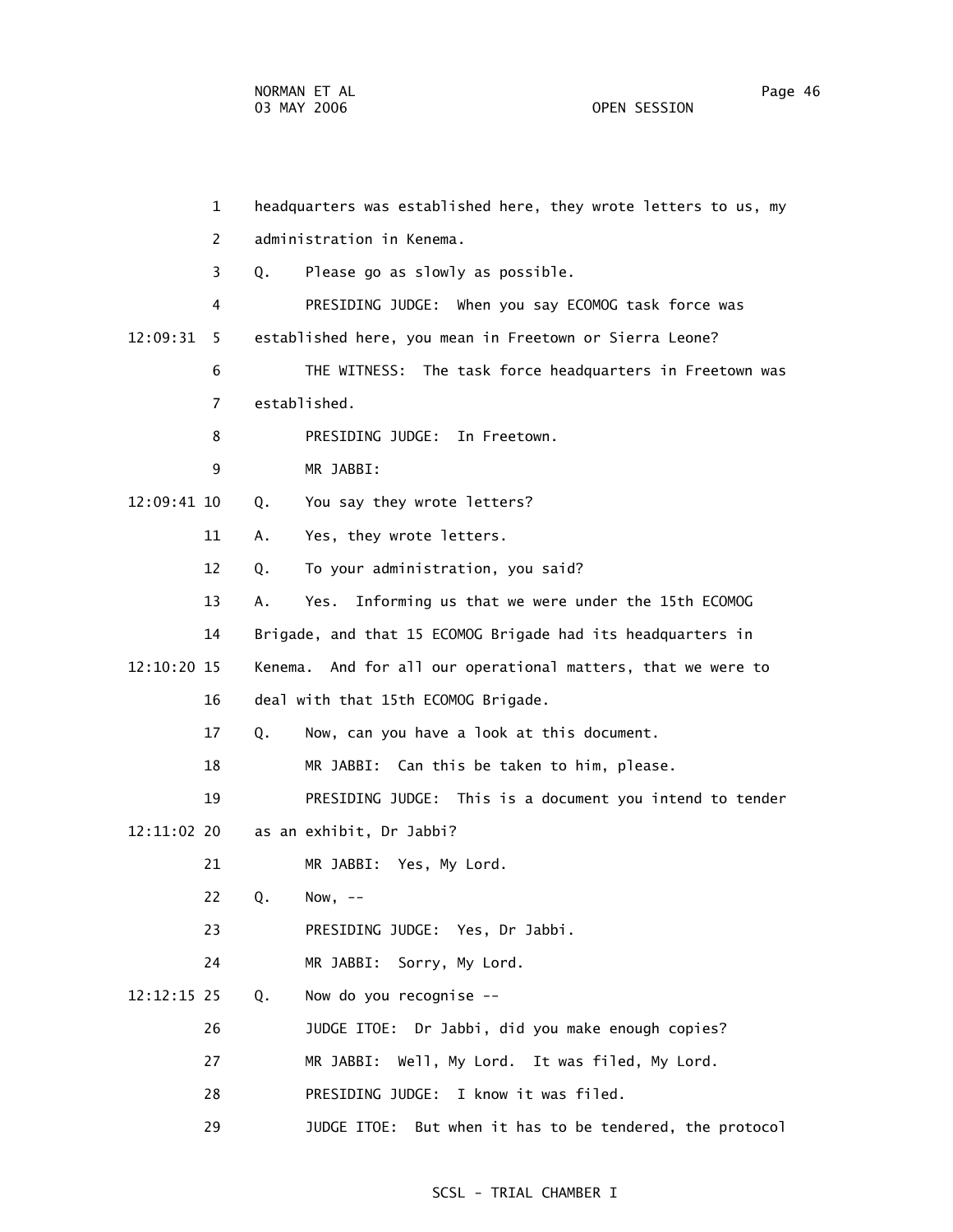1 of the court is what you know. Please try to conform. 2 MR JABBI: Yes, indeed, My Lord. I thought the filing -- I 3 will, My Lord, but I really thought -- 4 PRESIDING JUDGE: It is a different issue. What you file 12:12:40 5 is filed with the Court Management as a document over there, but 6 when you tender that in Court, you must make sure that sufficient 7 copies are available to all, including the Bench. 8 MR MARGAI: We will not make an issue of it at this stage. 9 PRESIDING JUDGE: At this stage. Where are we, Dr Jabbi, 12:13:10 10 now? 11 MR JABBI: Yes, My Lord. I'm sorry that additional copies 12 have not been made. The document however has been disclosed. 13 JUDGE ITOE: So you are tendering the document? 14 MR JABBI: Yes, My Lord. 12:13:29 15 JUDGE ITOE: Can you proceed, please. 16 PRESIDING JUDGE: Which document are we talking about? 17 It's the issue about 5 June 1998? Is it the one? 18 MR JABBI: 8 October 1998, My Lord. 19 PRESIDING JUDGE: That is the one we had some difficulties 12:13:47 20 with yesterday, is it, about dates? I'm looking at documents 21 that you filed. Is it the first one? 22 MR JABBI: It is the page 18215, registry page 18215. 23 PRESIDING JUDGE: 215. Yes, 8 October 1998. 24 MR JABBI: Yes, My Lord. 12:14:17 25 Q. Do you recognise that document? 26 A. Yes, I do. 27 Q. Can you tell the Court its date? 28 A. 8 August 1998. 29 JUDGE THOMPSON: What does he recognise it as?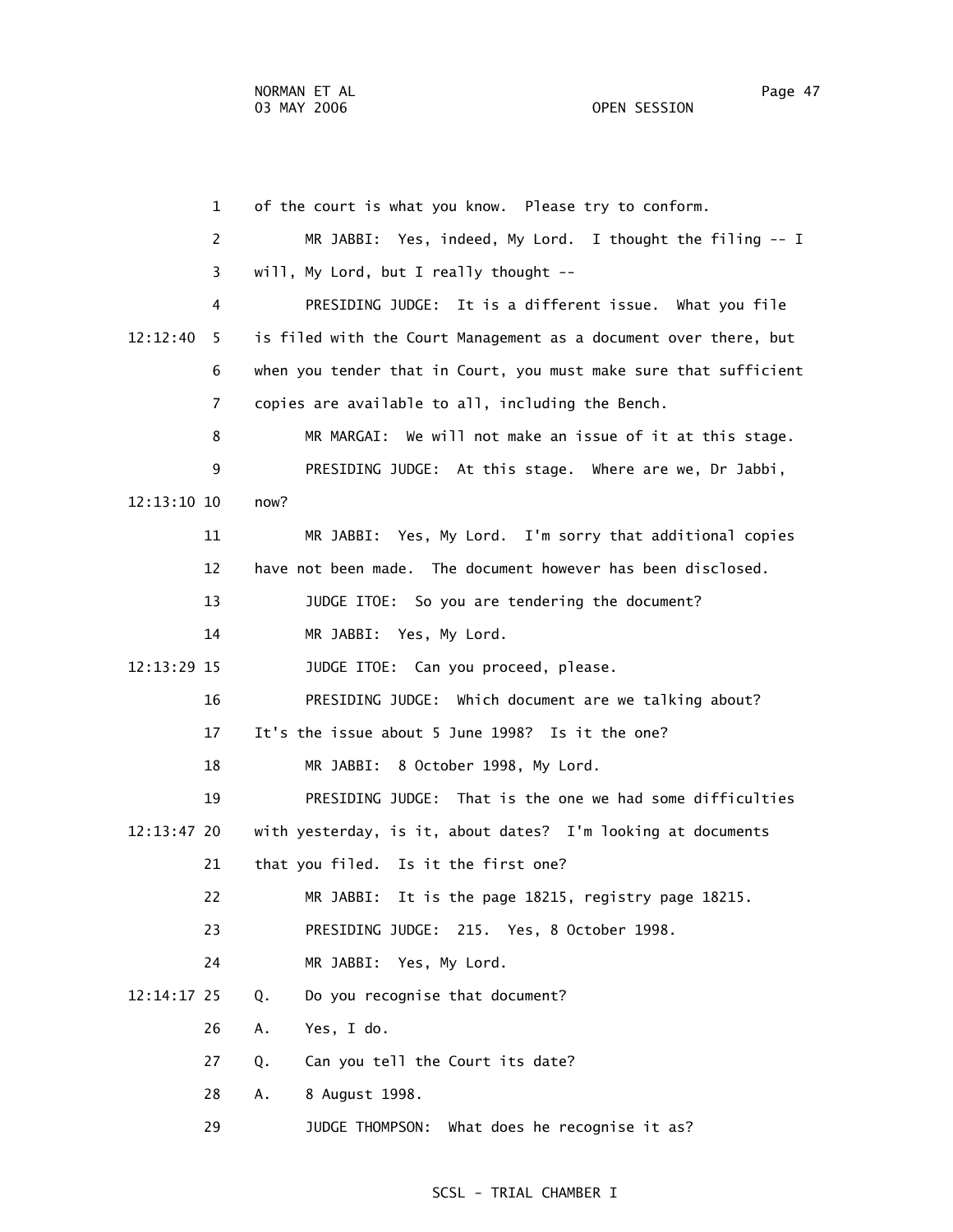| $\mathbf 1$    |          | PRESIDING JUDGE: 8 August?                                  |
|----------------|----------|-------------------------------------------------------------|
| 2              |          | MR JABBI: Yes, My Lord. Sorry, My Lord, it is 18216,        |
| 3              |          | registry page 18216. Sorry about that, My Lord.             |
| 4              |          | PRESIDING JUDGE: Yes, okay.                                 |
| 12:15:02<br>5. |          | JUDGE ITOE: Still dated 8 August?                           |
| 6              |          | MR JABBI: Yes, My Lord.                                     |
| $\overline{7}$ |          | JUDGE ITOE: 8 August 1998.                                  |
| 8              |          | MR JABBI: Yes, My Lord.                                     |
| 9              |          | JUDGE THOMPSON: He sees the document which he recognises    |
| $12:15:15$ 10  | as what? |                                                             |
| 11             |          | MR JABBI: That's what I'm coming to, My Lord.               |
| 12             |          | JUDGE THOMPSON: Go ahead.                                   |
| 13             |          | MR JABBI:                                                   |
| 14             | Q.       | You have seen the document dated 8 August 1998 which you    |
| 12:15:25 15    |          | say you recognise, as what?                                 |
| 16             | Α.       | It was a reply to a request I had submitted to the CDS,     |
| 17             |          | chief of defence staff.                                     |
| 18             | Q.       | Who is the author of this document?                         |
| 19             |          | JUDGE ITOE: The request you made, was it in writing?        |
| $12:16:00$ 20  |          | THE WITNESS: Yes, it was written, yes.                      |
| 21             |          | JUDGE ITOE: The request you made which prompted this        |
| 22             |          | document, was it in writing?                                |
| 23             |          | THE WITNESS: The response, yes, it was.                     |
| 24             |          | [CDF03MAY06C - SV]                                          |
| $12:16:18$ 25  |          | MR JABBI:                                                   |
| 26             | Q.       | And who is the author of this document?                     |
| 27             | А.       | The one in front of me, Major Omadachi.                     |
| 28             | Q.       | In what capacity?                                           |
| 29             | Α.       | He was writing as someone in the office of chief of defence |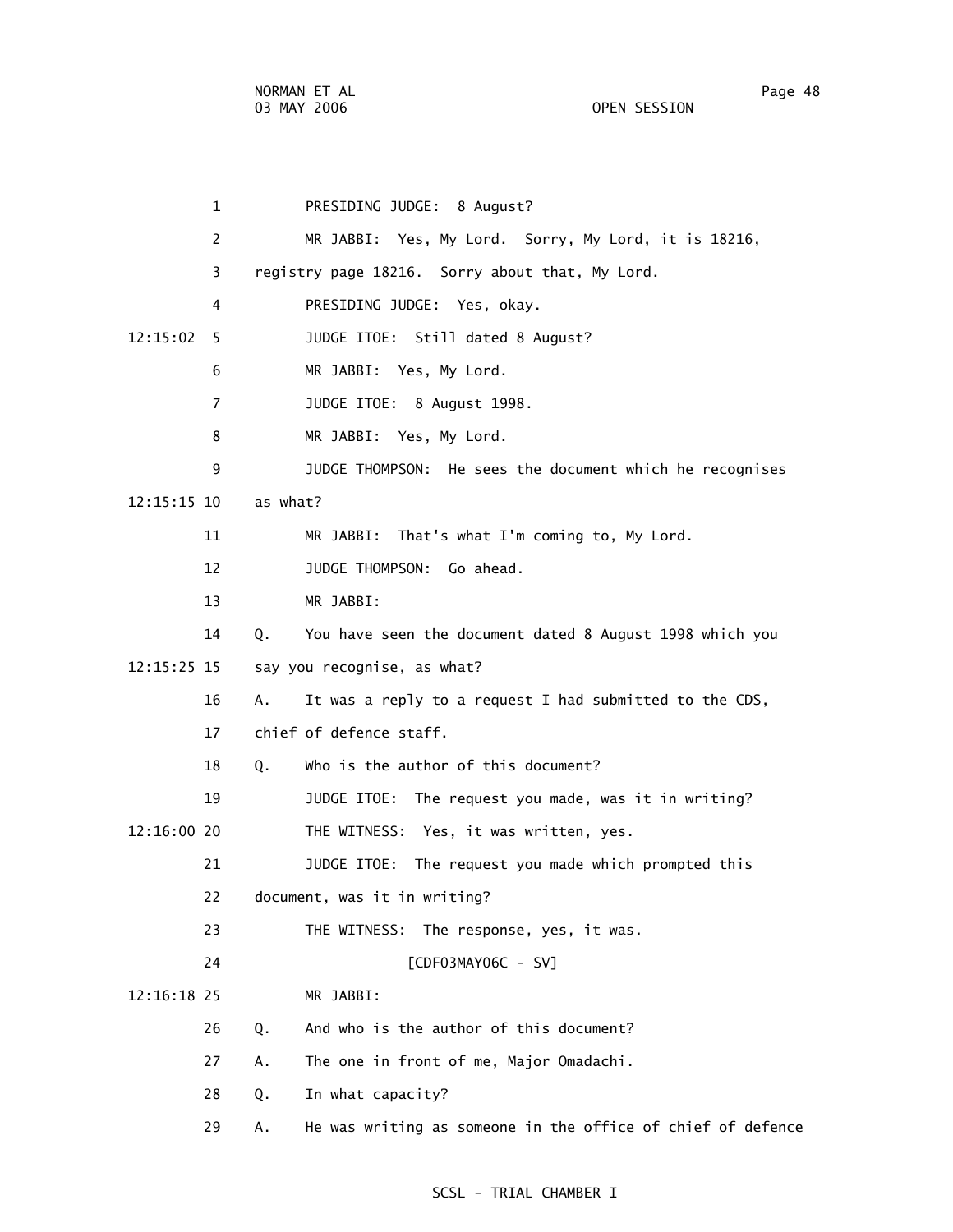1 staff of the SLA then. 2 Q. Can you say the heading of the document, the subject 3 matter? 4 A. "Re request for Kenema District to be considered an 12:17:03 5 operational area". 6 Q. To whom is it addressed? 7 A. It was distributed generally: one to our own office, CDF 8 administrative bureau, Kenema, and then headquarters of the 9 ECOMOG task force to Sierra Leone was informed -- headquarters 12:17:27 10 15th ECOMOG brigade was informed and then it was circulated in 11 turn. 12 Q. Thank you. 13 MR JABBI: My Lord, we wish to tender this document. 14 PRESIDING JUDGE: Any comment, counsel for second accused? 12:17:51 15 MR KOPPE: No, thank you, Your Honour. 16 PRESIDING JUDGE: Mr Margai, for the third accused? 17 MR MARGAI: None, My Lord. 18 PRESIDING JUDGE: Counsel for the Prosecution? 19 MR KAMARA: We object, Your Honour, and the first point is 12:18:05 20 that it is not yet clear for which purpose this document is being 21 sought to be tendered. If the purpose is identified, from what I 22 understand, we will take another objection. 23 JUDGE THOMPSON: Is purpose coming under the question of 24 whether the document -- a proper foundation has been laid? 12:18:21 25 MR KAMARA: Yes, Your Honour. 26 JUDGE THOMPSON: Because purpose could also mean relevance, 27 which is a general ground of objection. So I don't know what 28 you're objecting -- is your objection that a proper foundation

29 has not been laid or are you going straight to the general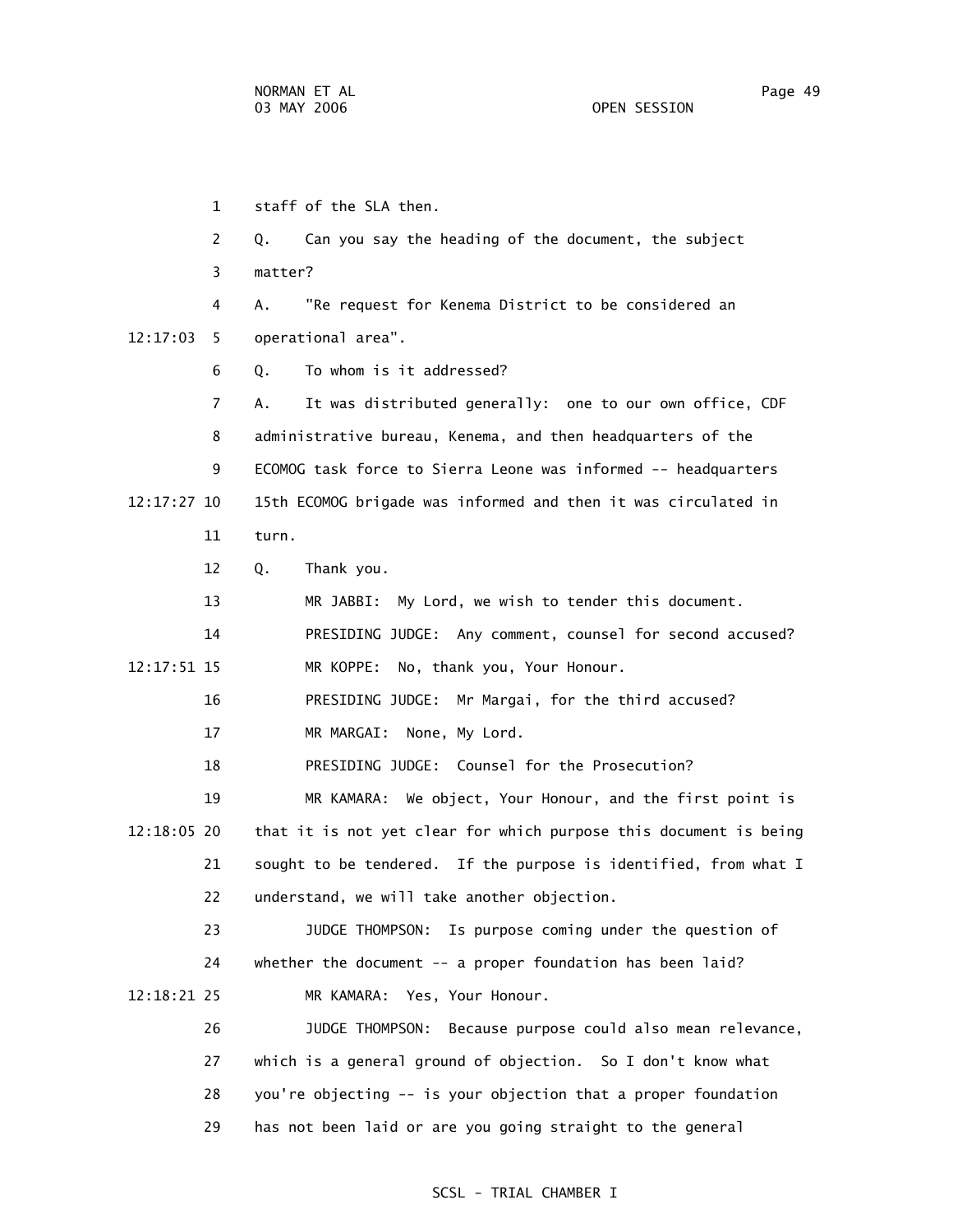1 objection, purpose in the context of relevance? 2 MR KAMARA: My Lord, I will take the first one, purpose in 3 the context of relevance. 4 JUDGE THOMPSON: Then you are objecting on grounds of 12:18:49 5 relevance? 6 MR KAMARA: Yes, Your Honour. 7 JUDGE THOMPSON: To the admissibility of the document? 8 MR KAMARA: To the admissibility of the document based on 9 the purpose has not been established. 12:18:58 10 JUDGE THOMPSON: That is irrelevance. 11 MR KAMARA: Yes, My Lord. 12 JUDGE THOMPSON: Not purpose in the sense of sufficient 13 foundation not having been laid? 14 MR KAMARA: That would be the second limb. 12:19:06 15 JUDGE THOMPSON: But then, you see, how can -- you're 16 putting the cart before the horse. 17 MR KAMARA: Your Honour, I'm objecting on the basis that -- 18 JUDGE THOMPSON: Because if you're objecting on the grounds 19 that a proper foundation has not been laid, that would be a 12:19:18 20 preliminary objection. 21 MR KAMARA: That is the first limb. 22 JUDGE THOMPSON: But a substantive objection, as far as I 23 understand the law, would be relevance to the admissibility of 24 the document, as such. 12:19:27 25 MR KAMARA: My Lord, I will adopt the cue and object, based 26 on a proper foundation has not been laid.

 27 JUDGE THOMPSON: [Overlapping speakers] the purpose has not 28 been indicated.

29 MR KAMARA: Yes, My Lord.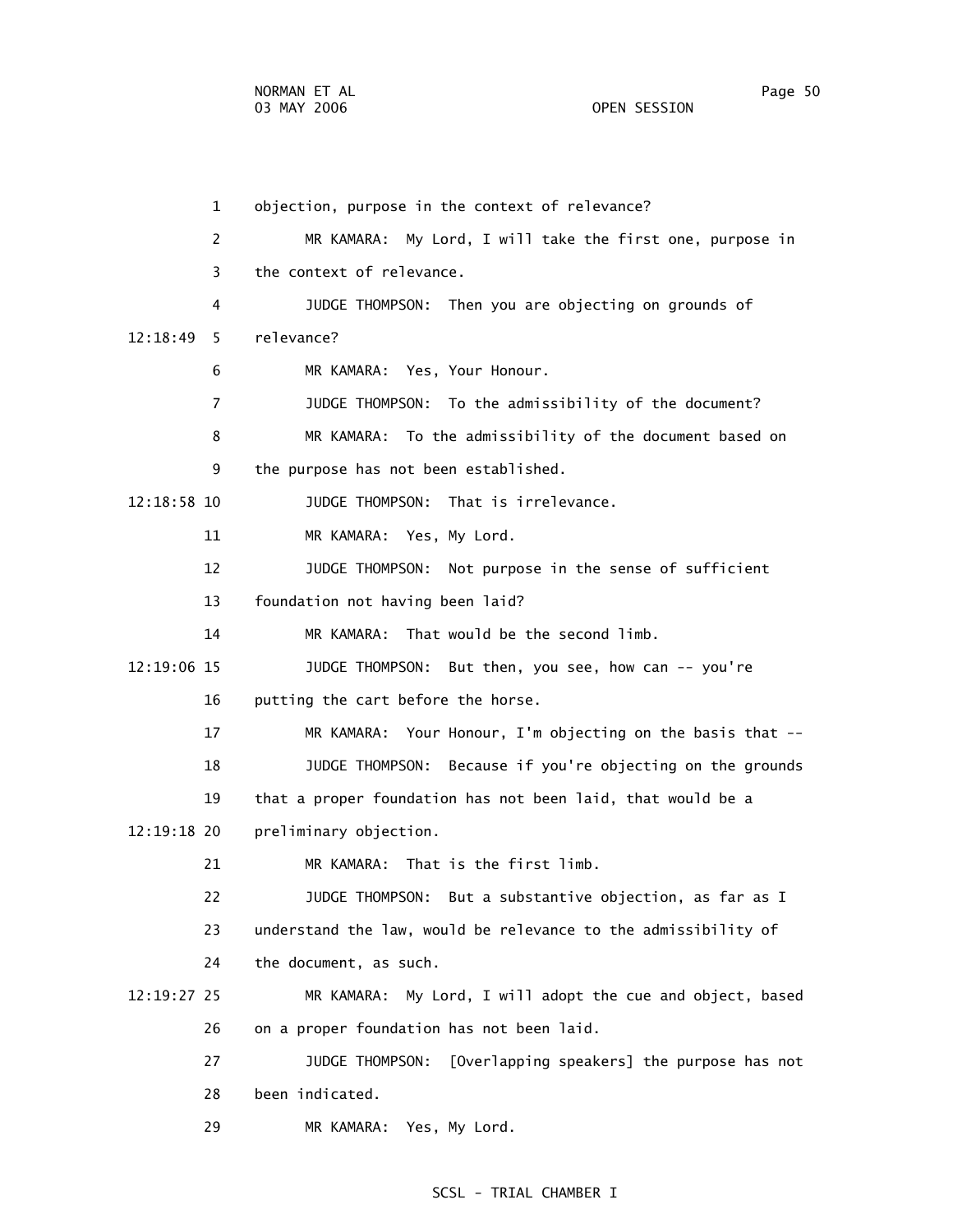1 PRESIDING JUDGE: Your objection is overruled re the policy 2 that we have followed to the admissibility of documents has been 3 a fairly liberal approach and this is a clearly a document that 4 is relevant. It was addressed to this particular person and I 12:19:51 5 don't see any foundation to your objection. Overruled. 6 MR KAMARA: My Lord, may I just have a -- 7 PRESIDING JUDGE: Overruled. 8 MR KAMARA: [Overlapping speakers] because I haven't gone 9 further. I was waiting for me to elaborate on the objection. 12:19:59 10 That is, from my understanding of the evidence from the 11 witness -- 12 PRESIDING JUDGE: You can cross-examine the witness in due 13 course. If you want to expand on the purpose of this document, 14 I'm saying, on the face of it, it appears to be relevant and 12:20:09 15 we're prepared to accept it. 16 MR KAMARA: That is what I'm saying, on the face of this 17 document. Because the purpose, from my understanding, is that to 18 show that the 15th Brigade was -- to show that the Kamajors in 19 Kenema were under the operational command of the 15th Brigade, 12:20:25 20 and this letter does not show that. 21 PRESIDING JUDGE: Well, as I say, you can clarify that in 22 cross-examination in due course. I mean, this is not a 23 sufficient ground to object to the admissibility of that 24 document. 12:20:35 25 MR KAMARA: As the purpose? 26 PRESIDING JUDGE: Yes. If it's relevant, it's relevant. 27 The purpose, you'll have to establish that later on. 28 JUDGE THOMPSON: To join my colleague, the question of 29 relevance here is one in which the Court has adopted a flexible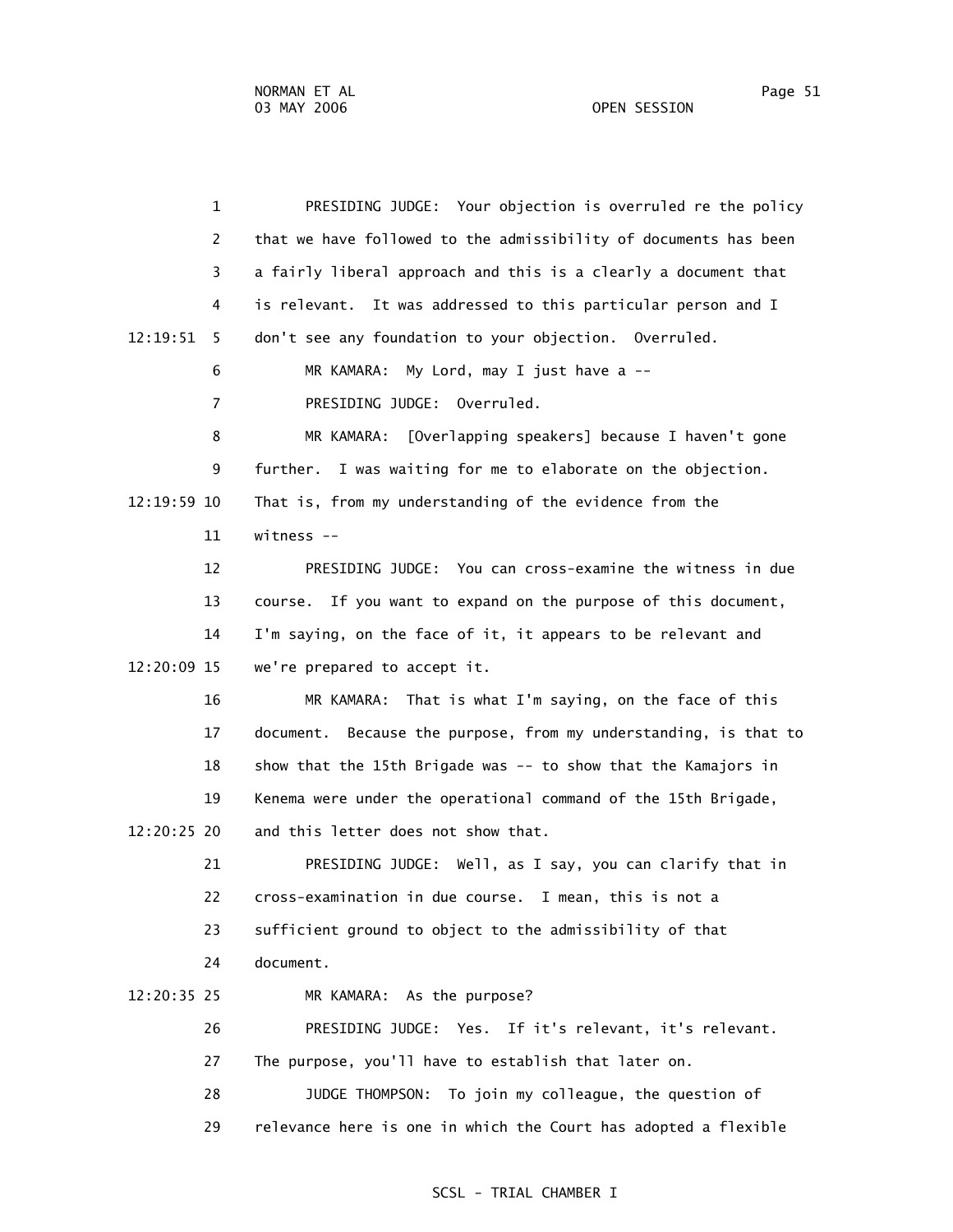1 policy, not relevance in a restrictive sense because the Court's 2 approach to the admissibility of documents is a very flexible 3 approach as against the strict technical common law approach. 4 PRESIDING JUDGE: And an approach we have consistently 12:21:08 5 applied for the admissibility of documents filed by the 6 Prosecution on numerous occasions, I add at this particular 7 moment, so it's the same policy and the same approach and the 8 same philosophy will apply to the Prosecution as we do for the 9 Defence. So your objection is overruled. 12:21:25 10 JUDGE ITOE: We are very open to admitting these documents. 11 It's when it comes to assessing the probative value of the 12 documents that it becomes a different issue and that is when your 13 comments would become relevant. But from admissibility, I think 14 I am on board the decision to overrule your objection. 12:21:43 15 MR KAMARA: I'm being bombarded. I'll revisit the matter 16 in cross-examination. Thank you, My Lords. 17 PRESIDING JUDGE: So this document of 8 August 1998 from 18 the armed forces, defensive quarters to reference -- re request 19 for Kenema District to be considered an operational area and 12:22:09 20 addressed in part to the CDF administration bureau, attention of 21 Mr Arthur Koroma, and signed by Major Omadachi for the CDS, 22 admitted as 135. 23 [Exhibit No. 135 was admitted] 24 PRESIDING JUDGE: Dr Jabbi. 12:22:45 25 MR JABBI: Yes, My Lord. May I submit the original. 26 JUDGE ITOE: Dr Jabbi, he said he made this request that 27 prompted Exhibit 135 in writing. Do you, perchance, have that 28 request in your documentation? 29 MR JABBI: No, My Lord. There is reference, of course --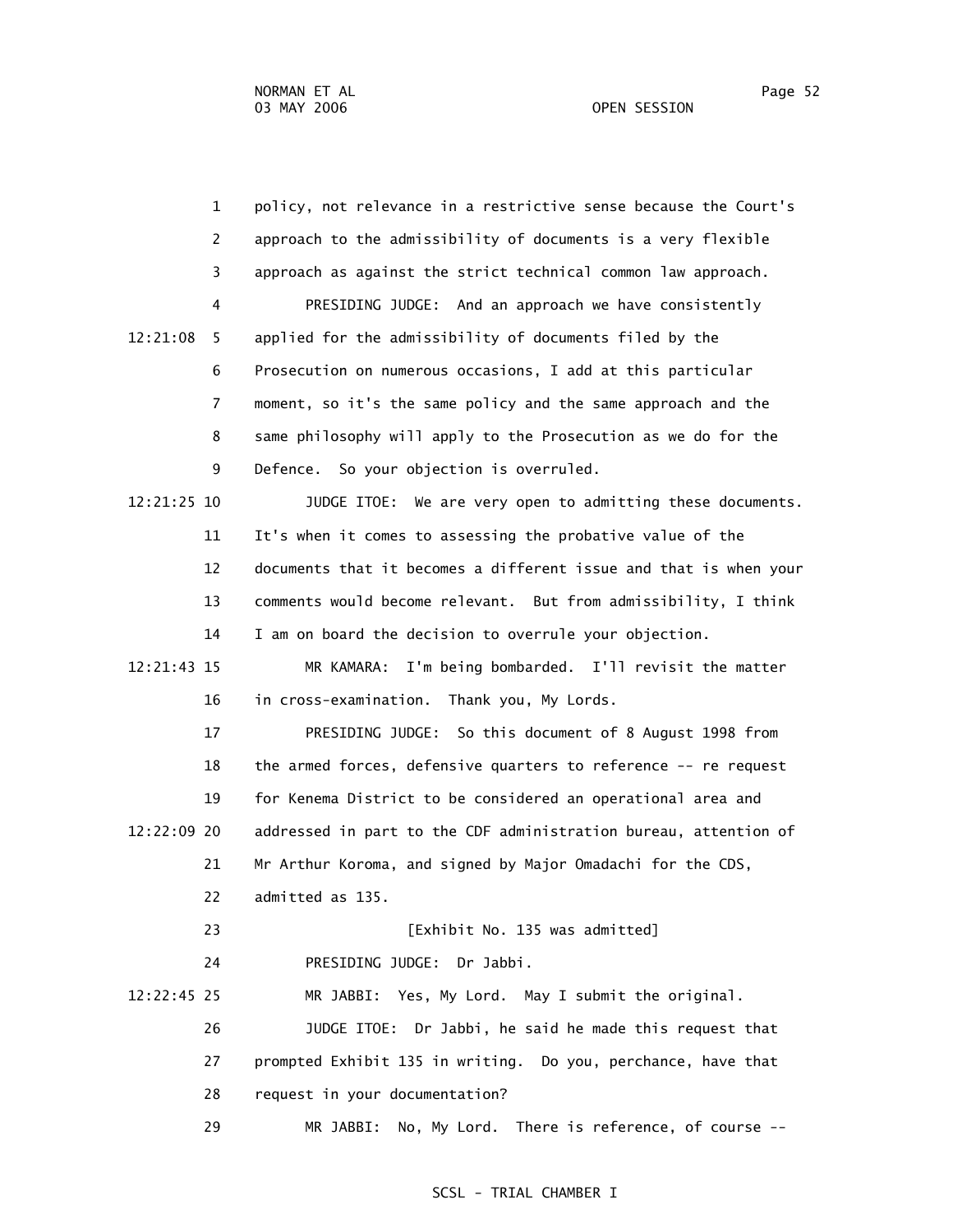1 JUDGE ITOE: Because I would have been interested in having 2 the nexus between that request and Exhibit 135. 3 MR JABBI: My Lord, I was just coming to establishing that 4 nexus to the extent that we have evidence of it here. We do not 12:23:37 5 have the letter itself, the physical letter. 6 JUDGE ITOE: His letter. 7 MR JABBI: His letter, we do not have it. But the nexus 8 can be surmised from this exhibit and I was just coming to that, 9 My Lord. 12:23:53 10 JUDGE ITOE: That again, you know, poses a slight problem 11 because if what he has to give as evidence is oral to back a 12 written exhibit, you know, it becomes problematic because the 13 best evidence in those circumstances would have been -- 14 MR JABBI: The thing itself. My Lord, in the 12:24:15 15 circumstances, it will be understandable that certain materials 16 or documents might well be misplaced and when required to be 17 exhibited -- 18 JUDGE ITOE: We don't have any evidence as to that as yet. 19 You may proceed. You may proceed. 12:24:29 20 MR JABBI: Thank you very much, My Lord. 21 Q. Now, Mr Witness, can you read for the Court the first 22 sentence of paragraph 1 of this letter? 23 A. "Please refer to your letter dated 31st July 1998." 24 Q. Do you know what letter is being referred to there? 12:24:59 25 A. Yes, I do. 26 Q. What letter? 27 A. It was a letter I had written to them in respect of a 28 request for Kenema District to be considered an operational -- 29 JUDGE ITOE: Your letter is dated 31st July 19?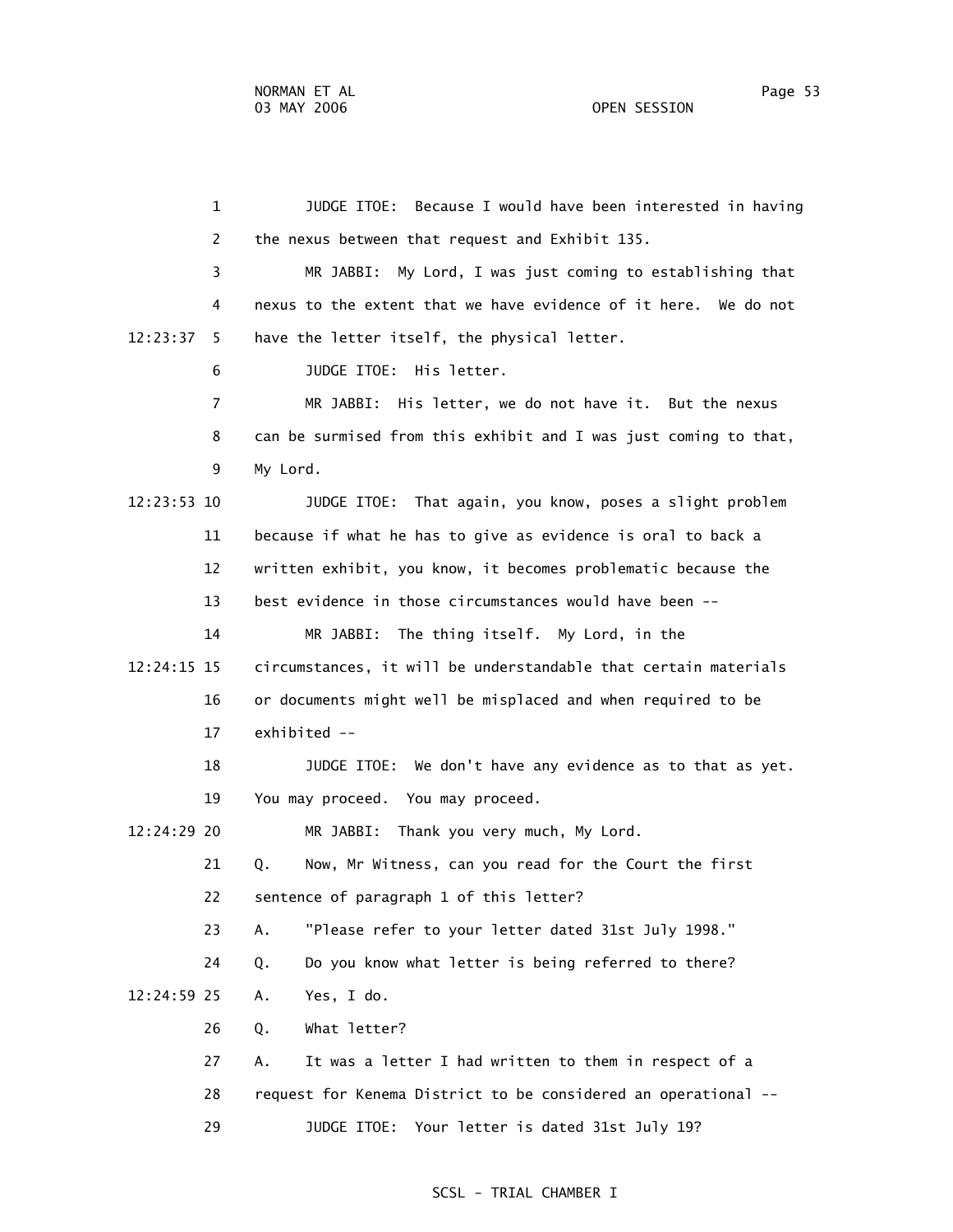| $\mathbf 1$    | PRESIDING JUDGE: '98.                                            |
|----------------|------------------------------------------------------------------|
| 2              | JUDGE ITOE: '98, is it?                                          |
| 3              | THE WITNESS: Yes, My Lord.                                       |
| 4              | MR JABBI:                                                        |
| 12:25:38<br>5. | Do you have a copy of that letter, your own letter?<br>Q.        |
| 6              | Here?<br>Α.                                                      |
| 7              | Or at all - anywhere?<br>Q.                                      |
| 8              | Yes.<br>А.                                                       |
| 9              | Do you?<br>Q.                                                    |
| 12:25:47 10    | Yes. Yes, I do. All such letters would be in our former<br>А.    |
| 11             | CDF office. We still have those documents. They should be        |
| 12             | there.                                                           |
| 13             | Can you make this available to the court at some stage?<br>Q.    |
| 14             | If they so desire I think it will be available.<br>А.            |
| 12:26:09 15    | Then can you read the rest of paragraph 1 of the letter?<br>Q.   |
| 16             | "I am directed to draw your attention to the fact that<br>Α.     |
| 17             | Kenema District is under the operational command of 15 ECOMOG    |
| 18             | Brigade. It is expected that you should work alongside troops in |
| 19             | that general area."                                              |
| 12:26:36 20    | Thank you. Now I would also ask you to have a look at this<br>Q. |
| 21             | other document. Do you recognise that document?                  |
| 22             | Yes, sir.<br>Α.                                                  |
| 23             | What do you recognise it is?<br>Q.                               |
| 24             | It's a communication from the 15th ECOMOG Brigade to our<br>А.   |
| 12:28:46 25    | office in Kenema.                                                |
| 26             | On what subject matter?<br>Q.                                    |
| 27             | Basically to inform us that we were to channel all of our<br>А.  |
| 28             | communication pertaining to requests to their office.            |
| 29             | Can you read the heading of the letter?<br>Q.                    |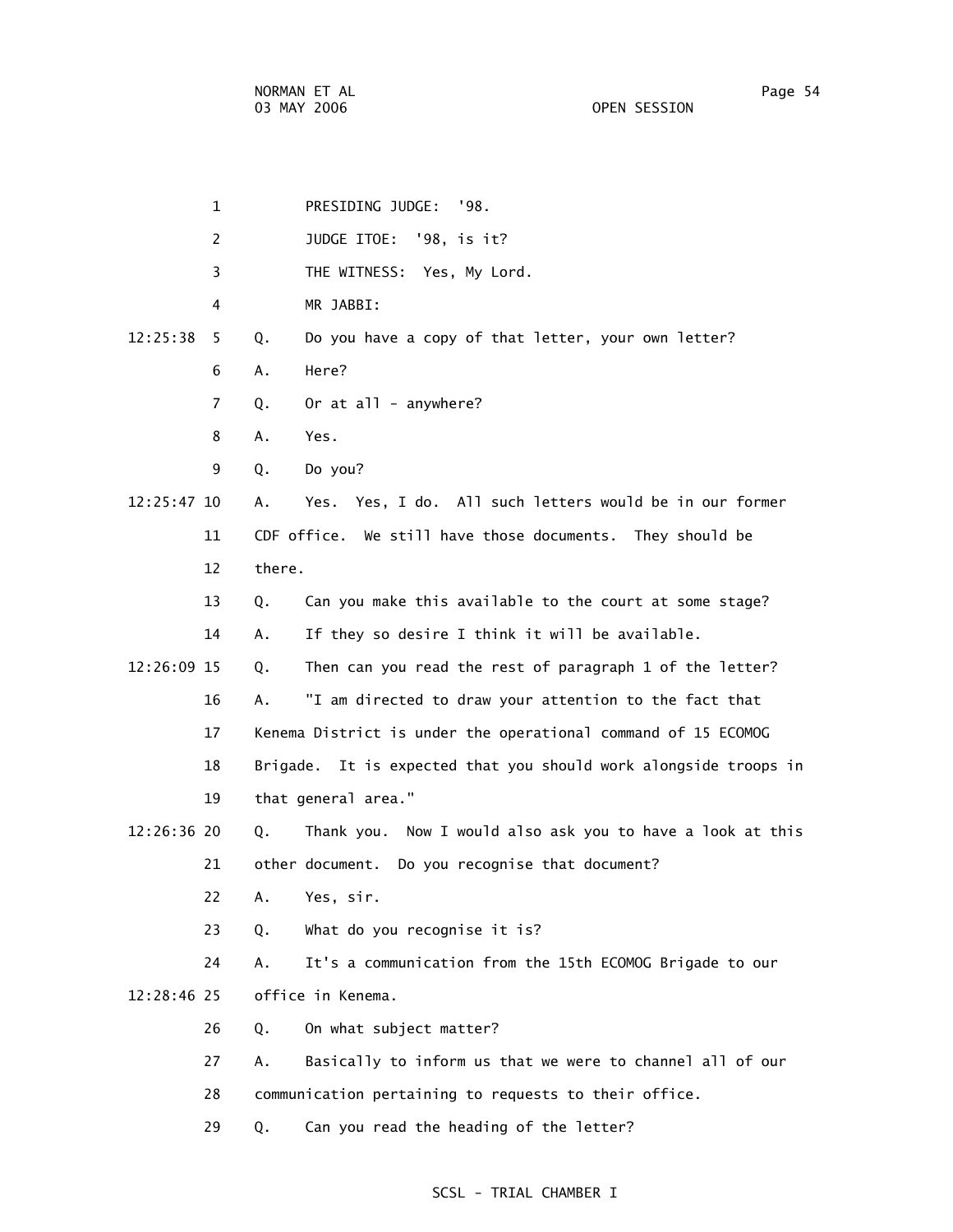| 1              | Α.<br>Yes.              |                                                               |
|----------------|-------------------------|---------------------------------------------------------------|
| 2              |                         | JUDGE ITOE: Can we have the date of the letter, please?       |
| 3              | MR JABBI:               |                                                               |
| 4              | What is the date?<br>Q. |                                                               |
| 12:29:20<br>5. | 8 October 1998.<br>А.   |                                                               |
| 6              | Q.                      | Yes, can you read the heading of the letter, the subject      |
| $\overline{7}$ | matter of the letter?   |                                                               |
| 8              | А.                      | "CDF Channel of Command and Communication."                   |
| 9              | Q.                      | And by whom is it written?                                    |
| 12:29:42 10    | Major Nwadiaro.<br>Α.   |                                                               |
| 11             | In what capacity?<br>Q. |                                                               |
| 12             | Α.                      | As brigade major of 15th ECOMOG Brigade.                      |
| 13             | Q.                      | Now to whom is it addressed?                                  |
| 14             | А.                      | Civil Defence Force, Kenema.                                  |
| 12:30:21 15    |                         | MR JABBI: My Lords, I wish to tender this document as         |
| 16             | well.                   |                                                               |
| 17             |                         | PRESIDING JUDGE: Any comment from the second accused?         |
| 18             |                         | MR KOPPE: No, thank you.                                      |
| 19             |                         | PRESIDING JUDGE: Mr Margai?                                   |
| 12:30:34 20    | MR MARGAI:              | No.                                                           |
| 21             |                         | MR KAMARA: No, Your Honour.                                   |
| 22             |                         | PRESIDING JUDGE: Very well. So this document, a letter        |
| 23             |                         | dated 8th October 1998 from headquarters 15th ECOMOG Brigade  |
| 24             |                         | addressed to the Civil Defence Force Kenema, Sierra Leone and |
| 12:31:07 25    |                         | subject matter "CDF channel of command and communication" and |
| 26             |                         | signed by Major Nwadiaro, major for commander, is marked as   |
| 27             | Exhibit 136.            |                                                               |
| 28             |                         | [Exhibit No. 136 was admitted]                                |

# SCSL - TRIAL CHAMBER I

29 MR JABBI: Thank you, My Lord.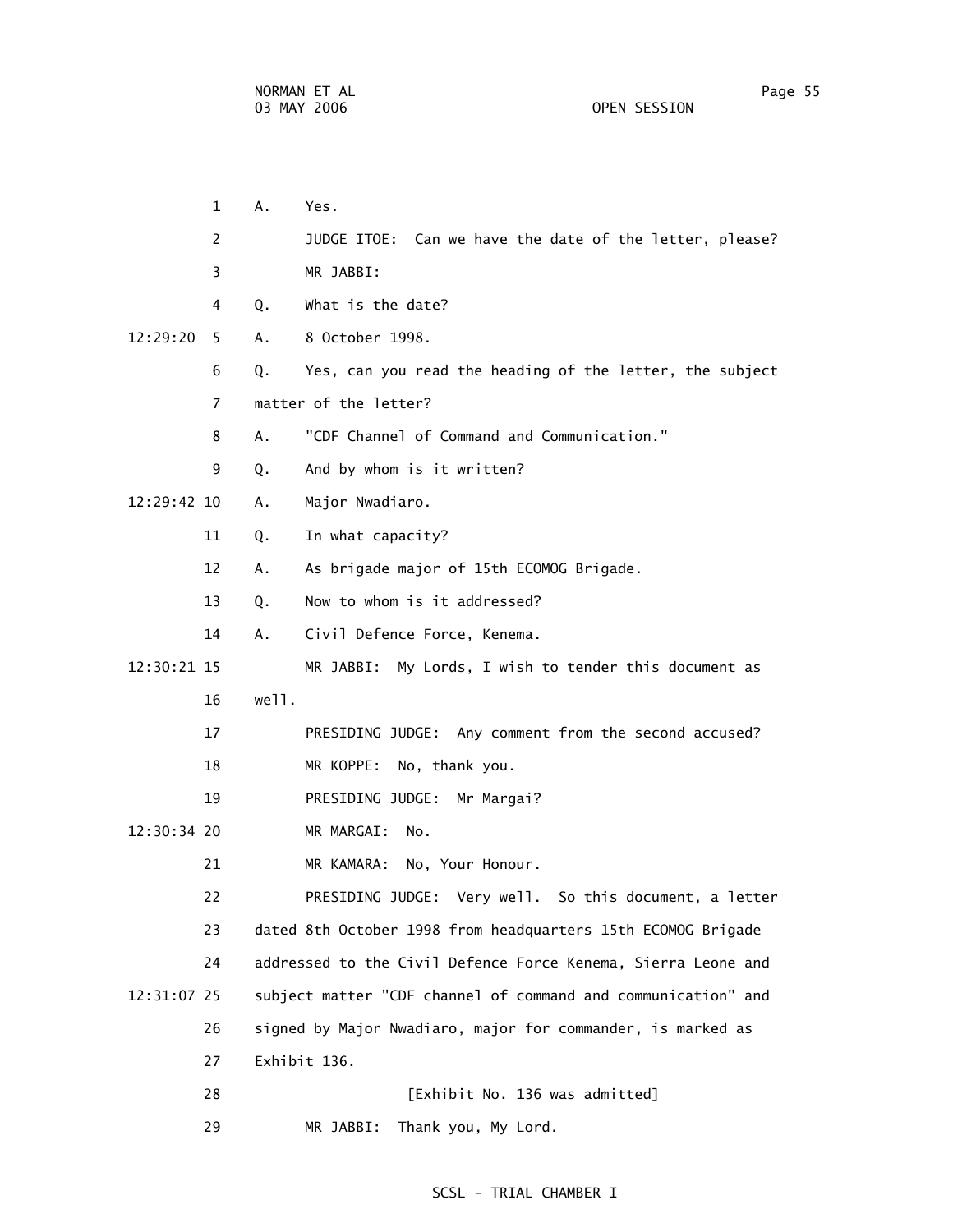1 Q. And, Mr Witness, can you read the whole of the first 2 paragraph of the letter? 3 PRESIDING JUDGE: I'm not sure we should do that all the 4 time, Dr Jabbi, if I may. I mean, the letter, presumably you're 12:31:52 5 tendering that for the purpose of the content of that letter and 6 it speaks for itself. Unless I misunderstand what you're trying 7 to do. 8 MR JABBI: As Your Lordship pleases. It is just to make 9 totally explicit the subject matter of the letter. But, of 12:32:15 10 course, I take the cue from Your Lordship and will proceed. 11 JUDGE THOMPSON: Is there technical usage which the Court 12 would not be familiar with? 13 MR JABBI: No, My Lord. 14 PRESIDING JUDGE: Thank you. So this is Exhibit 136. 12:32:35 15 MR JABBI: Yes, indeed, My Lord. 16 Q. Now, Mr Witness, may I also ask you to look at this other 17 document. Now, do you recognise it? 18 A. Yes, I do. 19 Q. Do you know the author? 12:33:52 20 A. My very self. It bears my signature. 21 Q. And what do you recognise it as? 22 A. It's a request put in to the 15th ECOMOG Brigade for 23 ammunition. 24 Q. What's the date? 12:34:12 25 A. 5th December 1998. 26 MR JABBI: My Lords, it is 18217. Registry page 18217. 27 PRESIDING JUDGE: That's fine, thank you. 28 MR JABBI: My Lord, if I may, we wish to tender it, 29 My Lord.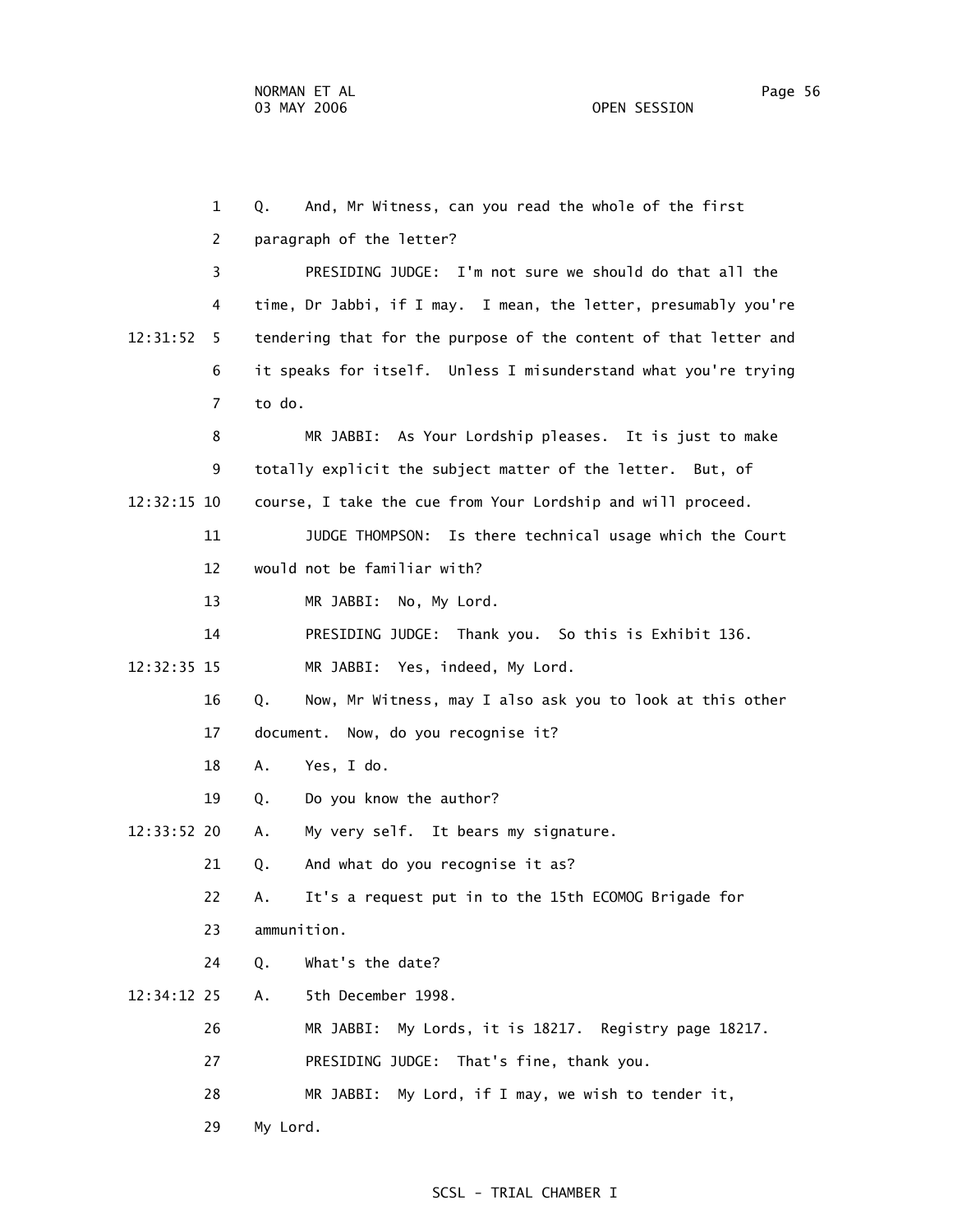|             | $\mathbf{1}$   | PRESIDING JUDGE: Yes. Counsel for second accused, any             |
|-------------|----------------|-------------------------------------------------------------------|
|             | $\overline{c}$ | objection?                                                        |
|             | 3              | MR KOPPE: No, Your Honour.                                        |
|             | 4              | PRESIDING JUDGE: Mr Margai?                                       |
| 12:34:51    | 5              | MR MARGAI: None, My Lord.                                         |
|             | 6              | PRESIDING JUDGE: Counsel for the Prosecution?                     |
|             | $\overline{7}$ | MR KAMARA: No objection, Your Honour.                             |
|             | 8              | PRESIDING JUDGE: Thank you. So this document of                   |
|             | 9              | 5 December 1998 from the district administrator, Kenema District, |
| 12:35:02 10 |                | to brigade commander headquarters 15th ECOMOG Brigade Kenema and  |
|             | 11             | signed by one Arthur Koroma is marked as Exhibit 137.             |
|             | 12             | [Exhibit No. 137 was admitted]                                    |
|             | 13             | MR JABBI:                                                         |
|             | 14             | Q.<br>Now, Mr Witness, if you may also look at this other         |
| 12:35:32 15 |                | document.                                                         |
|             | 16             | MR JABBI: My Lords, it is Registry page 18213. No, sorry,         |
|             | 17             | My Lords. Sorry, My Lords. Registry page 18204, My Lords.         |
|             | 18             | Unfortunately it is not numbered in my own, but Registry page     |
|             | 19             | 18204.                                                            |
| 12:37:07 20 |                | PRESIDING JUDGE: Yes.                                             |
|             | 21             | MR JABBI:                                                         |
|             | 22             | Yes, Mr Witness, do you recognise that document?<br>Q.            |
|             | 23             | Yes, I do. It's a response to the request I made.<br>Α.           |
|             | 24             | Which request?<br>Q.                                              |
| 12:37:28 25 |                | The one that you've just tendered as evidence.<br>Α.              |
|             | 26             | The request in Exhibit 137?<br>Q.                                 |
|             | 27             | Yes.<br>Α.                                                        |
|             | 28             | And by whom is that response?<br>Q.                               |
|             | 29             | Captain Ogbonna.<br>Α.                                            |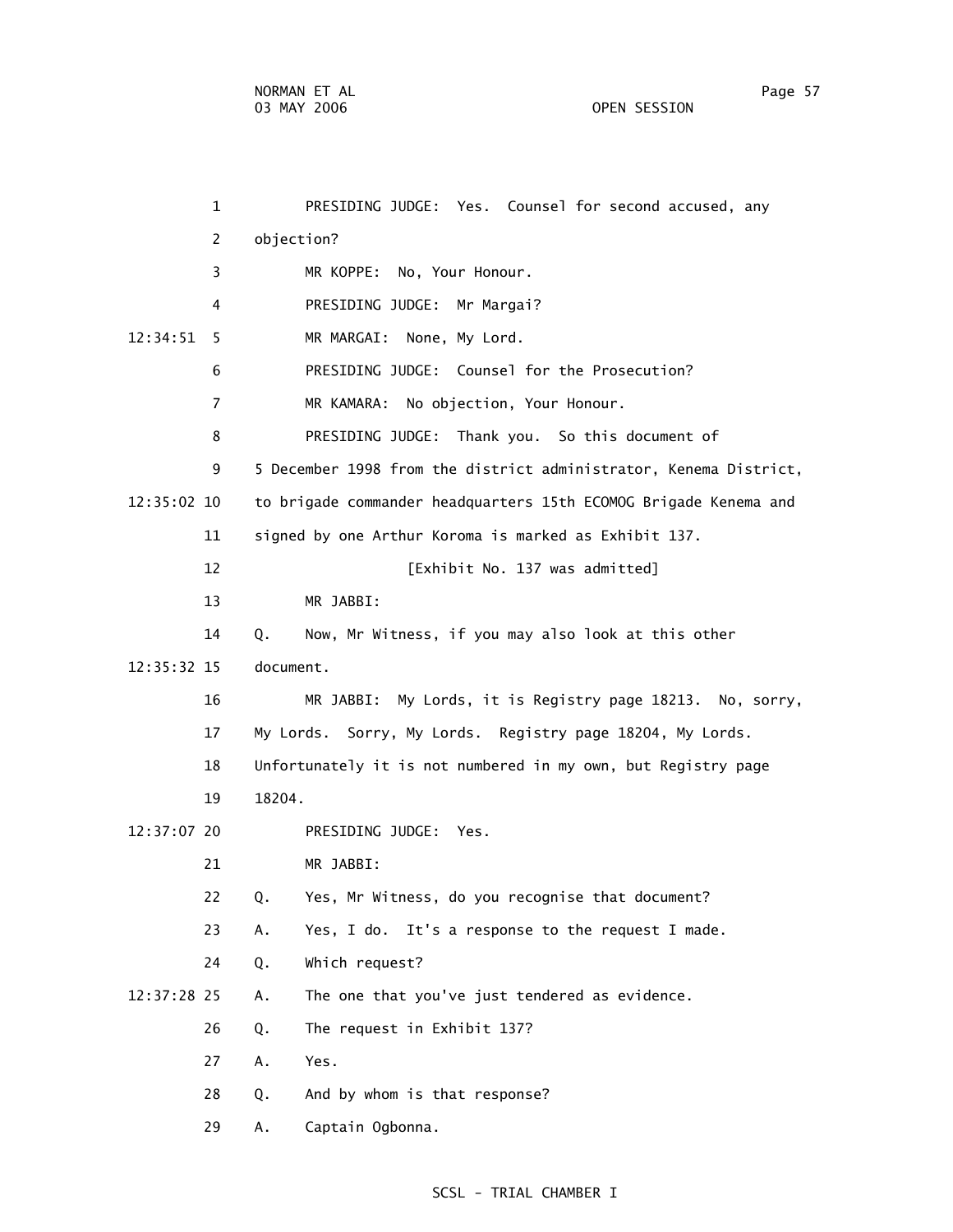NORMAN ET AL Page 58

OPEN SESSION

|             | $\mathbf{1}$   | Q.        | What is the date of the letter?                                   |
|-------------|----------------|-----------|-------------------------------------------------------------------|
|             | 2              | Α.        | 5th December 1998.                                                |
|             | 3              | Q.        | Was your request in fact --                                       |
|             | 4              |           | JUDGE ITOE: 5th December?                                         |
| 12:38:15    | 5.             |           | MR JABBI: 5th December 1998, My Lord.                             |
|             | 6              | Q.        | Was the request in fact met?                                      |
|             | $\overline{7}$ | Α.        | Yes, they did give us the ammunition.                             |
|             | 8              |           | MR JABBI: My Lord, if I may tender it.                            |
|             | 9              |           | PRESIDING JUDGE: Mr Koppe, any comment or objection?              |
| 12:38:50 10 |                |           | MR KOPPE:<br>No objection, Your Honour.                           |
|             | 11             |           | MR MARGAI:<br>None, My Lords.                                     |
|             | 12             |           | PRESIDING JUDGE: Thank you, Mr Margai. Mr Prosecutor?             |
|             | 13             |           | MR KAMARA:<br>None, Your Honour.                                  |
|             | 14             |           | PRESIDING JUDGE: Thank you. So this document of                   |
| 12:39:03 15 |                |           | 5 December 1998, "Issue of ammo" from headquarters 15th ECOMOG    |
|             | 16             |           | Brigade Kenema and signed by Captain Ogbonna for the commander is |
|             | 17             |           | marked as Exhibit 138.                                            |
|             | 18             |           | [Exhibit No. 138 was admitted]                                    |
|             | 19             |           | Thank you very much, My Lord. If the witness<br>MR JABBI:         |
| 12:39:46 20 |                |           | can also be shown this other document.                            |
|             | 21             | Q.        | Mr Witness, can you read the number in the extreme top            |
|             | 22             |           | right-hand corner on that document?                               |
|             | 23             | Α.        | 18212.                                                            |
|             | 24             |           | MR JABBI: My Lord, it is Registry page number 18212.              |
| 12:40:52 25 |                |           | PRESIDING JUDGE: And what is the subject matter of this           |
|             | 26             | document? |                                                                   |
|             | 27             |           | MR JABBI:                                                         |
|             | 28             | Q.        | Yes, do you recognise it?                                         |
|             | 29             | Α.        | Yes.                                                              |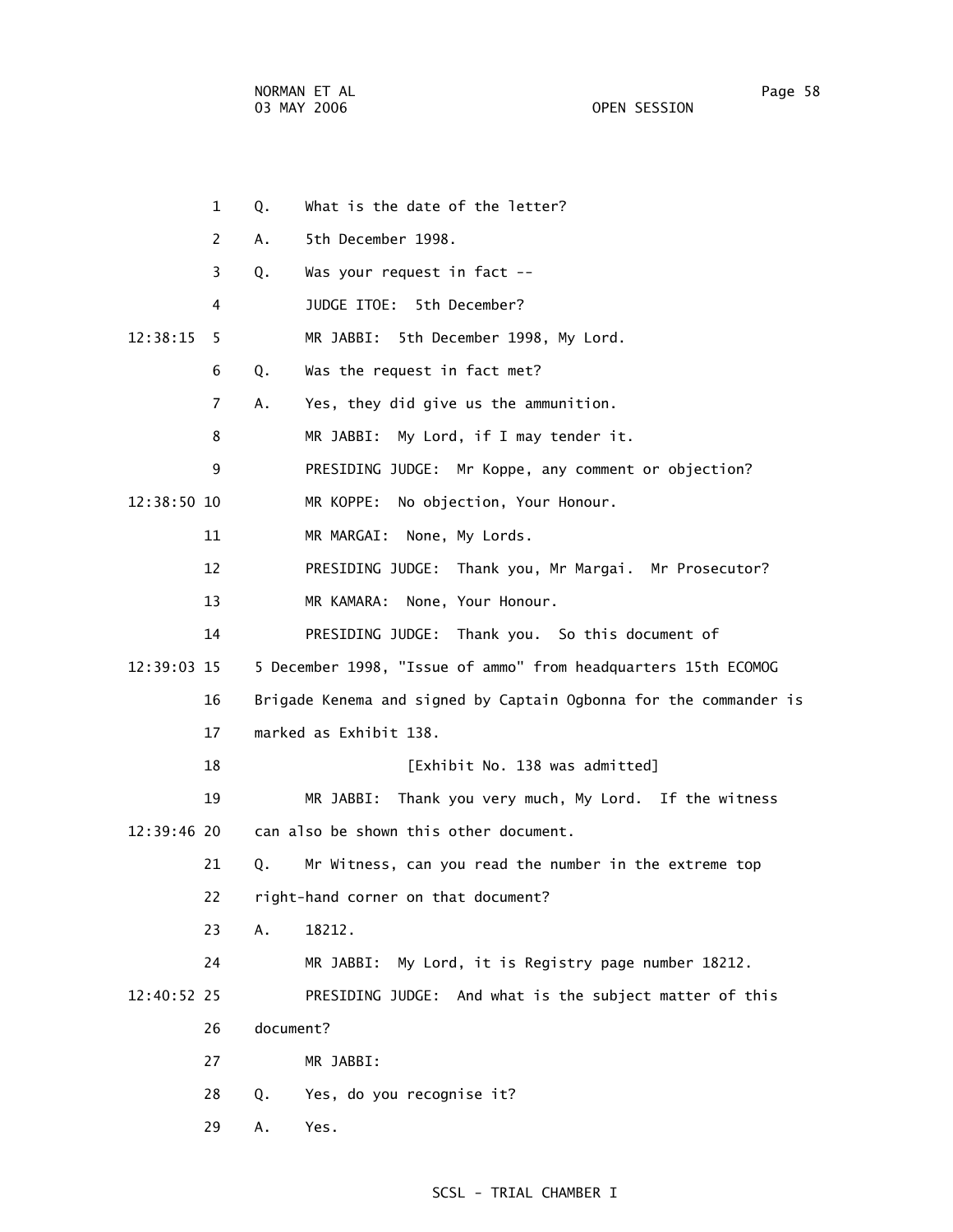1 Q. As what? 2 A. It's a letter from 15th ECOMOG Brigade headquarters to me 3 while I was administrator. 4 Q. In respect of? 12:41:18 5 A. Supply of ammunition and logistics to Kamajors working with 6 ECOMOG units. 7 Q. Thank you. And what is the date? 8 A. 3rd February 1999. 9 Q. And the author of the particular letter? 12:41:47 10 A. Major Tony Nwadiaro. 11 MR JABBI: My Lord, if we may tender it. 12 PRESIDING JUDGE: Yes. Counsel for second accused? 13 MR KOPPE: No objection, Your Honour. 14 PRESIDING JUDGE: Mr Margai? 12:42:05 15 MR MARGAI: None, My Lords. 16 PRESIDING JUDGE: Thank you. 17 MR KAMARA: No objection. 18 PRESIDING JUDGE: So this document will be marked as 19 Exhibit 139 and this document is a letter from headquarters 15th 12:42:20 20 ECOMOG Brigade to the administrator Civil Defence Force Kenema 21 and the subject is "Issue of ammunition and logistic support to 22 Kamajors head of Nibatt 25 location" and signed by Major Nwadiaro 23 for commander. 24 [Exhibit No. 139 was admitted] 12:42:55 25 MR JABBI: My Lord, if the witness could look at this other 26 document. My Lord, Registry page 18213. 27 Q. Now, do you recognise it, Mr Witness? 28 A. Yes, I do. 29 Q. As what?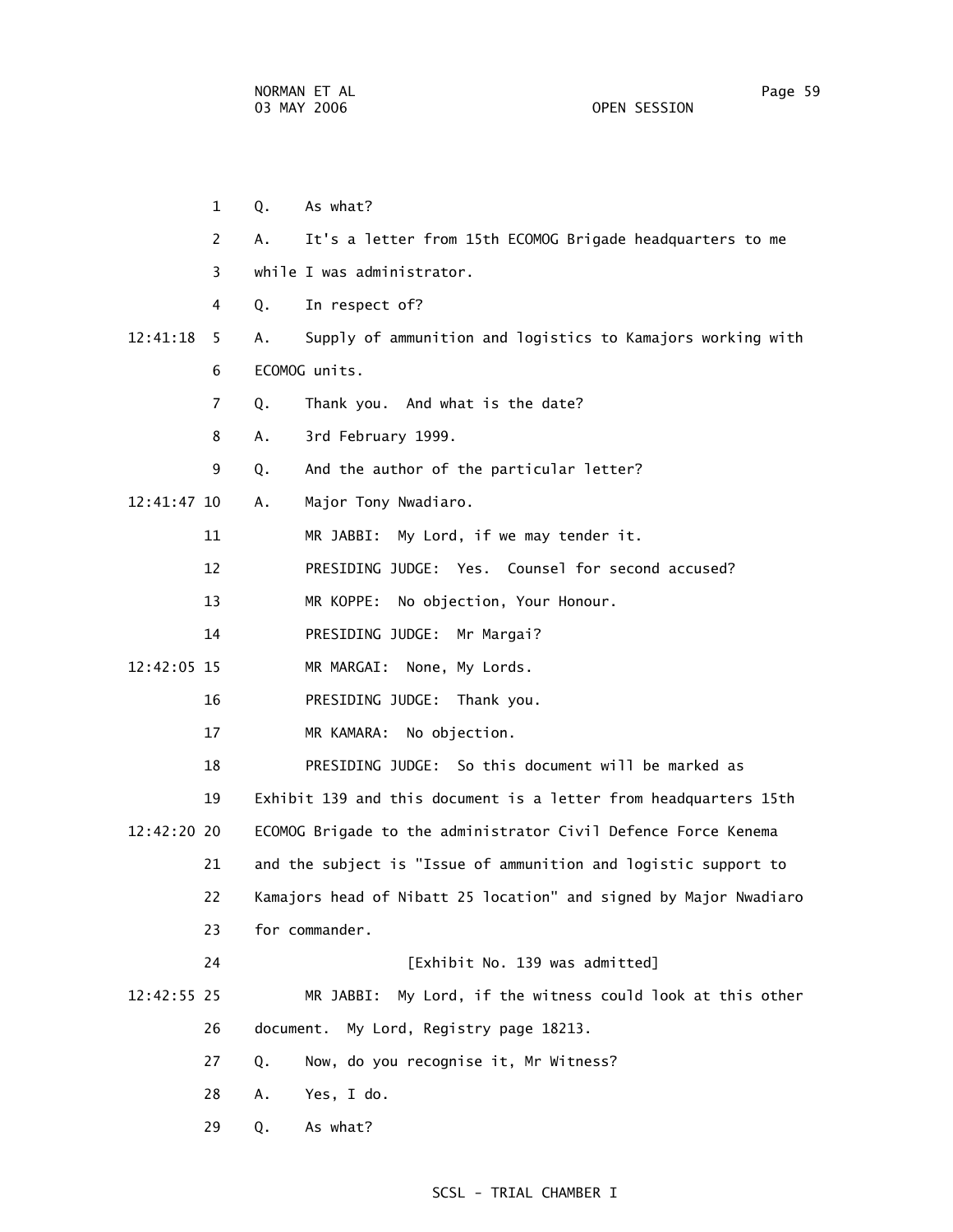NORMAN ET AL Page 60 03 MAY 2006 OPEN SESSION

 1 A. One of those letters to our office informing us that we had 2 ammunition to collect from the 15th ECOMOG Brigade headquarters. 3 Q. By whom was it written? 4 A. Major Nwadiaro. 12:44:05 5 MR JABBI: My Lord, we wish to tender it. 6 MR KOPPE: No objection, Your Honour. 7 PRESIDING JUDGE: Mr Margai for third accused? 8 MR MARGAI: None, My Lords. 9 PRESIDING JUDGE: Counsel for the Prosecution? 12:44:18 10 MR KAMARA: No objection. 11 PRESIDING JUDGE: So this other document from headquarters 12 15th ECOMOG Brigade on issue of ammunition signed by Major 13 Nwadiaro for commander and addressed to Civil Defence Force in 14 Kenema is marked as Exhibit 140. 12:44:52 15 [Exhibit No. 140 was admitted] 16 MR JABBI: 17 Q. Now, with respect to Exhibit 140, Mr Witness, the exhibit 18 that is before you, you said it was informing you of ammunition 19 to be collected by your organisation. Was the ammunition 12:45:13 20 collected as indicated? 21 A. Yes. 22 Q. Now, Mr Witness, you have given evidence of all these 23 collections -- supplies and collections of arms and ammunition. 24 What was the state of play in terms of the use of those weapons 12:46:05 25 over that period, let's say the second half of 1998? 26 A. Use of the ammunition or weapons. 27 Q. Yes, the weapons and ammunition. Did you have cause to use 28 them? 29 A. Well, they were used in prosecuting the war. We actually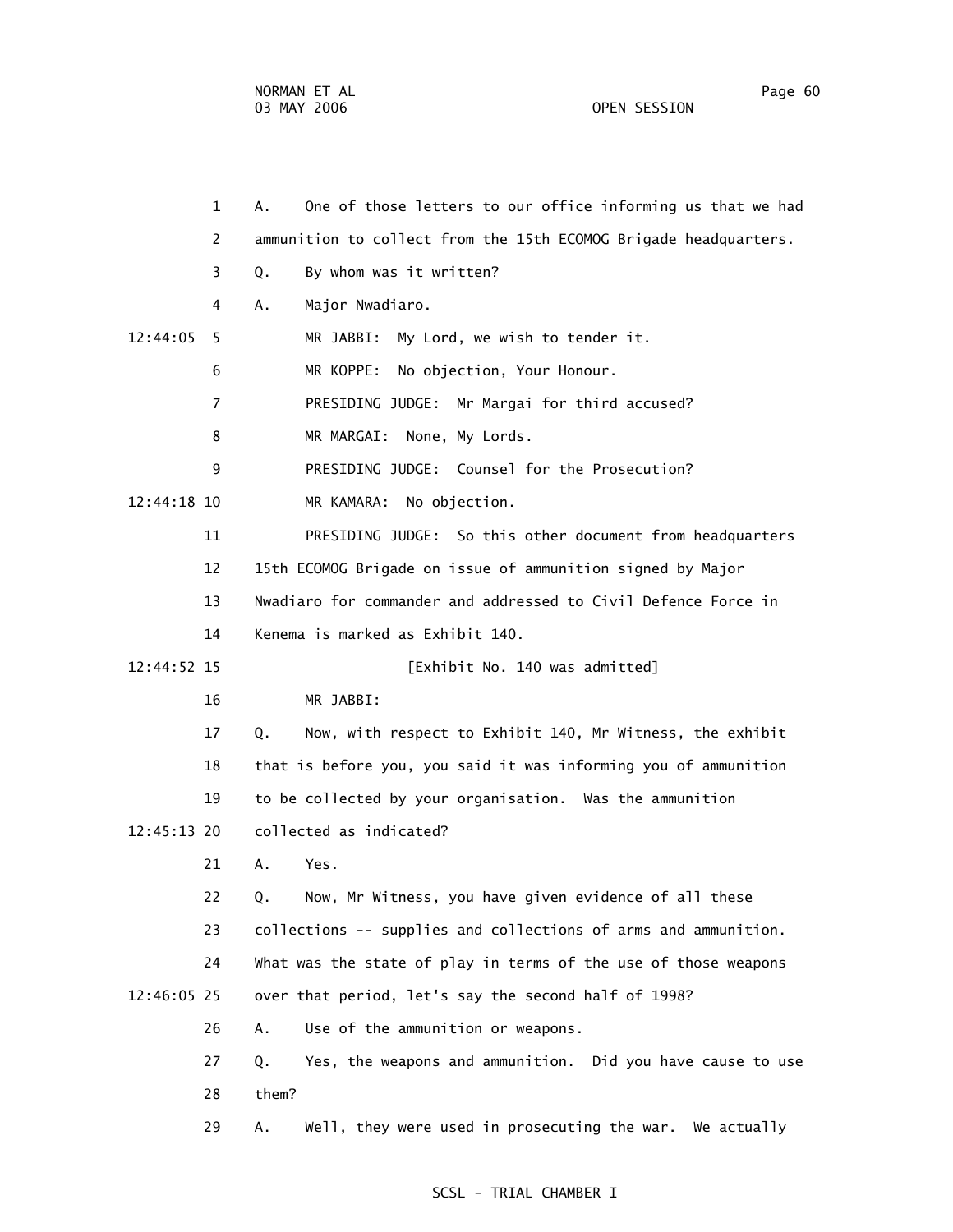1 used this ammunition to either defend locations that we held or 2 to go to try and seize locations from the possession of junta 3 forces. 4 Q. Yes, one of the uses you have given is to defend positions 12:47:03 5 that you held? 6 A. Yes. 7 Q. Were those positions, in fact, ever under attack at all in 8 that period? 9 A. On many occasions different locations came under attack. 12:47:31 10 Q. Can you give any examples? 11 A. For instance in late 1998 we were in control of Segbwema. 12 Segbwema is in Kailahun District, Njaluahun Chiefdom. 13 Q. Yes. 14 A. And it came under very severe and sustained attack. 12:48:21 15 Q. By? 16 A. By the AFRC/RUF forces. 17 Q. And what happened? 18 A. Eventually we lost it to them, but it was stoutly defended 19 before the loss. 12:48:48 20 Q. Any other example at all? 21 A. Yes. 22 Q. Yes? 23 A. There's a -- away from Segbwema there's a place called 24 Bendu Junction. 12:49:11 25 Q. In what chiefdom is that? 26 A. Bendu Junction is in Nongowa Chiefdom, Kenema District. 27 Q. Yes? 28 A. Again that too was defended, was held by our own forces. 29 Q. Held?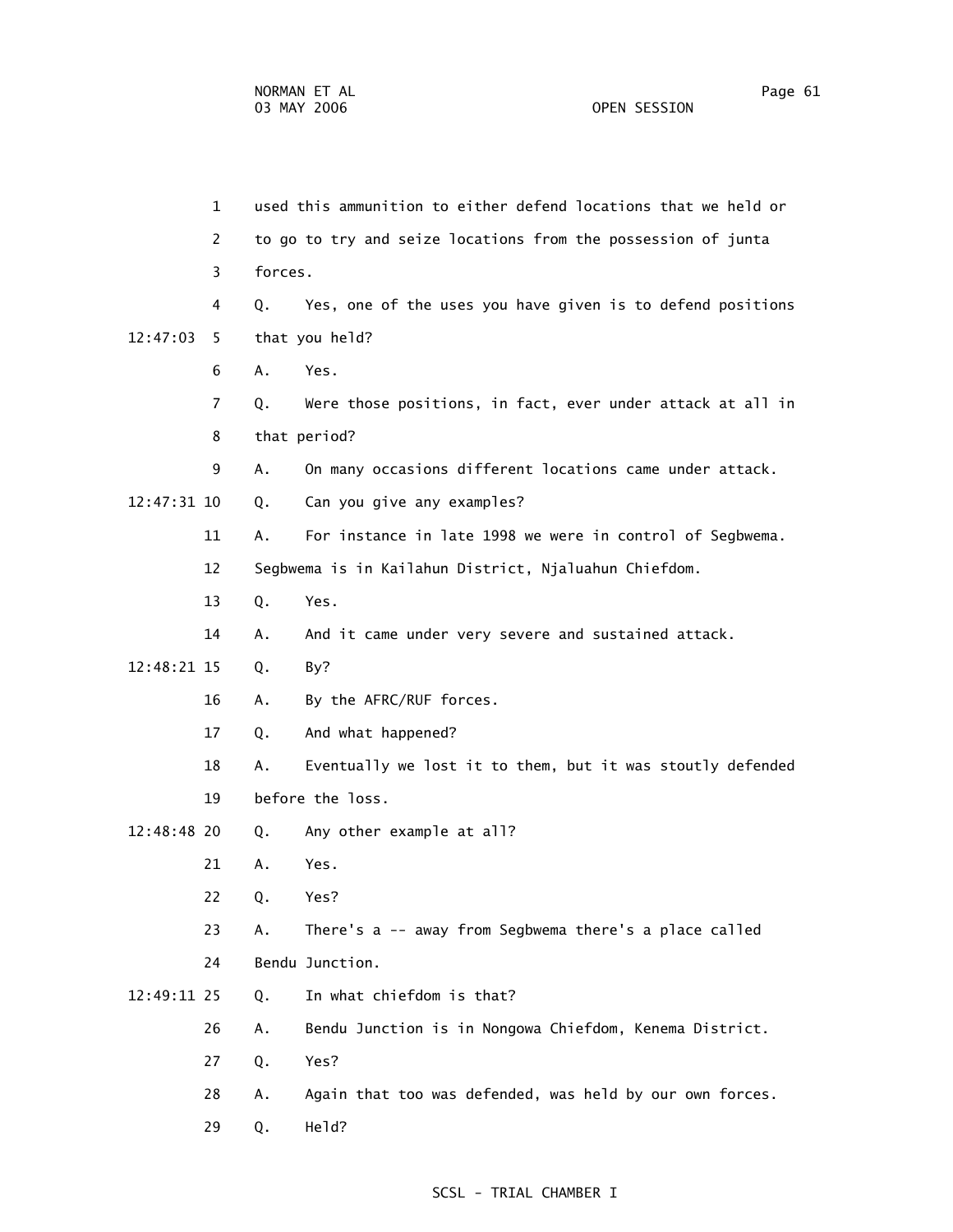1 A. Yes, held by our own forces. Around that same period it 2 also came under severe and sustained attack. 3 Q. Where? 4 A. Within the same period. I'm talking about Bendu Junction. 12:50:16 5 Q. I see, in Kenema -- 6 A. Nongowa Chiefdom, yes, Kenema District. 7 Q. Yes? 8 A. And again we also lost that one eventually. 9 Q. Thank you. 12:50:25 10 A. And within that same period again we were occupying Mano 11 Junction. 12 JUDGE ITOE: And the sustained attack you're referring to 13 was the AFRC -- 14 THE WITNESS: RUF. 12:50:39 15 PRESIDING JUDGE: RUF. 16 THE WITNESS: Yes, they were the ones who were attacking 17 our positions. Again they repeatedly attacked Mano Junction, but 18 unfortunately they failed to take that from our possession. 19 Those are just examples. 12:51:12 20 MR JABBI: 21 Q. Now, Mr Witness, in those encounters that you have just 22 narrated, did you, your organisation, take any prisoners of war? 23 A. On several occasions we did take prisoners of war and, for 24 instance, in 1998 certain locations -- 12:51:52 25 Q. When in 1998? 26 A. It must have been sometime in October 1998. 27 Q. Yes, carry on. 28 A. Certain locations, some of our locations to the south of

29 Kenema in Dama Chiefdom, one specific one was Tokpombu in Dama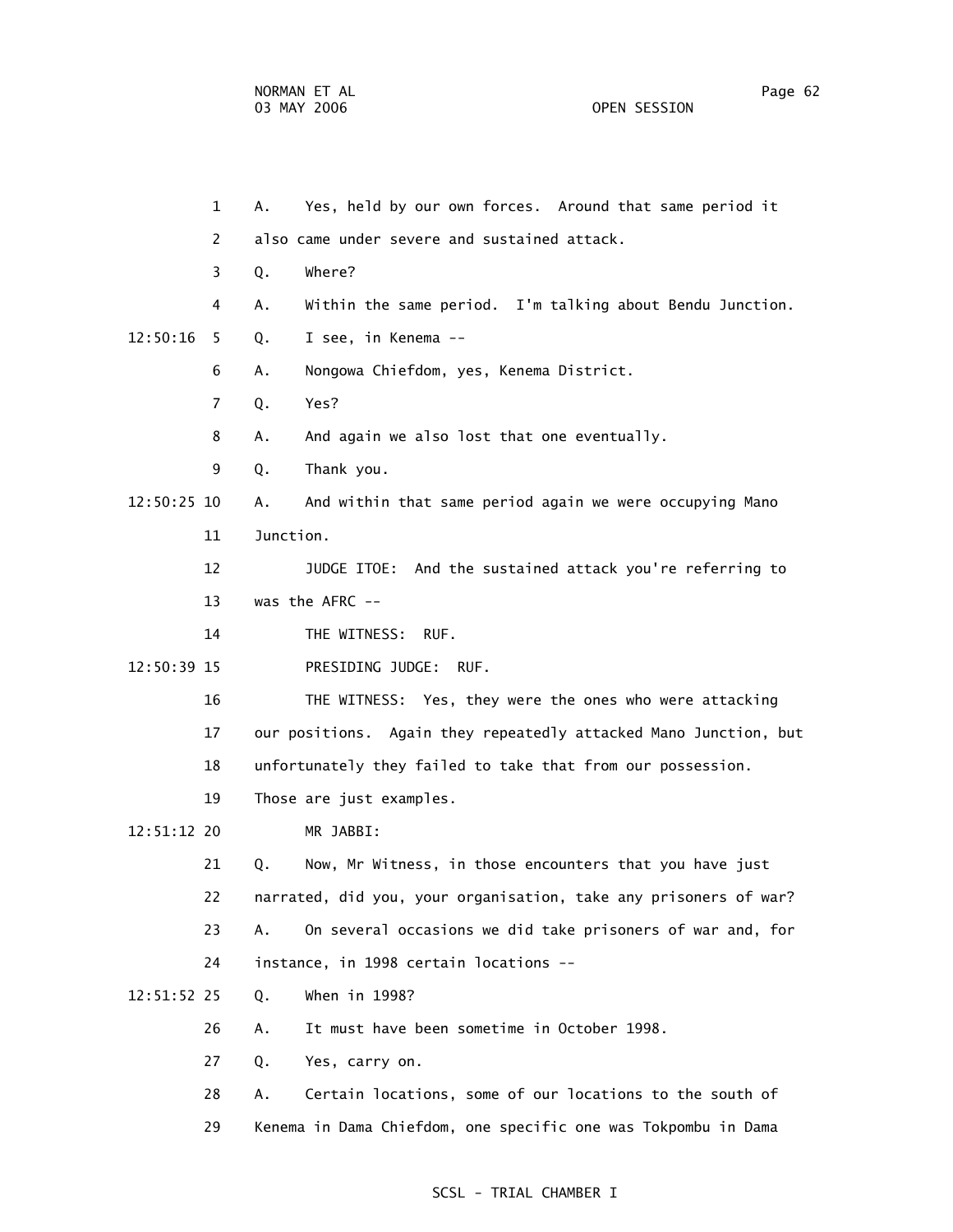| $\mathbf{1}$  | Chiefdom and this one was held entirely by Kamajors. It came      |
|---------------|-------------------------------------------------------------------|
| 2             | under very serious attack and in the engagement we dispersed the  |
| 3             | AFRC/RUF forces and then we took about five prisoners. They were  |
| 4             | brought to our office in Kenema, my office in Kenema.             |
| 12:53:15<br>5 | What happened to them?<br>Q.                                      |
| 6             | We kept them there, we fed them, they were there in the<br>А.     |
| 7             | office with us until the ceasefire agreements were signed and we  |
| 8             | let them go. In fact, whilst they were there we discovered        |
| 9             | them -- we discovered that one of them was very good at repairing |
| 12:53:31 10   | weapons and he would help us on many occasions when we brought -- |
| 11            | he would help our Kamajors clean up their weapons on many         |
| 12            | occasions whilst he was there and he was there up to 1999 when    |
| 13            | the Lome Accord was signed and we let them go and they went to    |
| 14            | Tongo because which was then held by their own people.            |
| 12:53:55 15   | You say he would help. Did he help to fix weapons?<br>Q.          |
| 16            | He did. He did freely, yes.<br>Α.                                 |
| 17            | Now, Mr Witness, during all these activities did any<br>Q.        |
| 18            | members of your own organisation ever fall short of proper        |
| 19            | behaviour and conduct?                                            |
| 12:54:39 20   | On several occasions, yes, some did.<br>Α.                        |
| 21            | Can you give the Court one example?<br>Q.                         |
| 22            | For instance, in 1998 again one of our commanders in Joru,<br>Α.  |
| 23            | that's in Gaura Chiefdom.                                         |
| 24            | Watch your pace, please.<br>Q.                                    |
| 12:55:08 25   | Joru, My Lords, J-O-R-U. Gaura Chiefdom,<br>MR JABBI:             |
| 26            | $G - A - U - R - A$                                               |
| 27            | Yes, one of your commanders in Joru Gaura Chiefdom?<br>Q.         |
| 28            | Had some problem with the chiefs who were in the township<br>Α.   |
| 29            | and they forwarded a complaint against him to the senior district |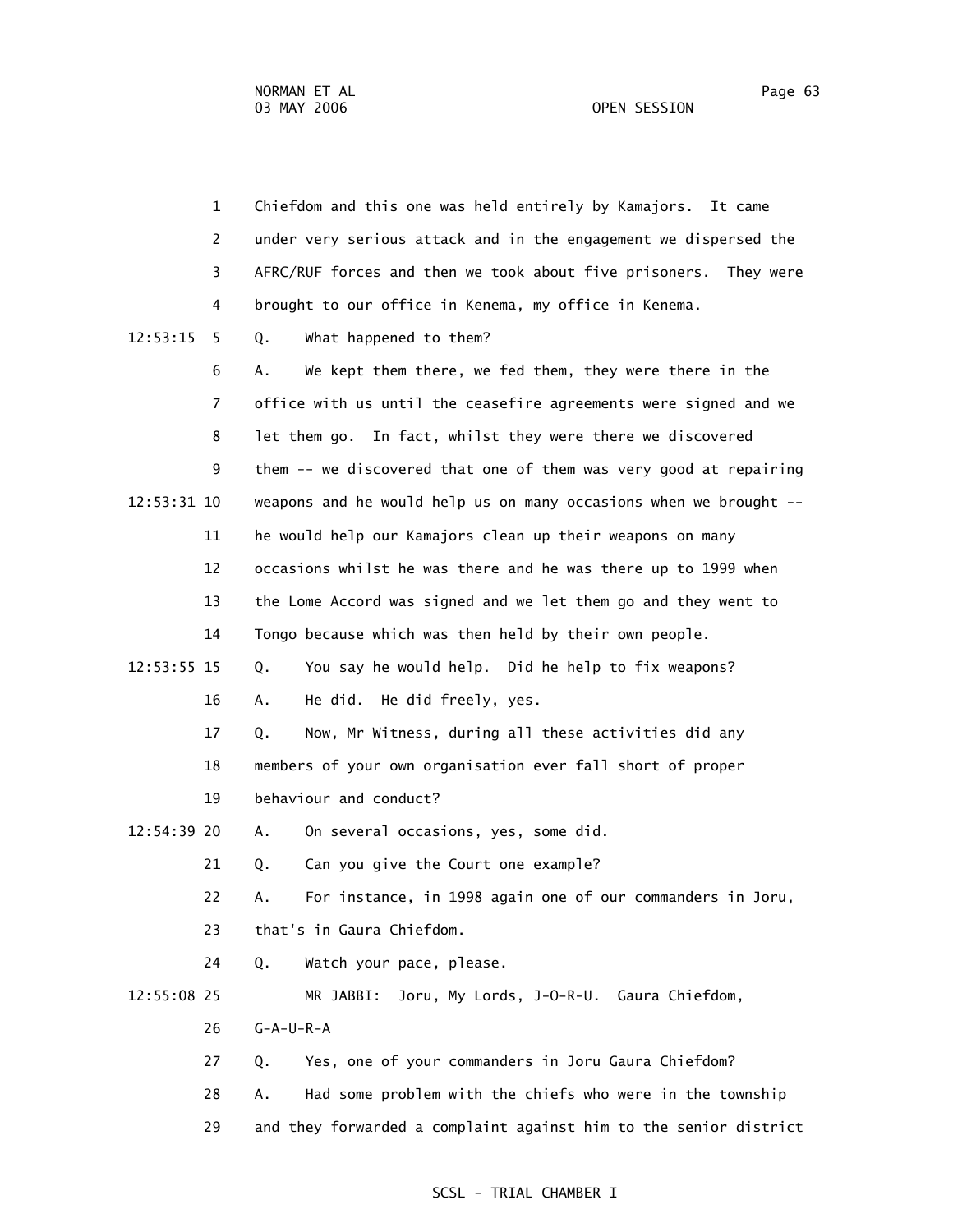1 officer by then who was in Kenema, Mr Tiffa. 2 Q. What was his name, do you know? 3 A. The senior district officer then was Mr Tiffa. 4 Q. No, sorry, the commander. The name of the commander, who 12:55:51 5 was -- 6 A. James Kallon. 7 Q. James Kallon? 8 A. James Kallon. 9 Q. He was commander at where? 12:55:57 10 A. Joru. 11 Q. Joru. Yes, the complaint was made. What happened? 12 A. And then the senior district officer Mr Tiffa forwarded the 13 complaint to our office, to my office. 14 Q. Yes? 12:56:18 15 A. And then I had James Kallon brought to the office and then 16 I called other senior commanders together and then put the matter 17 before them. We deliberated on it and decided that James Kallon 18 had defaulted very seriously and that we should subject him to 19 disciplinary measures and we did. 12:56:48 20 Q. What was his default? 21 A. He had misbehaved against the chiefs of the township of 22 Joru. 23 Q. Do you know specifically how? 24 A. Well, the people had given permission for a certain group 12:57:13 25 in the township to hold a dance and then this fellow just 26 proceeded to disrupt -- 27 Q. The dance? 28 A. Yes, the entire activity and he behaved rudely towards the 29 chiefs also.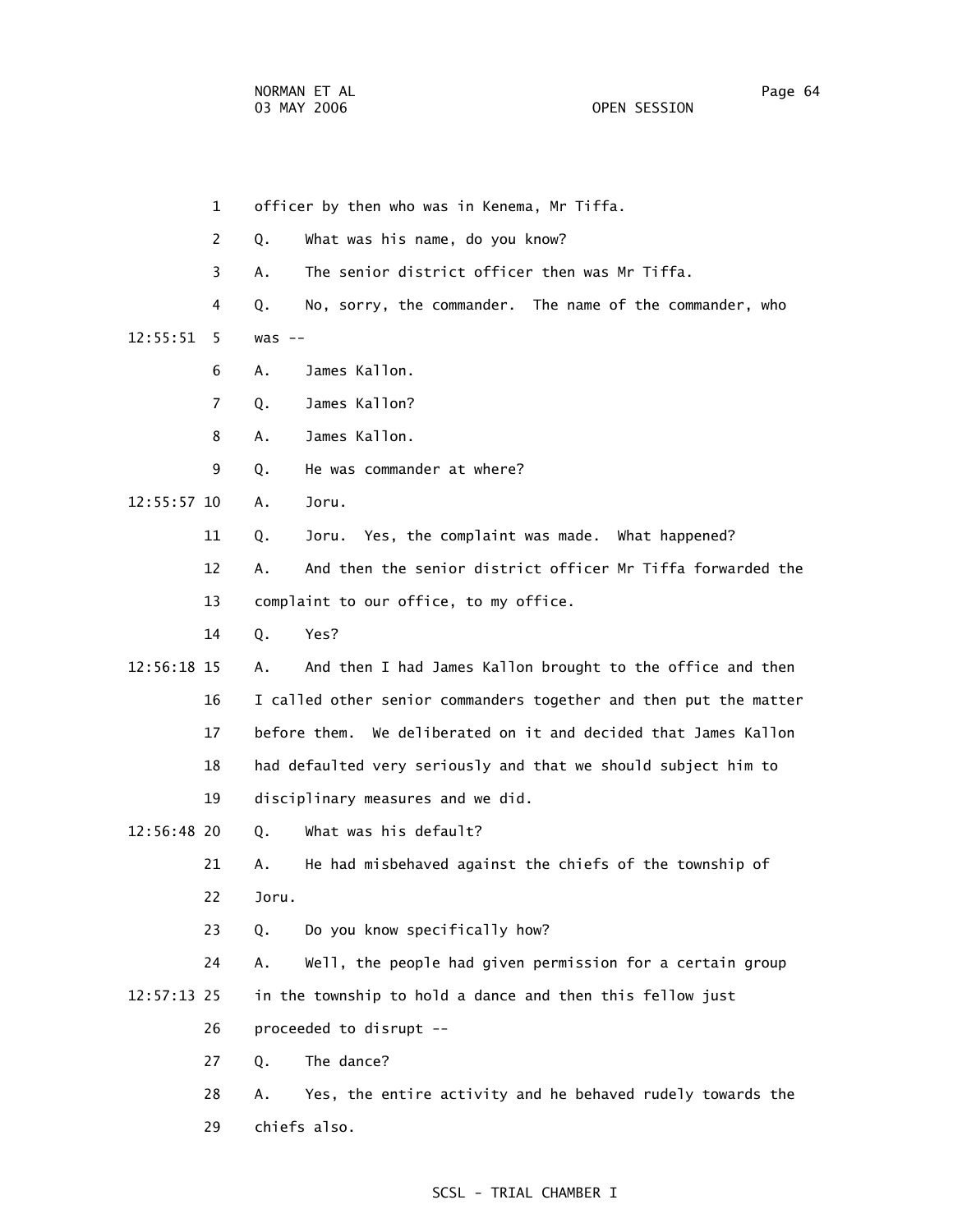1 Q. And what disciplinary action was taken? 2 A. Well, we had him locked up and not even in our own cell, we 3 sent him to the state prison for one month. 4 MR JABBI: Now can the witness have a look at this 12:58:13 5 document. My Lords, Registry page 18209. 6 JUDGE ITOE: Dr Jabbi appears to have very solid feet this 7 time. I say your feet appear to be very solid this time because 8 you've not asked for any permission to sit down. I'm sure the 9 break has done you a lot of good. 12:59:31 10 MR JABBI: Yes, indeed, My Lord. 11 PRESIDING JUDGE: Right. Anyway, you may continue. It's 12 just an interjection. 13 MR JABBI: My Lord, I'm trying to rush up a few things 14 against 1.00. 12:59:46 15 PRESIDING JUDGE: We are almost there now. 16 JUDGE ITOE: Almost there. Maybe you just have enough time 17 to tender that document. 18 MR JABBI: My Lord, as a matter of fact, there's a sequence 19 in connection with that and it will take a little bit of time. I 13:00:18 20 wonder if that would be a convenient spot. 21 PRESIDING JUDGE: So you're not moving ahead with this 22 document 18209. 23 MR JABBI: Yes, My Lord, I'll proceed with it at the next 24 date. 13:00:30 25 PRESIDING JUDGE: As you wish. 26 MR JABBI: Thank you very much, My Lord. 27 PRESIDING JUDGE: It is 1.00 anyhow and we normally break 28 at 1.00. So the Court will adjourn to tomorrow morning at 9.30. 29 Thank you. Court is adjourned.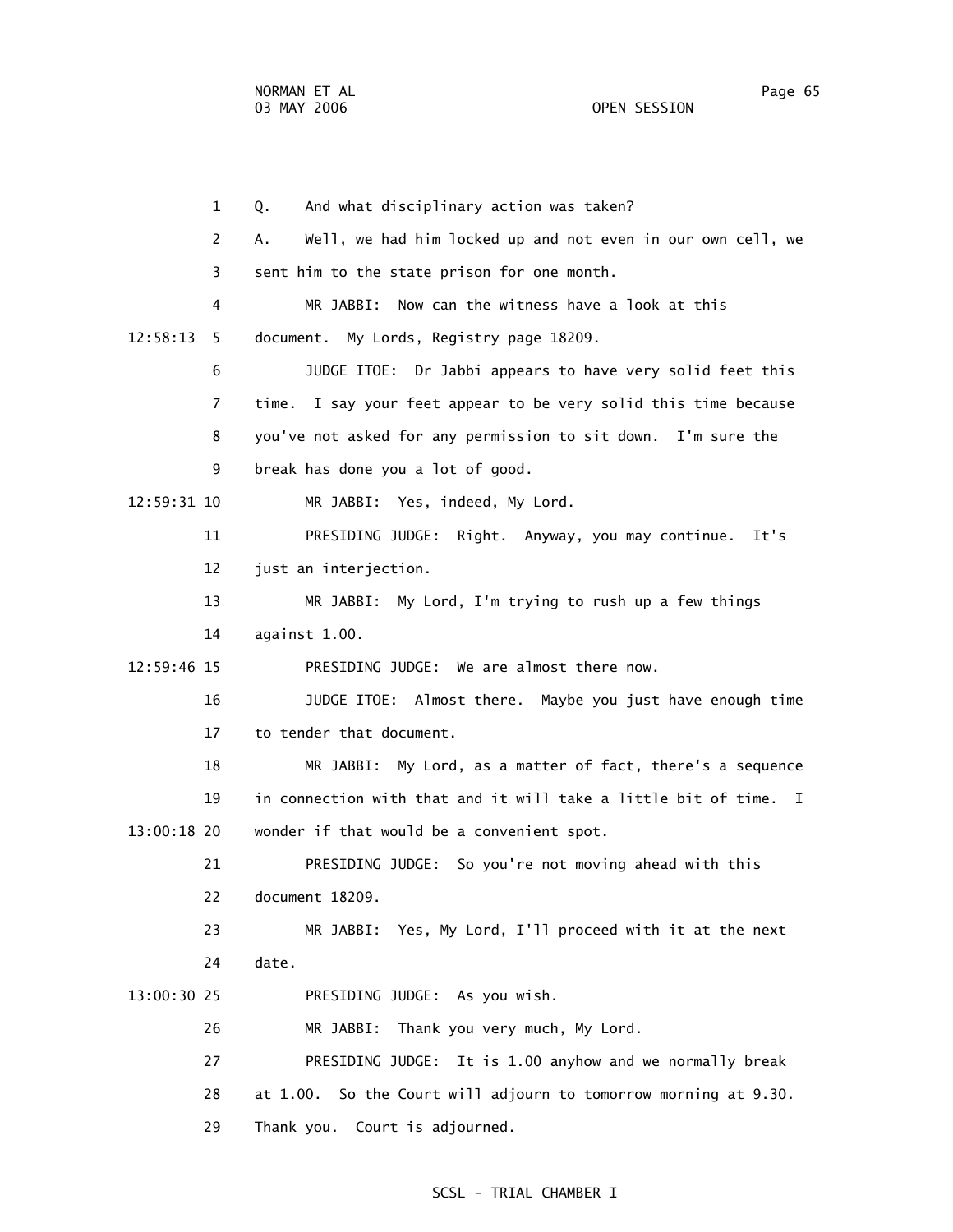| $\mathbf{1}$            | [Whereupon the hearing adjourned at 1.00 p.m., |
|-------------------------|------------------------------------------------|
| $\overline{c}$          | to be reconvened on Thursday, the 4th day of   |
| 3                       | May 2006, at 9.30 a.m.]                        |
| $\overline{\mathbf{4}}$ |                                                |
| 5                       |                                                |
| $\,$ 6 $\,$             |                                                |
| $\overline{7}$          |                                                |
| 8                       |                                                |
| 9                       |                                                |
| $10\,$                  |                                                |
| $11\,$                  |                                                |
| $12\,$                  |                                                |
| $13\,$                  |                                                |
| $14\,$                  |                                                |
| $15\,$                  |                                                |
| ${\bf 16}$              |                                                |
| $17\,$                  |                                                |
| $18\,$                  |                                                |
| 19                      |                                                |
| ${\bf 20}$              |                                                |
| $21\,$                  |                                                |
| $22\,$                  |                                                |
| 23                      |                                                |
| $24\,$                  |                                                |
| 25                      |                                                |
| $26\,$                  |                                                |
| $27\,$                  |                                                |
| ${\bf 28}$              |                                                |
| 29                      |                                                |